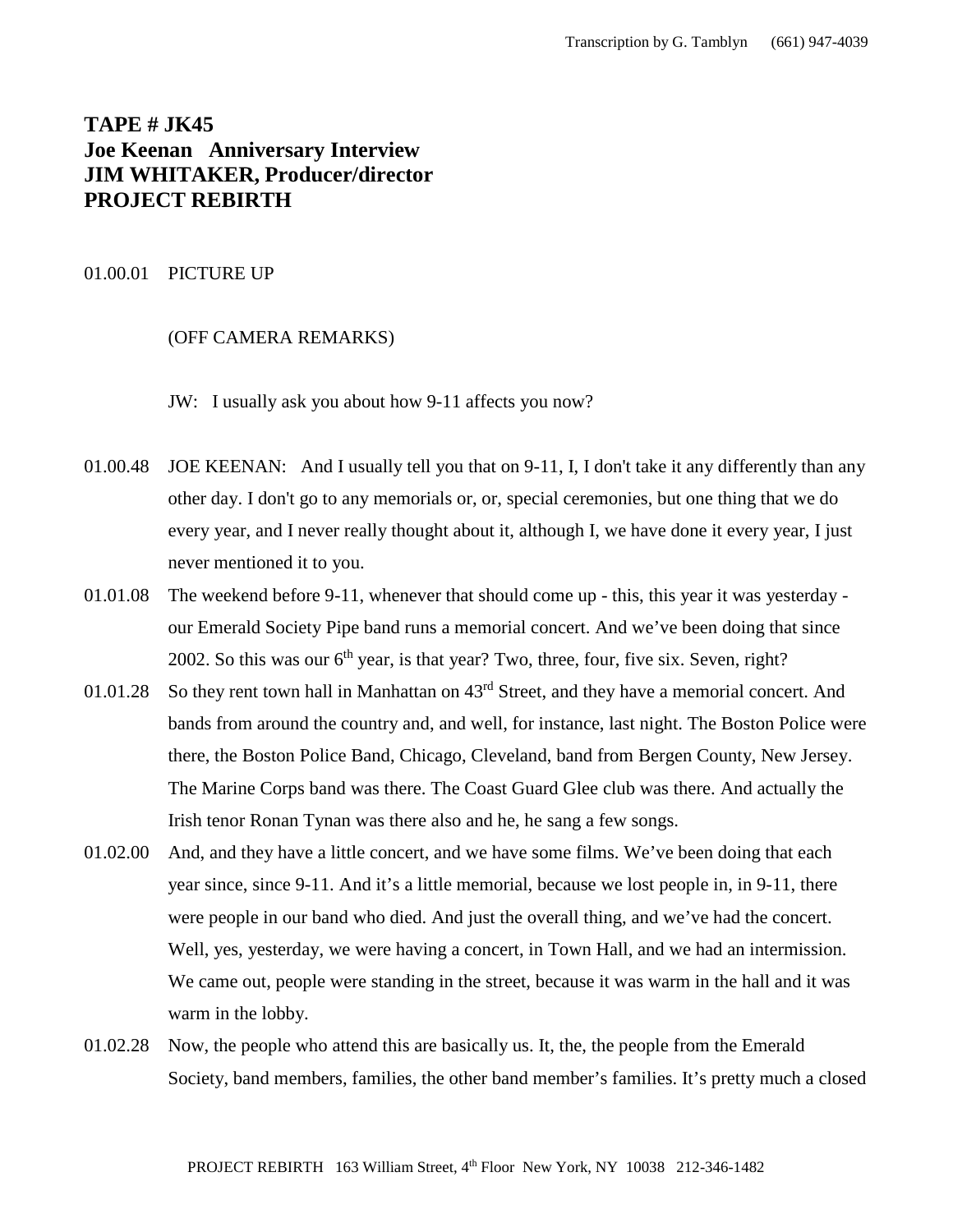group. The, the hall was full. I don't know how many people town hall holds. But a few thousand, it, it's full. But it's all our own people, people from police department, from the fire department, from the other police departments, their families, their spouses. We were standing outside in, in the street waiting for the intermission to end.

- 01.02.57 And there was an impromptu demonstration which I, I don't believe in coincidence, I don't believe in impromptu demonstrations. And about (?) 60 or 70 people came down the block, all dressed in black. And they tried to walk, march, rush through us, standing in front of the hallway there. And they were, they were chanting that 9-11 was an American conspiracy and that the government were the killers. And, and they were confronting us, standing in front of the hall, standing in front of the hall there with our families and our wives and our children.
- 01.03.32 And first of all, they had to have known we were there to show up. So they had to know one, that it was a police function, that it was a memorial for 9-11. And they had to come there solely with the purpose of disrupting it. Well, for the first time in a long time, I really got angry. Along with a lot of the other people there. And as they came down, as they came down the street to confront us, of course, there had to be a police presence, and you know, cops were running all over the place, trying to block them off and separate them from us.
- 01.04.02 But they came there solely for the purpose of, of disturbing what we were doing. We weren't bothering anybody. We had our own, own agenda. We were indoors, we weren't outdoors. Nobody knew we were there. We were having our own remembrance in our own way. And their sole purpose was to disrupt us. It's just, you know, it's, it's not right. It's right, it's not right. I mean, I guess they, inside the hall afterwards, after intermission was over and we went inside, we, we talked about it, they talked about it from the stage.
- 01.04.31 And I guess the mere fact that we were in there remembering and celebrating 9-11 is the same thing that gives them the right to do that. But they came there solely for the purpose of confrontation. And they would have been a confrontation probably if cooler heads hadn't prevailed. Just the way they were set up, they were crossing the street, so we were separated. But they attempted to come over the cars and, and to come into our, into our midst when we were standing there with our families. And we weren't, we weren't bothering anybody.
- 01.05.02 And, and I really for the first time in a long time, I was angry, I was ready. I was ready for, ready for it to start. We were ready for it to go. I was gonna be was involved in it as anybody else. And then a funny thing happened. I saw there was a fellow there from Cleveland, from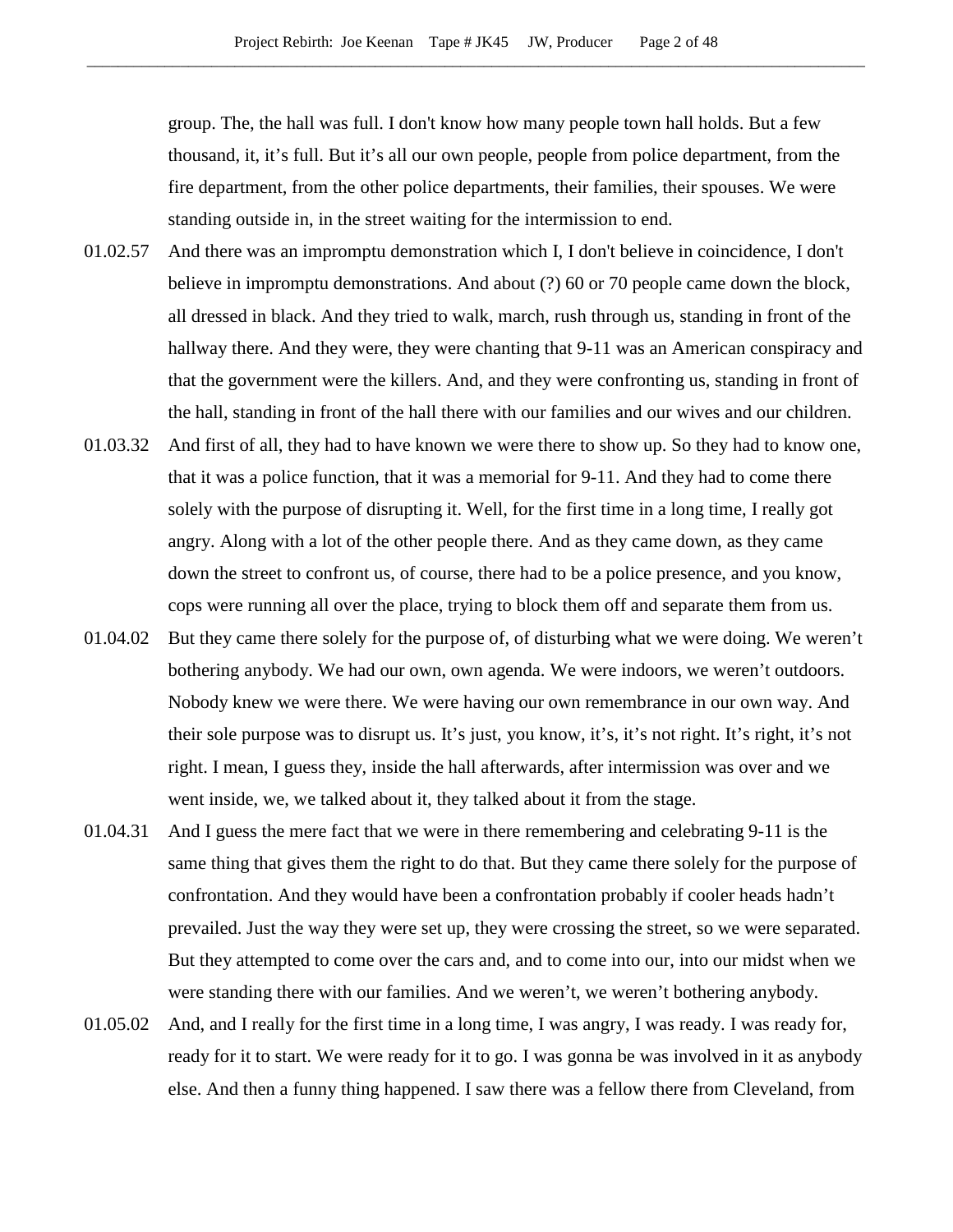the Cleveland police band. And he was wearing his, his band uniform. He was wearing his kilts. And he got into a, a verbal altercation with them. And he started to move towards them. And then just myself and the fellow who was standing next to him, we grabbed him from behind, we said, look, you know, you're here on vacation. It's not worth it, and then all of a sudden, I realized I was doing the as me thing.

- 01.05.31 You know, and it's just not worth it. So we just, we pretty much all went back inside. But the, I think we spoke years ago when we first started this, about how dare they. And again, I'll say it, how dare they. You know, we weren't bothering anybody. We were trying to, we were just trying to remember in our own way, nice and quiet, indoors, we had no media.
- 01.05.56 We had no television coverage, nobody knew we were there. Except the people who had rented us the hall. But yet, obviously, somehow, it had gotten out. And they came for the sole purpose of disturbing. And it just wasn't right. Just wasn't right, and it was lucky that an ugly incident didn't, didn't evolve, because if it had, we would have been wrong. You know, the focus would have come back on us. That we weren't allowing, police weren't allowing them to, to demonstrate. But I just don't understand, I, I don't understand the mentality.
- 01.06.30 I don't understand how people can feel this way, how people can still believe after all these years that this was somehow (?) of our own doing. That we weren't the ones who were attacked. I just don't, I just don't get it. I don't understand it.

JW: It must also feel strange given your role in the recovery?

- 01.06.54 JOE KEENAN: You know, I, I didn't think of that at the time. But for the first time in a long time, I really felt emotion about it. And I, I just couldn't, I couldn't stand to look at them. They were, if, if it had been a different situation, and, and years ago and if, if it had been in the middle of a park years ago, it would have gone the wrong way (LAUGHS). It definitely would have gone the wrong way. But I think the fact that they were so many families there, and people had brought their children. And you know, and, and their spouses and the boyfriends and girlfriends whoever, and their parents.
- 01.07.28 There were elderly people there, people there in their 80s and, and 80s to and children. And these guys came looking for a fight. They came looking for, as if what if, if what they said was true  $(\sim JW)$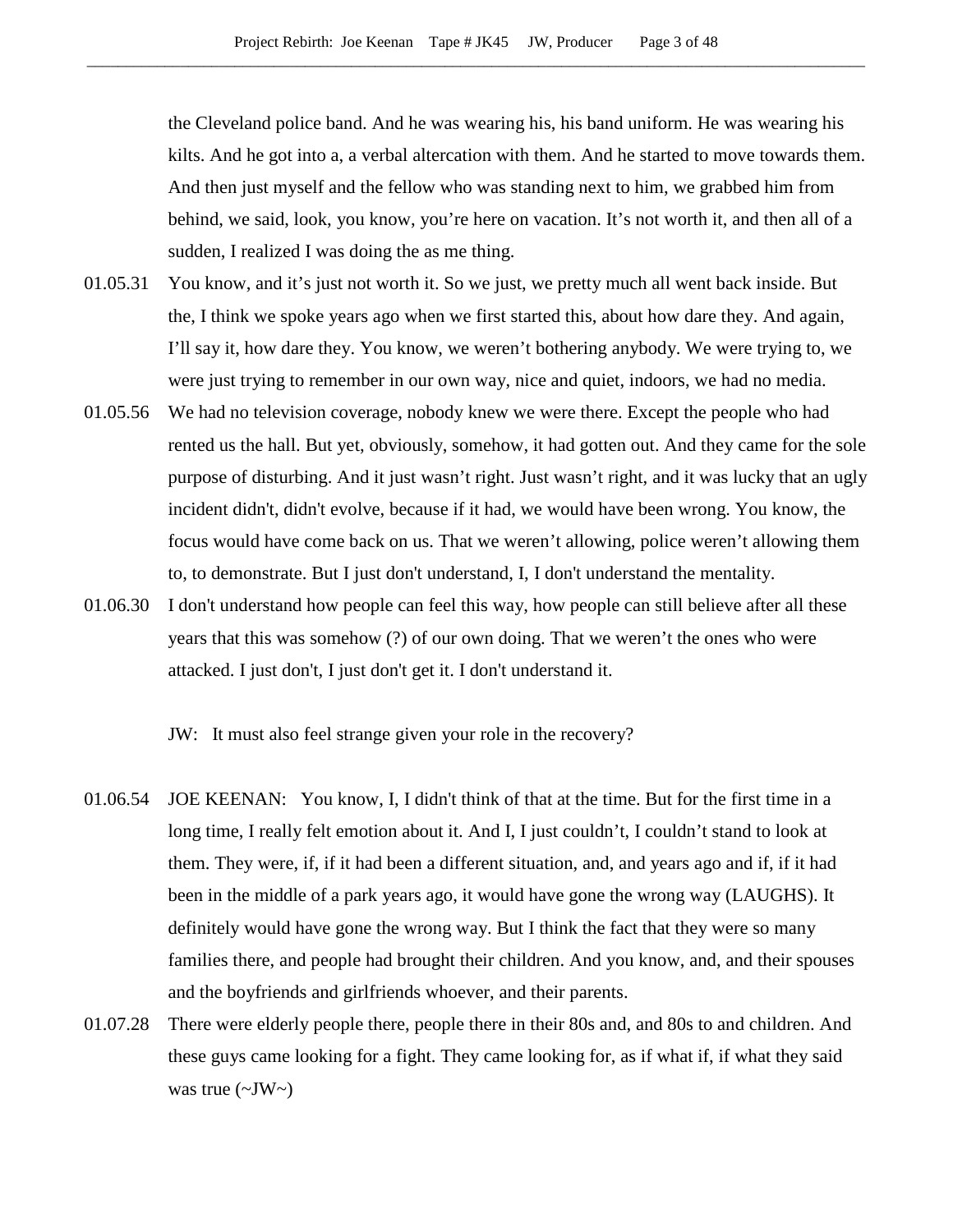JW: What were they saying?

- 01.07.43 JOE KEENAN: They were saying that it was a government conspiracy, that it was a coverup, 9-11, we did it to ourselves, and we're covering it up and saying that the, the terrorists did it. But even if all of that were true, how did, what did, what did that mean to us? You know, how did we do it?
- 01.07.59 We weren't the ones involved, if, if what they're saying is true. We were still the people who were responded. We were still the people who live in the city. If, if there was a, an overall conspiracy, it was perpetrated on us, also. So, for, for them to come in and, and look for a problem. And hopefully somebody will find out. I'm sure, I'm sure it'll, they'll, it'll be looked into, because somebody told them we were there. They had to, and, and they came for the.
- 01.08.27 Not only did they show up there, but they showed up just as we were breaking for intermission. That's not a coincidence. They were, they were waiting.
	- JW: Anger's understandable?
- 01.08.41 JOE KEENAN: And you would think after all these years, the anger would be gone.  $(\sim JW \sim)$  And, and it probably was gone. It was (?) I guess it just lays there, it lays under the surface. And the right circumstances will bring it to the forefront again. I thought, I thought that wasn't so, but I guess I'm wrong.
- 01.09.00 But there was a lot of anger on that block last night. A lot. On both sides. And they were, they were, it was just a, a very fortunate situation that there were, there was a (?) patrol force there. They had, there was like a parking detail outside the place, so that our people could put their cars, and whenever and then they had a barriers in the street. You know, whenever they have any sort of a concert, standard. There's always 10 to 12 people assigned. And fortunately, they were between the people from the concert and the demonstrators.
- 01.09.33 And because the people from the building were police-oriented also, they realized, gee, you just can't put these guys in that position. You can't, when they said to stop and move back and get back up on the sidewalk, everybody did. If it had been two different types of groups,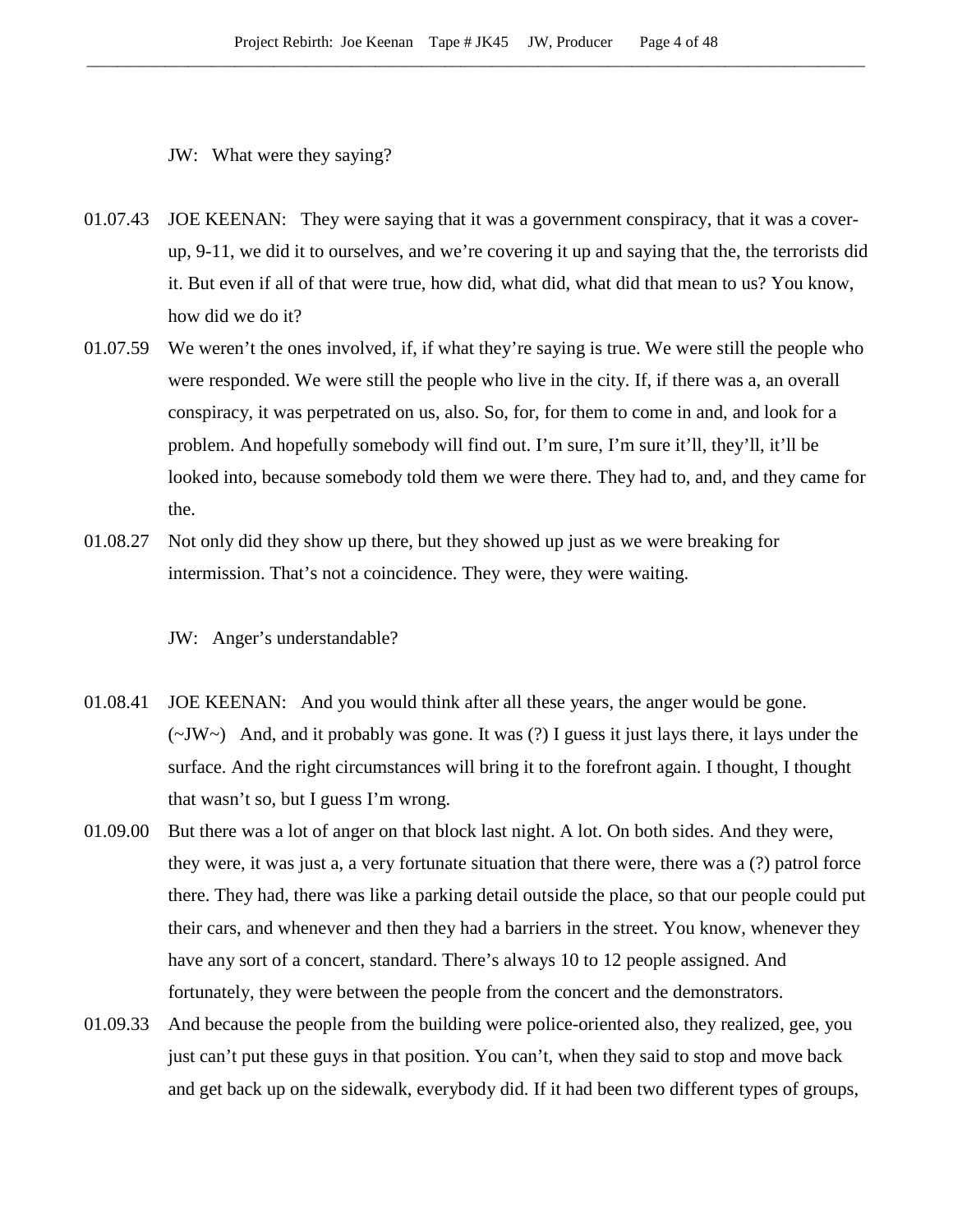the poor ten guys who were on the detail never would have been able to control the situation. There were just too many people. There were thousands of people there. Just too many.

#### JW: Your wife was there?

- 01.09.56 JOE KEENAN: My wife was there, she was standing right next to me. Probably first time (?) probably first time she's ever seen me act that way. I've, I've acted that way before, but it's always been in a work environment, never in a, you know, never in a home environment. So it's probably the first time she ever saw me behave that way. She doesn't say anything. Maybe she didn't realize it, maybe she was as angry as I was, I don't know (LAUGHS). But we were standing right next to (?). Actually when they came down the block, we thought it was some sort of party. At first, it looked like a, a frat party or, that type of thing. And then we realized that it wasn't.
- 01.10.29 They were all dressed the same, they were dressed in black, and they were carrying a signs and they were yelling and screaming and making gestures as if they wanted to enter and in fact at one point, the police officers had filtered them all into the street, so they were walking down the street, so it was, we were separated from them by a line of parked cars and barriers that were just normally in the street. And there was a small walkway because you always have to keep the (?) sidewalk open. It was a small walkway, and two of them started to come in there. And I happened to be standing there with the, with the Cleveland police only because that's where I happened to be standing.
- 01.11.04 Not that I was speaking with them, they, they were standing their first, and we were standing. We told them don't come in this way. You know, and, and all of a sudden, all their bravado ended, and went someplace else, 'cos they, they looked and they realized that it was not the place to go. And they went back in the street and started to curse at us. And, and continue on with the rest of the group. But that's not the point, the point is how dare they. You know, why, why did they come and why, why did they have to come and bother us when we're just trying to, just trying to honor our own?
- 01.11.32 And, and stay, we weren't in the public eye at all. It wasn't as if we were at a memorial in the street. It wasn't as if we had had a parade. Nothing. It was just people getting out of cars,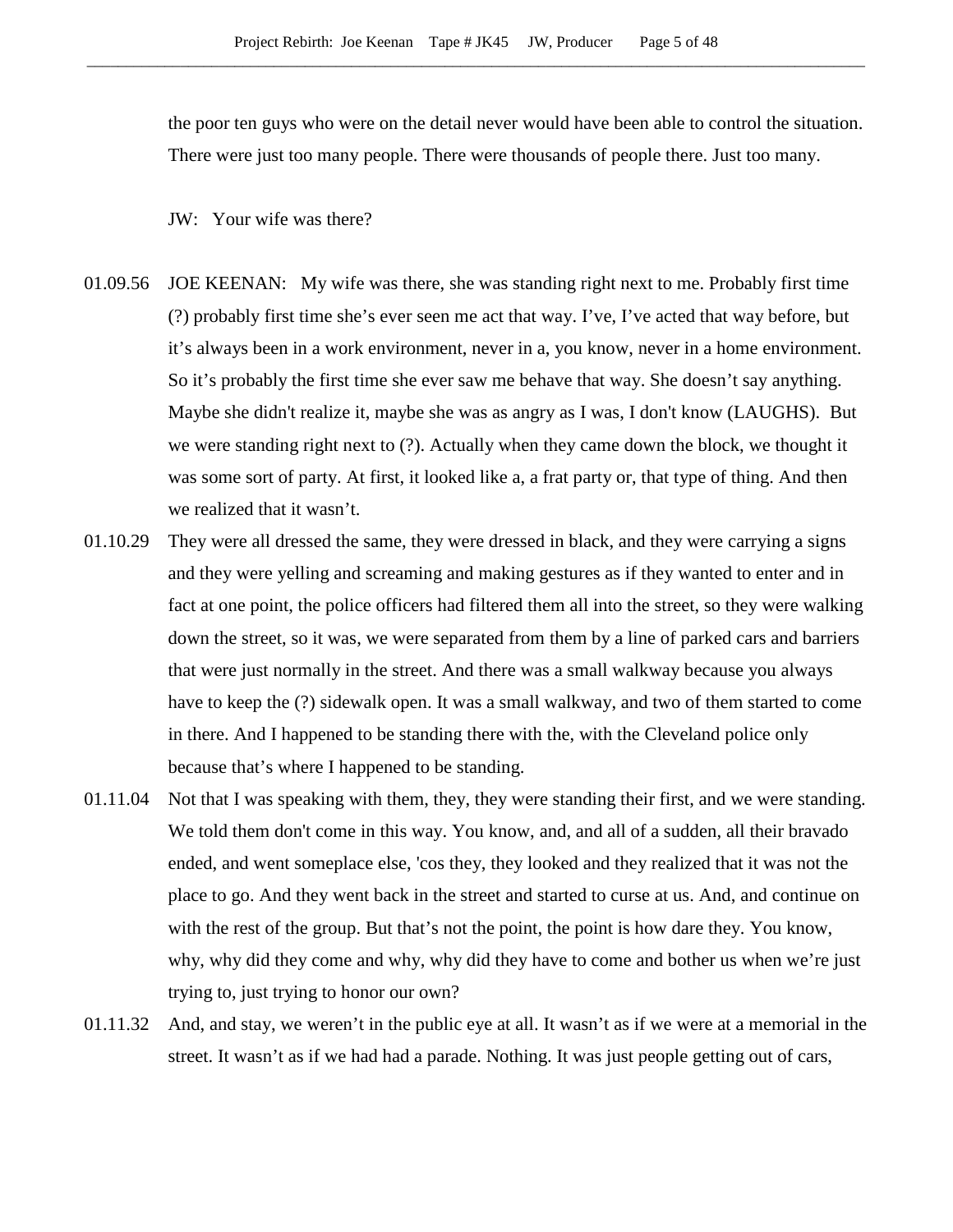going into a concert hall. If you were a tourist or anybody else walking down the block, you never would have known who we were. But.

JW: You have a reservoir of emotions and images in your mind, and the emotional bank is part of your effort?

- 01.12.17 JOE KEENAN: I know what you mean. We, we you know, there were all sorts of nice clichés and nice little sayings. We'll never forget, of course, but we would like to let it go. We, we would like to just be left alone, let it go, we'll remember in our own way.
- 01.12.32 We don't have to stand on a corner and shout that we'll never forget, because we know inside we'll never forget. We saw things that we had never seen before. I, I know I mentioned it to you in the past that I was always, always fond of saying you can't surprise me, there's nothing you can show me I haven't seen. Well, I was wrong. (LAUGHS) There was lots that I hadn't seen. And I saw them all in that small period there. And now I can probably say there's nothing I haven't seen before.
- 01.13.00 But it's just that, and, and I'm rambling a little bit and I'm losing myself. I, I'm losing my thought but  $(\sim JW_{\sim})$  but the idea that we want to remember and honor the way we want to. Just leave us alone. Just leave us alone. And it was, it was wrong. If they, if those people were demonstrating and a bunch of off-duty police officers and their families had walked in to disrupt them, we would have been suspended from work.
- 01.13.33 We all would have been punished. You know, the, there's a, there's a dichotomy there, there's a double standard there. And maybe so, because we're probably held to a higher standard, which we probably should be. But, but we weren't looking for trouble last night. And actually I never really read the paper this morning, I was up and out of the house at 7:15. So I was wondering if there was anything. I was going on my way home last night, I was saying oh, gee, I hope this doesn't hit the paper with, with pictures.
- 01.14.01 That would ruin our concert for the future. But, I, I didn't even look at it. But I don't, I don't think they weren't, there was anything. My wife didn't mention anything to me about it. So I guess, I guess it just went as a non-event.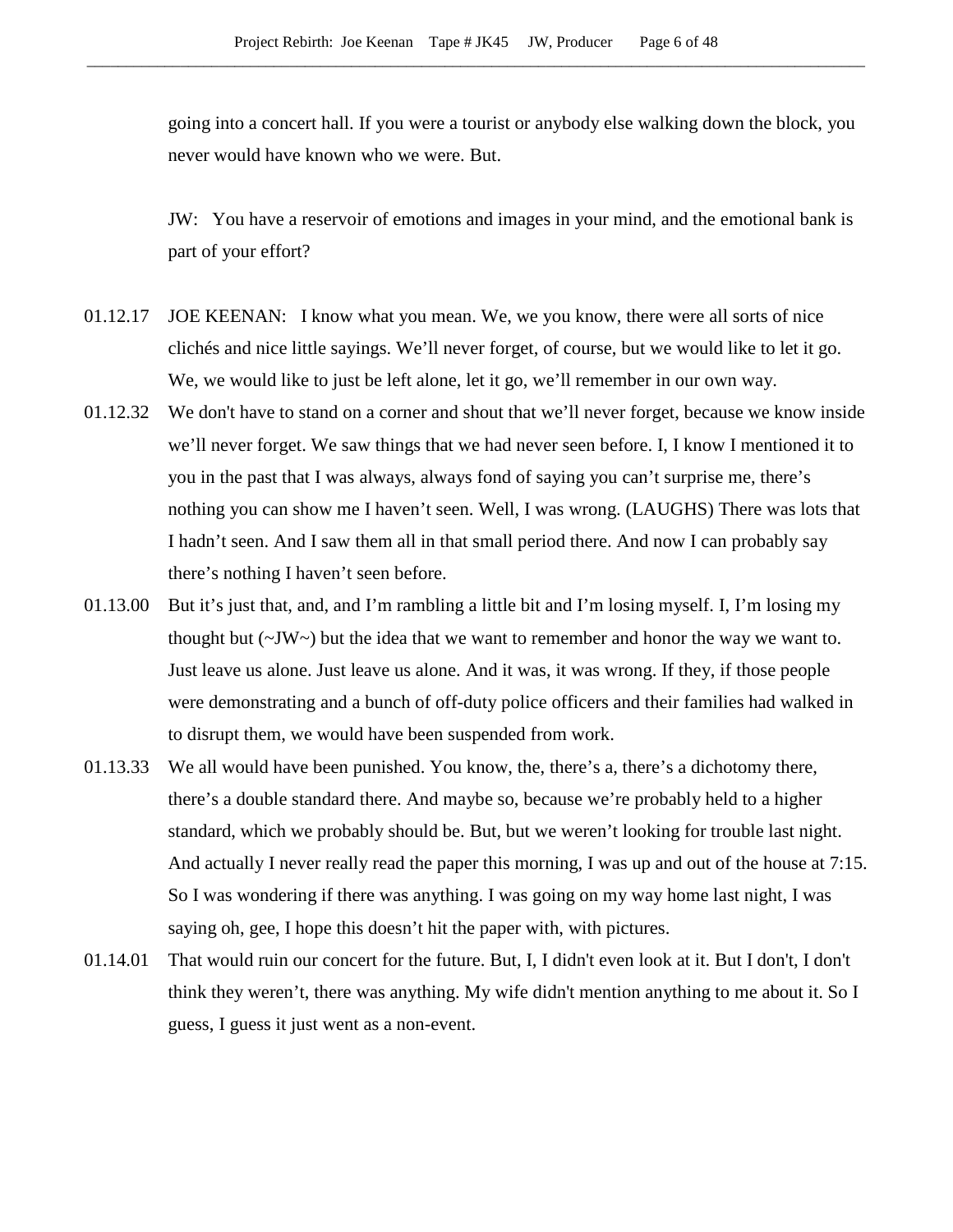JW: You also mentioned this dichotomy of our country, as we fight to have the right to have demonstrations, and it's a tricky dynamic?

- 01.14.43 JOE KEENAN: The, (?) other places in the world where they wouldn't be able to demonstrate like that, and they wouldn't be able to say those things, and, and, and create a problem. They don't appreciate what they have. They don't appreciate where they are. And I'm not saying their thought process is wrong.
- 01.15.00 If you're a, if you're a left or a right or a conservative or a Republican or a Democrat or, you know, whatever, that's ok. That's fine. But you have to appreciate why you are allowed to be that, and you really shouldn't step over the line. And I think that's stepping over the line. I really think they were wrong. And they don't, it's, it's similar to, of course, it's not exactly the same, but it's similar to that Supreme Court finding years ago that you're not, you're allowed to have freedom of speech, but you're not allow to yell fire in a crowded theater.
- 01.15.33 Because where does your freedom of speech end? It ends where it creates a danger for others. So although you can say anything you want, you can't stand up in the middle of a crowded theater and yell fire, because that'll create a danger for others. And that's pretty much what they were doing last night. They were coming to look to create a problem. And if they want to demonstrate and they want to, they can go down to city hall and get their permit just like everybody else, and you know, walk up and down in front of the UN or wherever they want to, and, and demonstrate and sing and yell and.
- 01.16.03 But when you go looking for a confrontation, you know, you look for trouble, you usually find it.

# (OFF CAMERA REMARKS)

JW: We had the first three years, the Whittaker-I'm-done-with-it?

- 01.16.42 JOE KEENAN: Yeah, well, I'm done with it again now. I got it out of my system (LAUGHS).
	- JW: What other remembrances will you have?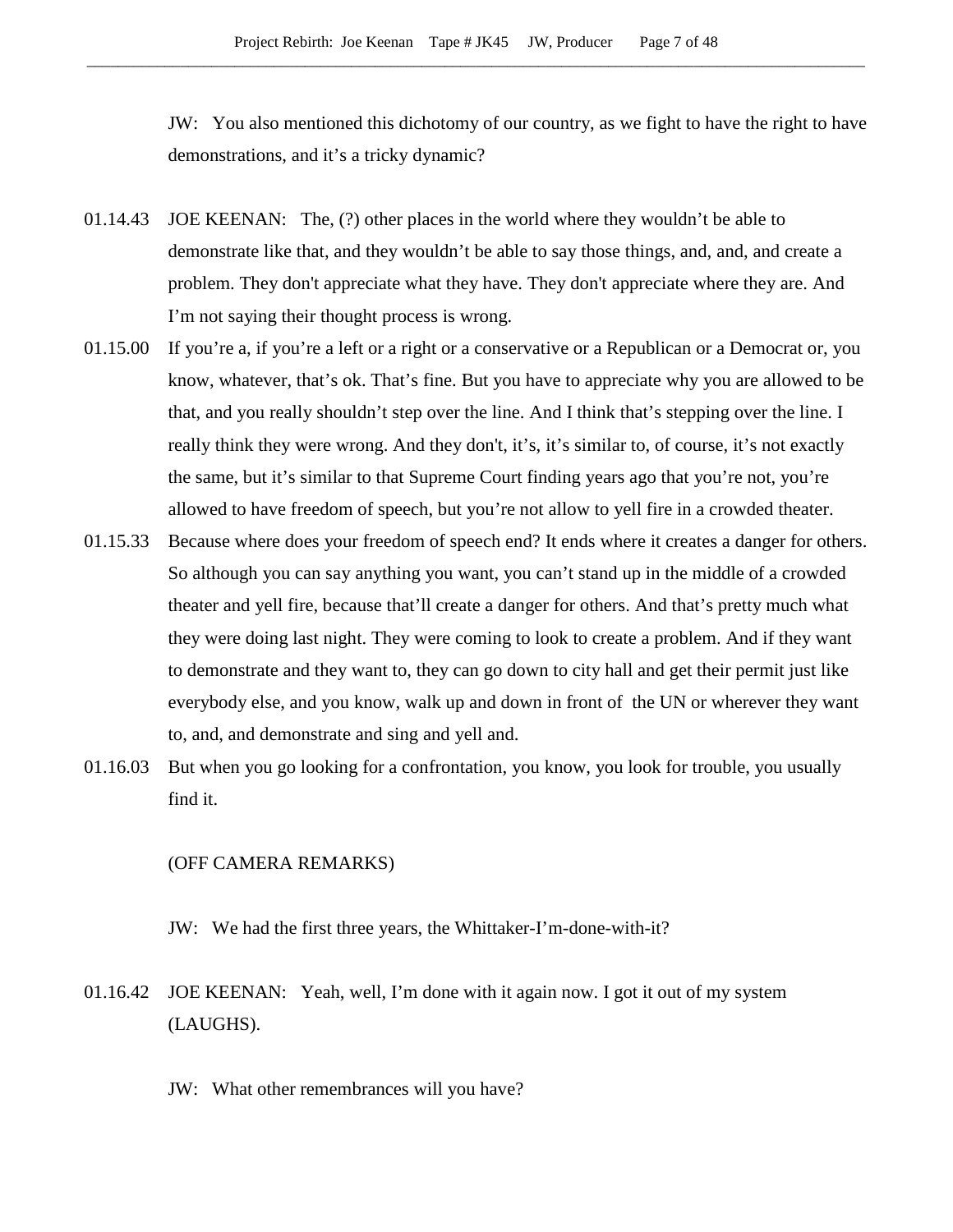01.16.53 JOE KEENAN: Well, we, we, the football game is actually separate. We, we have our annual football game with the fire department and that's, that's actually, actually it's passed. It, it already was this year. Yeah, we had it already. And this year we won. So that was a good year (LAUGHS). But (~JW~)

JW: Do you umpire a game on 9-11?

- 01.17.14 JOE KEENAN: Oh, that was the Poly Prep game, oh, yes you're right. The home (?) well, on those occasions that I did that, it happened to be a weekend, and that's why, because we have, they have their service on a weekend. This time, it's during, it's a Tuesday, so school will be in session, so they won't be playing sports while school was in session.
- 01.17.32 They usually have it on the weekends. That was pretty much coincidental, they have their memorial, they have their memorial game. And now that you bring it up, we did do it last week. I just, I hadn't thought of it, and we did it, we did it again last week.
	- JW: What part does anger play in all of this?
- 01.17.52 JOE KEENAN: I thought it didn't. At first, there has to be anger. There was anger. And it, and it's simmered and lasted for a long time. But (?) we try to behave in such a way that we perform our function, perform our job and ignore the anger, which you take the anger home with you, or you let it loose where you're driving in your car, you know, and you scream at the windshield. But you try not to, you try not to let it involve your work. But when you're not working and you're confronted with this, it does, it does bring up bad thoughts.
- 01.18.30 It just so happened, when, when I was waiting for you to come down this morning, this afternoon, sitting downstairs in the lobby and there were two TVs, and on the left-hand side was the football game, and the right-hand side I don't know exactly what it was, but it was Channel One from New York, and they were showing films from, from 9-11. They were showing the, the attack and the, and the buildings coming down. And it's just I guess part of our history that'll never leave. It's something that's, that's always gonna be a remembrance for those who are alive at the time.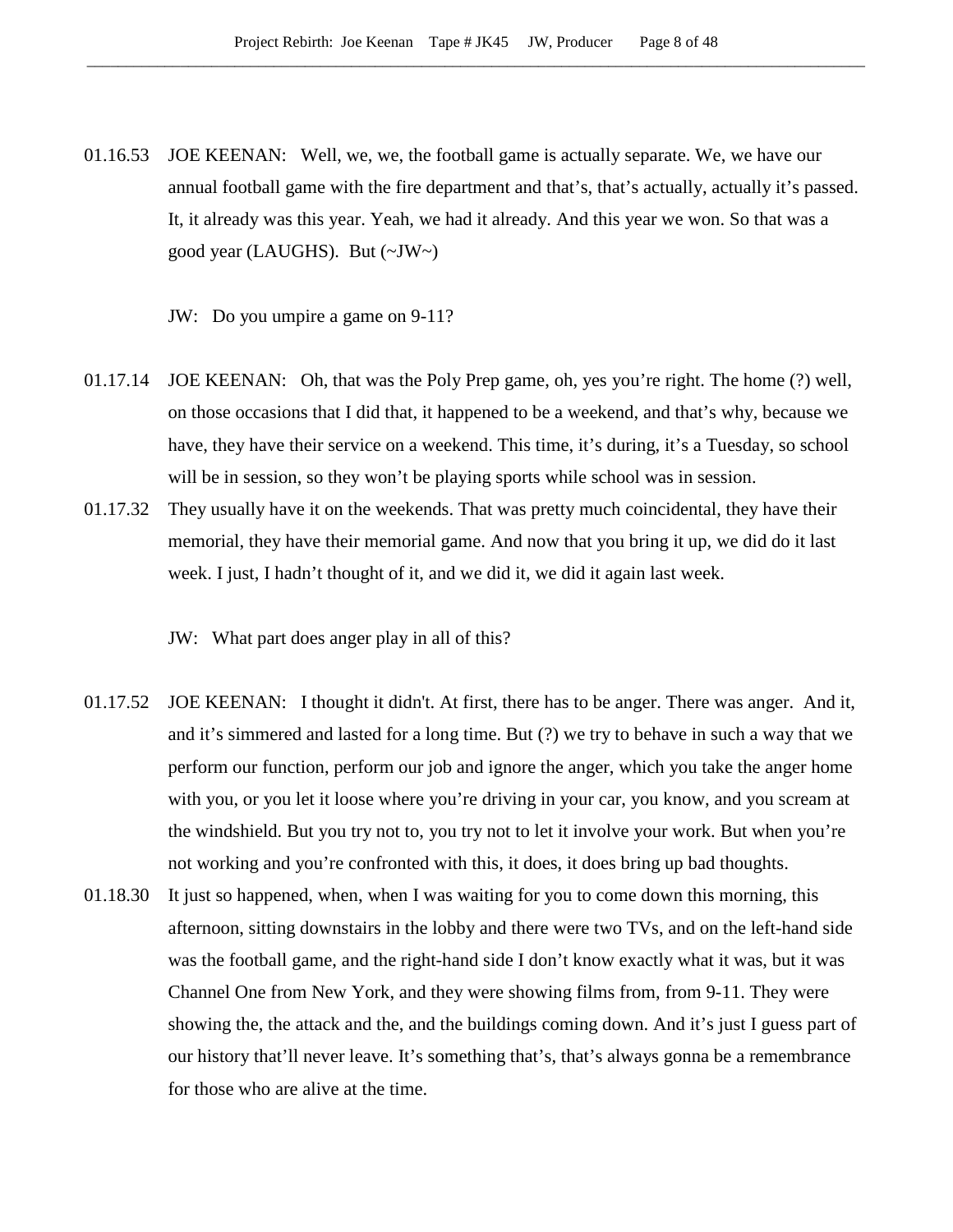- 01.19.00 And as you watch it, as I, as I watched it briefly for the 10, 15 seconds that I, that I paid attention to it, I, I pretty much just shake my head, and I, and I still can't believe it. Still can't believe that people can hate other people so much that they would do something like this. Or something like that, regardless of who they are or where they are. There has to be a real hatred and hatred's a tough thing, because I don't think as Americans we really hate. We say we hate, we always say oh, I hate you, I hate this.
- 01.19.01 You know, Met fans hate the Yankee fans, Yankee fans hate the Met fans. Everybody hates the Red Sox. But we, we don't really hate. It's just, it's just a word we use. Those people who did this hate us. They hate us. Maybe we should hate them back. And by hating them back that's be the way to stop it. I, I don't know (~JW~) well, what else has worked? What else has worked? We've never shown that before. We've never shown the anger. We've always tried to work with other, other people in other countries.
- 01.20.02 And you know, yeah, sure we're the big bullies on the block. We're the, we're the richest, we're the strongest, you know, we have the most. And if you're gonna pick a place to be, I think that's the place you'd pick, as opposed (LAUGHS) to the place that doesn't. I think on a whole, governments have tried. You know, and I'm (?) I'm not naïve, I know things go on. I know that there are always deals and, and you know.
- 01.20.29 Something's to bring a price down over here, or to bring a price up over there, or to put you out of business, and you're trying to put me out of business. But to just take unwarranted attacks on civilians, you know? Maybe if this had been a military base it would have been a different story. So well ok, it's the beginning of a war. We've, we've attacked your military, you've attacked our military, now we'll get on with the war. But in most cases, civilians are usually left out of that. And, and this time that's how it started.
- 01.21.00 It started with civilians. And if something's gonna get you mad or get you angry, and I think that would be it. (~JW~) I think you saw that. Were you, did you, did, where were you when it happened?

JW: I was in Detroit.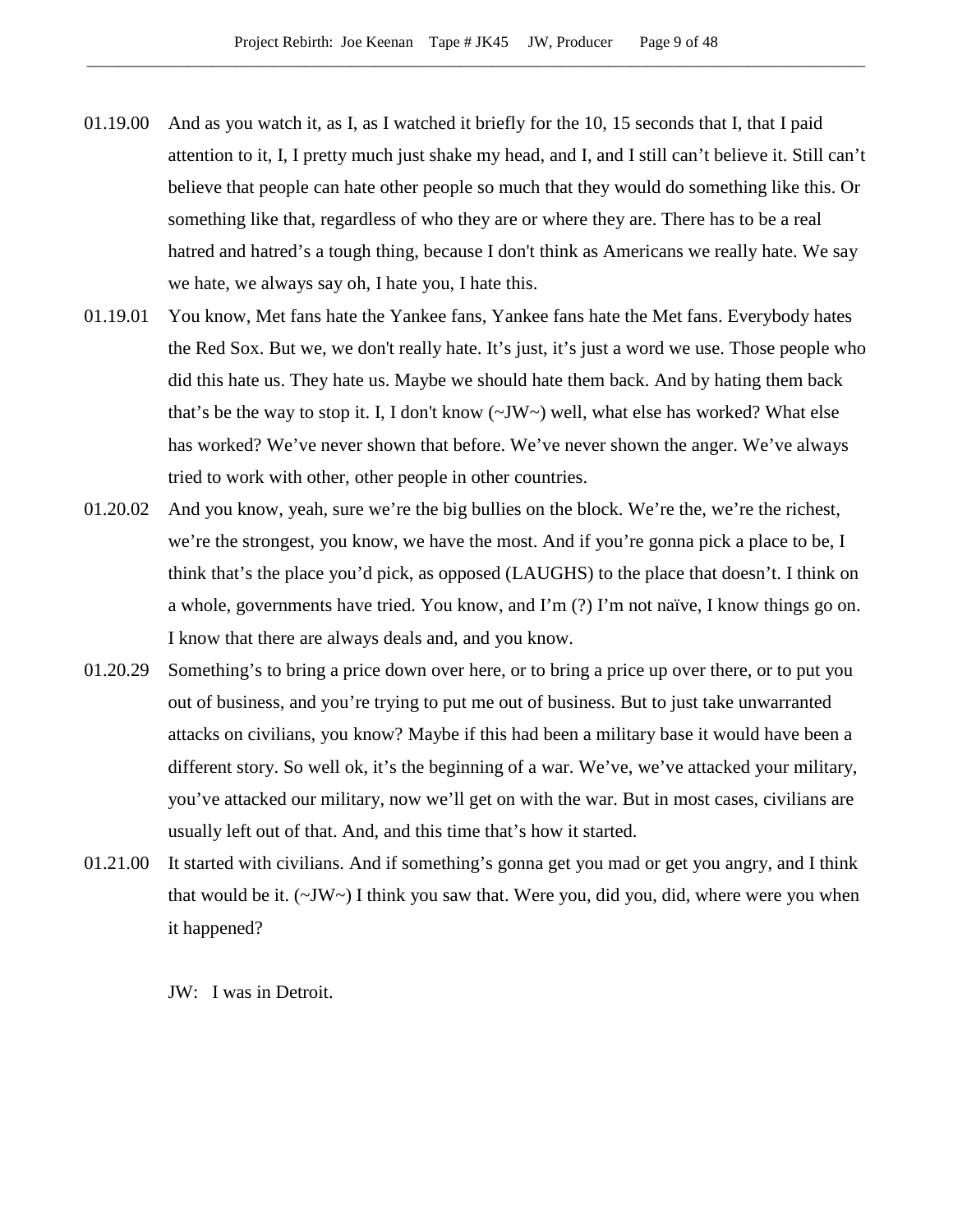- 01.21.14 JOE KEENAN: Ok. I'm sure people all over the country felt it, but you know how they say oh you (?) could feel it, you could cut it with a knife? Well, you could feel it here. Walking in the streets, and just looking at other people and everybody looking back at each other.
- 01.21.29 And it was good and bad at the same time. It was bad because of what had happened and so many people died. And it was good because the people who live here, not because it's New York City, just because it was where it happened. But the people who lived here were probably never closer, and never more cooperative, never friendlier, more understanding to each other, than in that period. And now of course, it's you know, everybody's gotten back to their own business and gone back to their own families and on their own ways and that's separated a little.
- 01.22.01 But I think if you bring up that situation again, if you get five or six diverse people from any place, from the city, and you just grab them and put them in a room and talk about it, I think they'll all agree again. And they'll all just come back a little bit.

JW: Come back to what?

01.22.15 JOE KEENAN: Come back to the feeling that we had then. The feeling that it was, it was a, an us-and-them situation. It was us-against-the rest of the world. We have to take care of ourselves, we had to help each other. And I think that's what everybody was doing. Now you had to see it here in the city. It was absolutely amazing. It was like a movie.

JW: It was felt  $(\sim ovlp\sim)$ 

- 01.22.36 JOE KEENAN: I know it was felt all around the world, because I, I had people from all over the country calling us, you know ,what can we do, how can we help? We want to come in. And we pretty much had to tell them to stay away (LAUGHS) you know, we can't, we can't handle you right now. But I knew that everybody wanted to touch. But we were way past touching, you know, we, we were what everybody wanted to touch.
- 01.22.57 And the feelings here in the city were, were very, it was very good. It was very tight. Unfortunately, it takes a bad thing to make good things happen. But.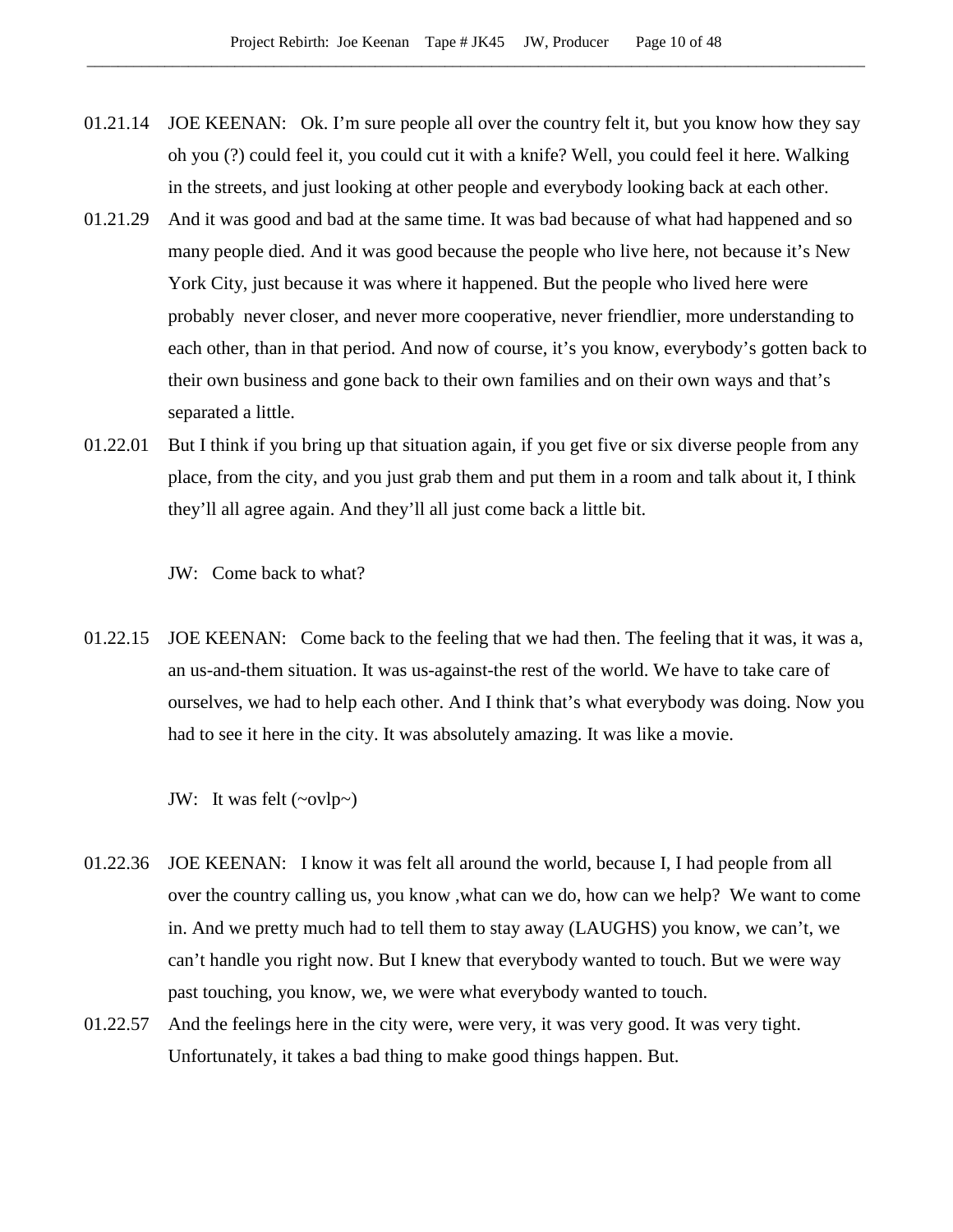JW: What is your opinion on that, too? Does it have to happen that things are back the way they were?

- 01.23.22 JOE KEENAN: Doesn't, it shouldn't have to be the case. But it is, because everybody's involved in their own lives. Everybody was where they were an hour before it happened. Everybody was in their own little cubby hole, whatever that cubby hole was. And now that the crises has passed, that individual crisis has passed, people start to go back to what they have to do, what's important to them for the moment, their families, their life. And they also have to go back into their own little cubby holes again. It's not that the people don't want to get along. That's not that they don't want to cooperate. It's just that they're busy (?) life gets in the way. You know, life gets in the way and they have to continue on with whatever it is they were doing.
- 01.23.59 Nobody had any regard for their own individual standings at that time. It was what can we do to help? We had, you know, you know, to be trite about it, you had, you know, people who walked the streets, and, and bank presidents working together, you know, to, to get, to get things done. It didn't matter who you were. It mattered where you happened to be standing at that particular moment, and what needs to be done. And it's good that you can pull together like that. And, and that's why it's so wrong for those people to come down the block and, and interfere.
- 01.24.33 That's why it's so wrong. Because those are the same people who probably wouldn't have helped, who wouldn't have done anything. Who might have run away. You know, but now, and now because they have the right to say what they want and, you know it's the law that they can say what they want, they, they get you know, puffed up, false bravado, and they, and, and they want to, they want to profit from other people's misfortune.

JW: I saw something like that last year during the ceremony.

01.25.06 JOE KEENAN: If that's the way you really feel, fine. Then, then work all year to prove that you're right. Do what it takes, do research. Do investigation. You know, get, get committees together, prove you're right. Don't just walk up and down the street and yell and curse at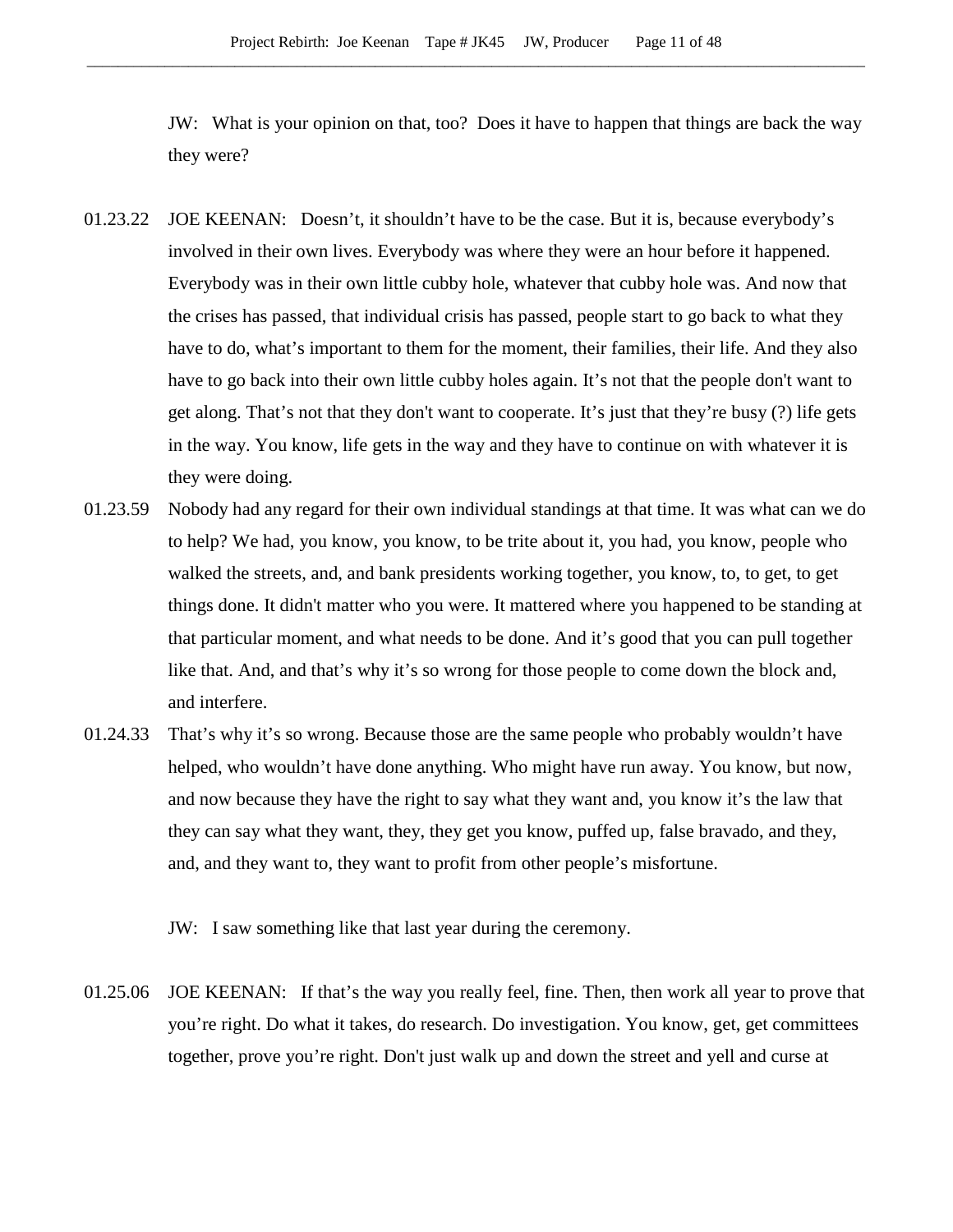people and, and upset them. And, and, and break in on what they're doing. No. If you really believe it, then, then do it, run with it.

JW: Hatred and non-hatred – does hatred always have to be a part of it, a constant conflict?

- 01.25.57 JOE KEENAN: What does it come from? I don't know, does it come from jealousy? Everybody, if, you know, you always say we used to sit around the, the lunch table and talk and say you know, if everything was equal, if everybody got paid the same and everybody lived in the exact same house and drove the same car, what would you do? You know, what would you do for a living? What would you do? And we would laugh and say oh, I would be this, and you know, I'd be a ball player and oh, no I'd be a you know, piano player in a bar. Or whatever. And I think it comes to a little bit of that, that people are jealous of what others have. And, and maybe that's, maybe that's right.
- 01.26.32 You know, maybe if (?) you lived, if you live in a situation where it's very difficult to just every day you have to worry about if you're going to eat, I can understand that. But do you hate the people who are eating, or do you try to get along with them, and maybe figure out a way that you can be part of them, or they can help you. Going in their house and killing them and taking their food isn't really the answer. Because after you eat their food, then you're gonna have to go kill somebody else and take their food.
- 01.27.00 So that's, that's not the answer.

JW: How's your granddaughter?

JOE KEENAN: Doing fine. I actually brought pictures (LAUGHS)

# (OFF CAMERA REMARKS)

01.27.42 JOE KEENAN: (MID-STATEMENT) the Brooklyn Cyclones baseball team in Brooklyn was having a Irish Night. So we had, we, we  $(\sim JW \sim)$  We had a hundred tickets, we bought a hundred tickets. And we had a barbecue, and our band member were there, and the fellow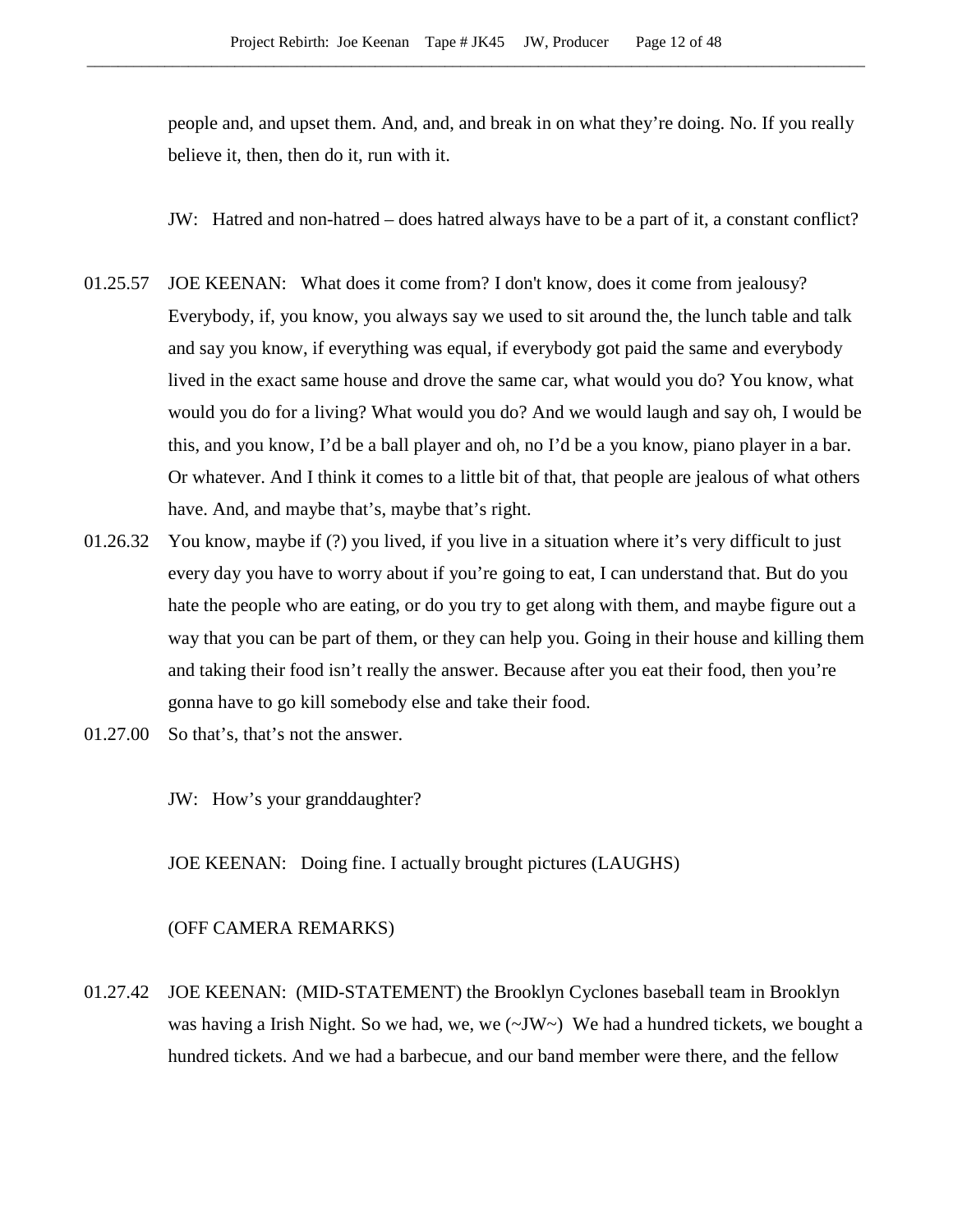with the bass drum put the bass drum down and she picked up the I don't know what you call, the drumstick?

01.28.03 I don't know what you could call the thing, the mallet that hits the bass (~JW~) drum. The, the baton, but she picked it up and she was having a ball banging on his drum. That's what that is. With, that's behind the stadium, we're in the parking lot behind the stadium.  $(\sim JW \sim)$ 

(OFF CAMERA REMARKS RE: Granddaughter)

- 01.29.01 JOE KEENAN: (MID-STATEMENT) have you seen the police memorial in Washington?  $(\sim JW)$  It's built in an oval with fountains in the middle with an archway, and then on the two sides are ovals, stone wall about 3 feet high. And the names are engraved randomly on the, on the stone walls of all the police officers who have died across the country. In our nation's history. If you should come up, if you live in wherever, I, I don't want to mention some place 'cos I don't want to sound as if I'm you know, making up a, you know, small town.
- 01.29.33 If you, if you live in Small Town, USA, and you through research discover that in 1810, a sheriff died in your small town, USA, if you get the paperwork to Washington, they'll put his name up on the wall. That wall is for everybody. But every year, in May, we have May  $15<sup>th</sup>$ , the week that surrounds May  $15<sup>th</sup>$ , we have National Police week. And we have a ceremony in Washington, DC, and we have a parade, and we put the names on the wall of those who have died the year before.
- 01.30.04 And that, she's sitting on the wall there. We went down this year as a family. That's Karen, my daughter Karen, and myself. We presented wreaths at the memorial this year.

#### (OFF CAMERA REMARKS)

JW: How did that come about, that you placed wreaths?

01.30.20 JOE KEENAN: Well, I'm an officer in a national society for national police (?) society, and when they were having the wreath laying, when they were preparing for the wreath-laying ceremony this year, they lay four wreaths, and the people who run it asked me if we, if I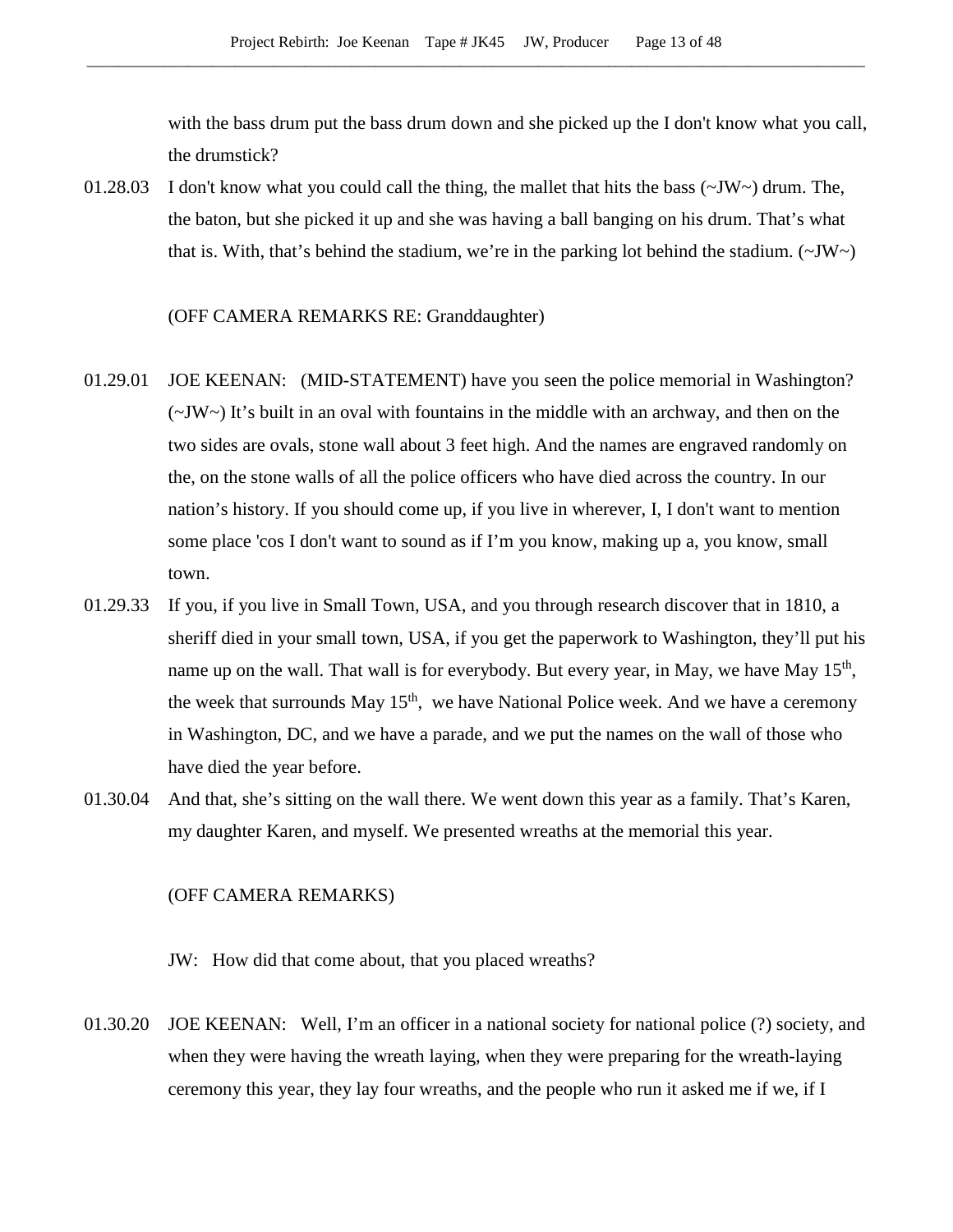would be interested in laying one of the wreaths with my daughter in the name of our society. So that's what we did.

#### (OFF CAMERA REMARKS)

JW: Are you going to Mets games?

01.30.55 JOE KEENAN: Yeah, we have, you know, we didn't go that may this year because we've been busy. We probably only did six, seven or eight this year. We usually do a lot more than that. But. You know, we getting busy at home for upcoming weddings, and you know getting, trying to get the house in shape and all that. So (?) it ate up our time (LAUGHS). Ate up our time.

JW: What about the wedding?

- 01.31.24 JOE KEENAN: My son, Joseph, is getting married September  $28<sup>th</sup>$ , just in a few weeks. And then Karen will be getting married November  $9<sup>th</sup>$ . So. We, Joseph's getting married. The church is Rockaway, and then they're having their (?) they're having their party in the New York Botanical Gardens in the Bronx, in the Bronx Botanical Gardens. And then (?) Karen will be getting married in our local church. Joseph's getting married in Deidra, his fiancé's local church. And then Karen'll be in our local church, and we'll have a, she's having a party out in the Westbury Manner.
- 01.31.58 So you know, two big family functions and Jane wants the house to be all clean and fixed and every crack filled and painted, and new this and new that. And we, so that's what we were spending the summer doing. I mentioned it to her, I said, you know, if I remember correctly, I think we have two halls rented for these weddings. I don't think everybody's going to be in our house (LAUGHS). It doesn't really matter. And she says, no, no, no. If, everything's got to be right. (LAUGHS) So that's what we've been, we spent the past few months making everything right. Yeah.

JW: How's Joe doing?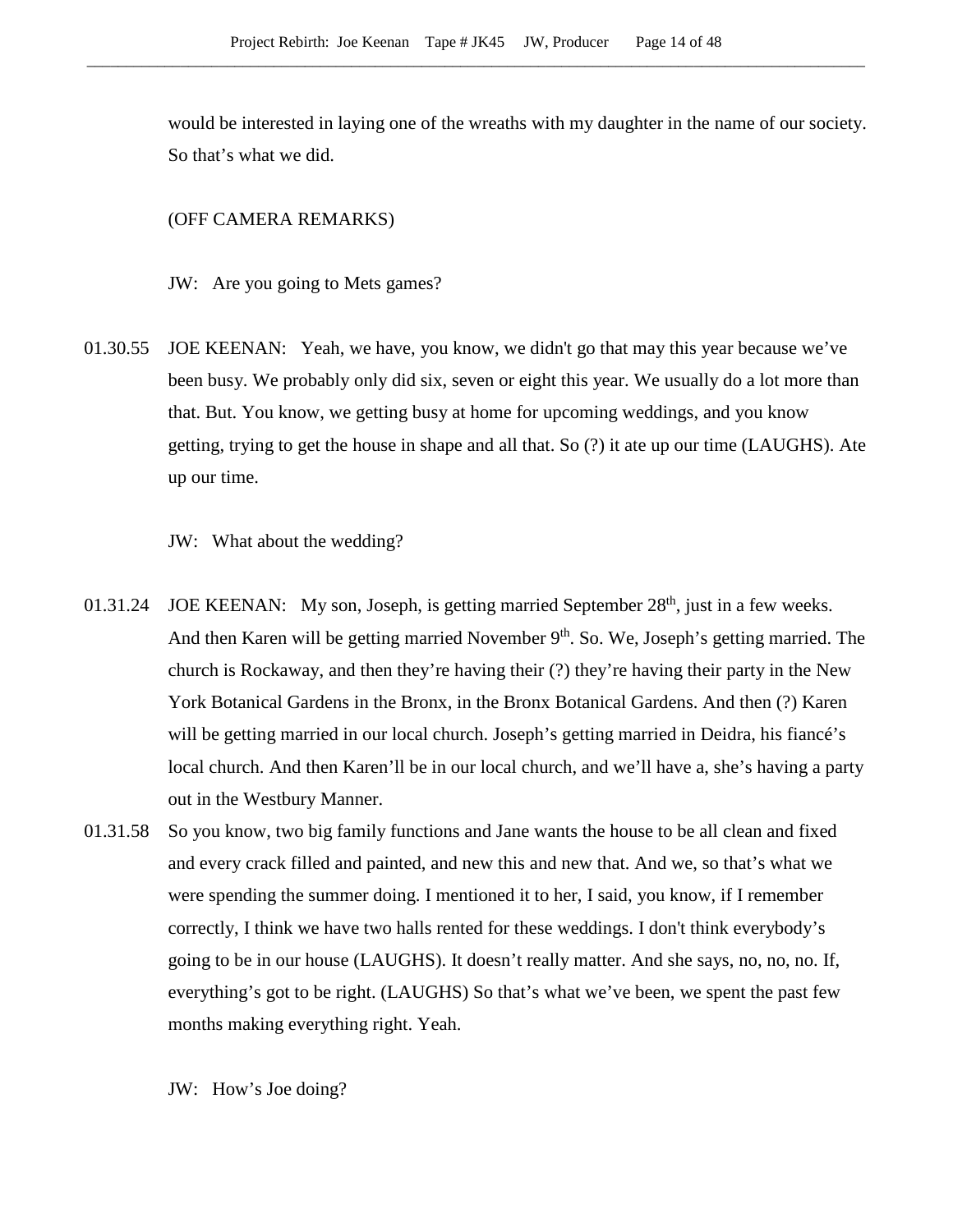- 01.32.35 JOE KEENAN: (MID-STATEMENT) well, they're, they're probably as crazy and overwhelmed and disorganized as everybody else was when their wedding came up. I don't remember that from years ago. Of course, we were married a long time ago. So I, I don't remember it being that hectic. But I guess there is a lot more pressure now, and to, to get things right and to find a place to live, and so between the four of them, you know, my, my two children and they have two fiancés, they're probably as nuts as everybody is right now.
- 01.33.07 Everybody else is at this stage. In fact, they're going to be at my house this afternoon because Karen has to go up, Karen and Vinny have to go up to the church and meet with the priest. They have to have their private meeting with him, then we'll have a meeting with them. Next week. And so after the, after they finish meeting with him today they're going back to our house, and the others are coming over, also.
- 01.33.31 So anything to grub a free meal. (LAUGHS)

# (OFF CAMERA REMARKS)

01.33.39 JOE KEENAN: It would be ok if they just sent the baby and all of them stayed away, that would be ok, too (LAUGHS).

JW: What about January and your health experience?

- 01.33.51 JOE KEENAN: Well, January wasn't fun. I had a, I, I have been treated for the past I guess four years, probably since about late '02, early '03, I've been treated by Mt. Sinai hospital for breathing problem that I was having. For lack of a better explanation, for lack of a better term they're calling it restrictive airway disease. And they're finding that a lot of us who worked at the World Trade Center, or at the recovery, are developing this (?) restrictive airway disease. And I apparently developed it.
- 01.34.31 My throat, the (?) opening in my throat had closed. I was having difficulty breathing. My, my sinuses were clogged. I was having difficulty getting air in. It was disrupting my sleep pattern. They sent me a couple of times to the hospital to go overnight for sleep, sleep exams. And one night, they wired me up and they watch you as you sleep.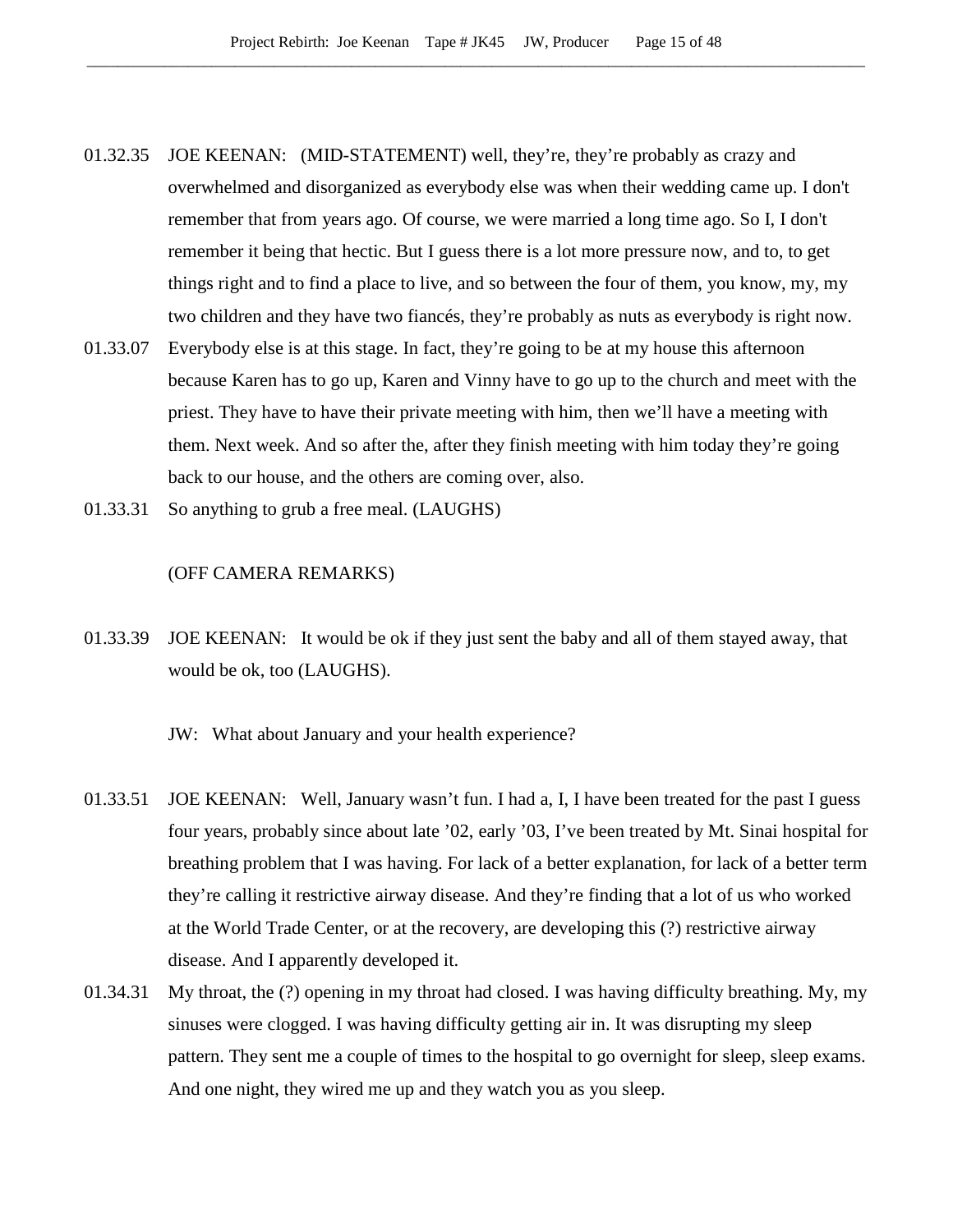01.34.59 You go to a room and you, and they watch you while you're sleeping, which is a difficult thing to try to, try to sleep while they're watching you. But you lay in the bed, they wire you all up, and they told me that I woke up 147 times during the course of the night. Now, of course, you don't realize that, but they can tell from the, the pattern of, of how they set you up. So I was having trouble breathing (~JW~)

JW: When did you do that?

- 01.35.20 JOE KEENAN: I did that over the, let's see. Probably I did it, probably in the summer of '06, and the reason I'm saying that is because I remember sitting in a real nice hospital room in Mount Sinai, very, very nice, very similar to a hotel room, and I couldn't get the ballgame on the radio. So I had my earphones on (LAUGHS). And I was listening to the ballgame. So it had to be sometime during the summer. And that was the second time I did it. And I had done it probably 3 or 4 months before that, first time was probably in February, and I failed. And then they wanted to send me back again, so we waited a few months and they sent me back again, and I had failed again.
- 01.36.01 So I was having trouble with my sleep pattern. I was having trouble keeping my breath, gaining breath. I couldn't, stairs were starting to get to me. Any, any sort of physical work, any exertion was getting to me. And as I say, I've been treated by Mount Sinai, probably going on three or four years with this. And in the very beginning, the doctors in Mount Sinai said that we would do treatment, we would do medication.
- 01.36.32 They would do couple of times they went in a non-invasive, and they would clean my sinuses and go into my throat, and they took a couple of polyps out of my throat, and you know, they did things over the course of the years. But the doctor always said right from the beginning that if it didn't work, they would have to perform surgery. And around December, first week in December last year, I had my regular appointment, and I went in. The doctor said, he said look, we're just not getting anywhere.
- 01.37.00 He says it's, it's foolish to continue treatment. He says, we're gonna have to perform some surgery. Said Ok, let's get it done. And he said  $(\sim JW)$

JW: What was your thought process through that?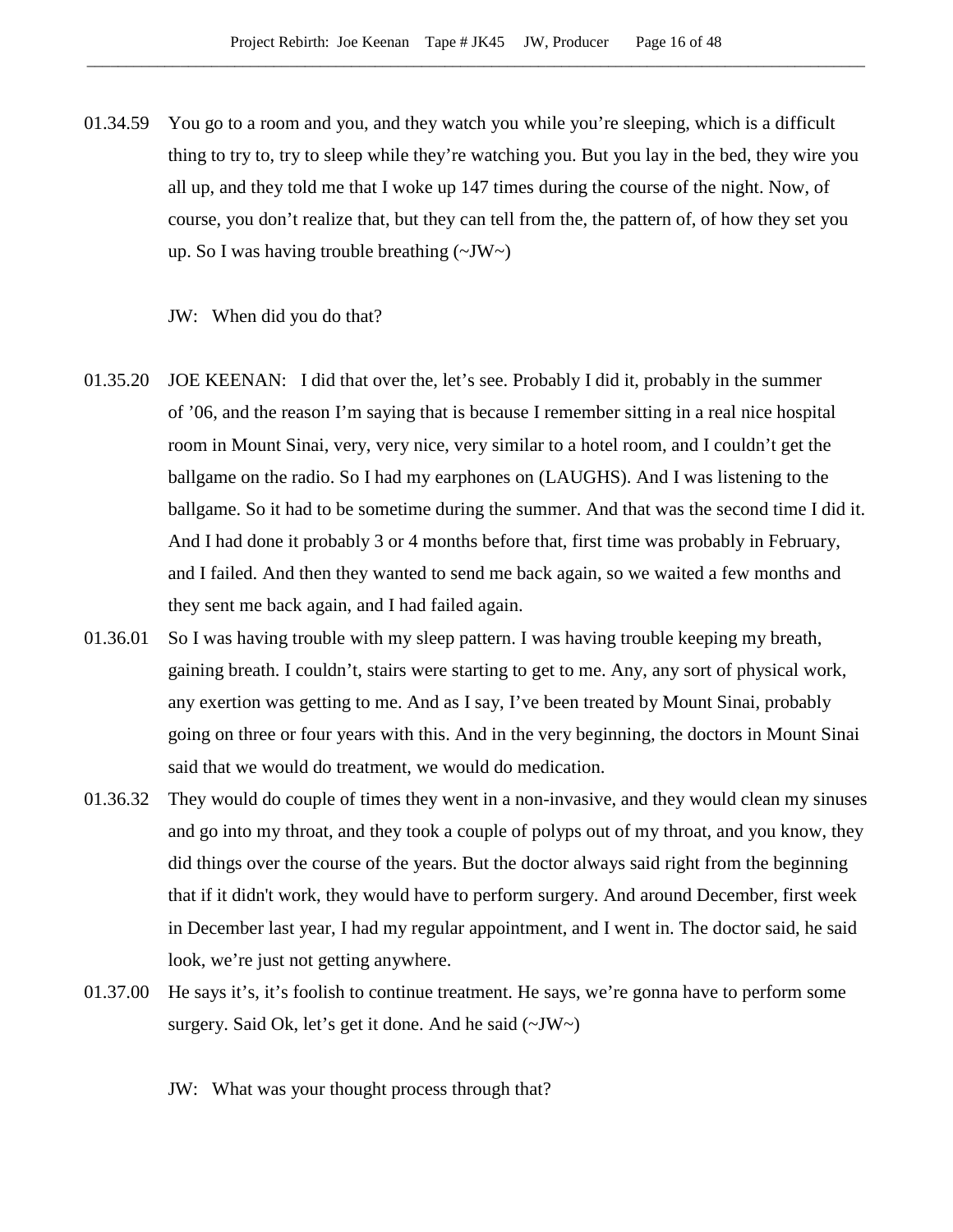- 01.37.19 JOE KEENAN: I knew I didn't feel as good as I should, and I, I knew I wasn't performing the way I should. I contributed it to a lot of things. You know, I contribute it to getting older. To you know, one thing leads to another.
- 01.37.33 When you, when you get out of breath easily, you tend not to do things. When you don't do things, you get out of shape. When you get out of shape, you don't work out. When you don't work out, you don't play sports or, or move around. So every, one thing it's like a snowball. Just keeps getting worse and worse and worse. And that's what I was doing. And I was, and I was sluggish all the time. I was tired all the time. I'd wake up with headaches. And have some difficulty breathing.
- 01.38.01 And I knew something was wrong. But I also felt that well, I'm going to the doctors and they're treating me. They'll find out what's wrong and they'll fix it. And that's pretty much my thought process. I didn't think it was a life-threatening thing. I figured whatever it is, I have something in there, and they'll find it, and they'll fix it. So in, in December he, the doctor said we've gone as far as we can with the treatment. We'll have to do some surgery. And I said, well, let's go ahead and do it. And I said, let's get it done right away.
- 01.38.32 And the doctor said let's wait for after the holidays, because it's gonna be more involved thing you anticipate, than you think. And to be honest with you, I really didn't believe him. I thought it was just gonna you know, be a one or two day thing, and the one or two (?) day procedure turned into two or three months. He, he told me in the very beginning, he said, I said well, what's gonna happen, what are you gonna do?
- 01.38.57 And he said well, what we'll do is we're gonna go in, we'll go in through your nose, we'll go in through your sinuses, and we'll clean up what's there, we'll see what's in there, in (?) a more extensive way. He says, you seem to have some growths in there, we'll take those out, we'll clean everything out. He says, then we're gonna go down your throat. And he said, we'll have to increase the size of your airway, so we're gonna have to cut out a piece of your throat. Cut out a piece of the back of your pallet. And reduce the size of your tongue. And basically what they did was the size of the hole in my throat, would close, so they made it bigger.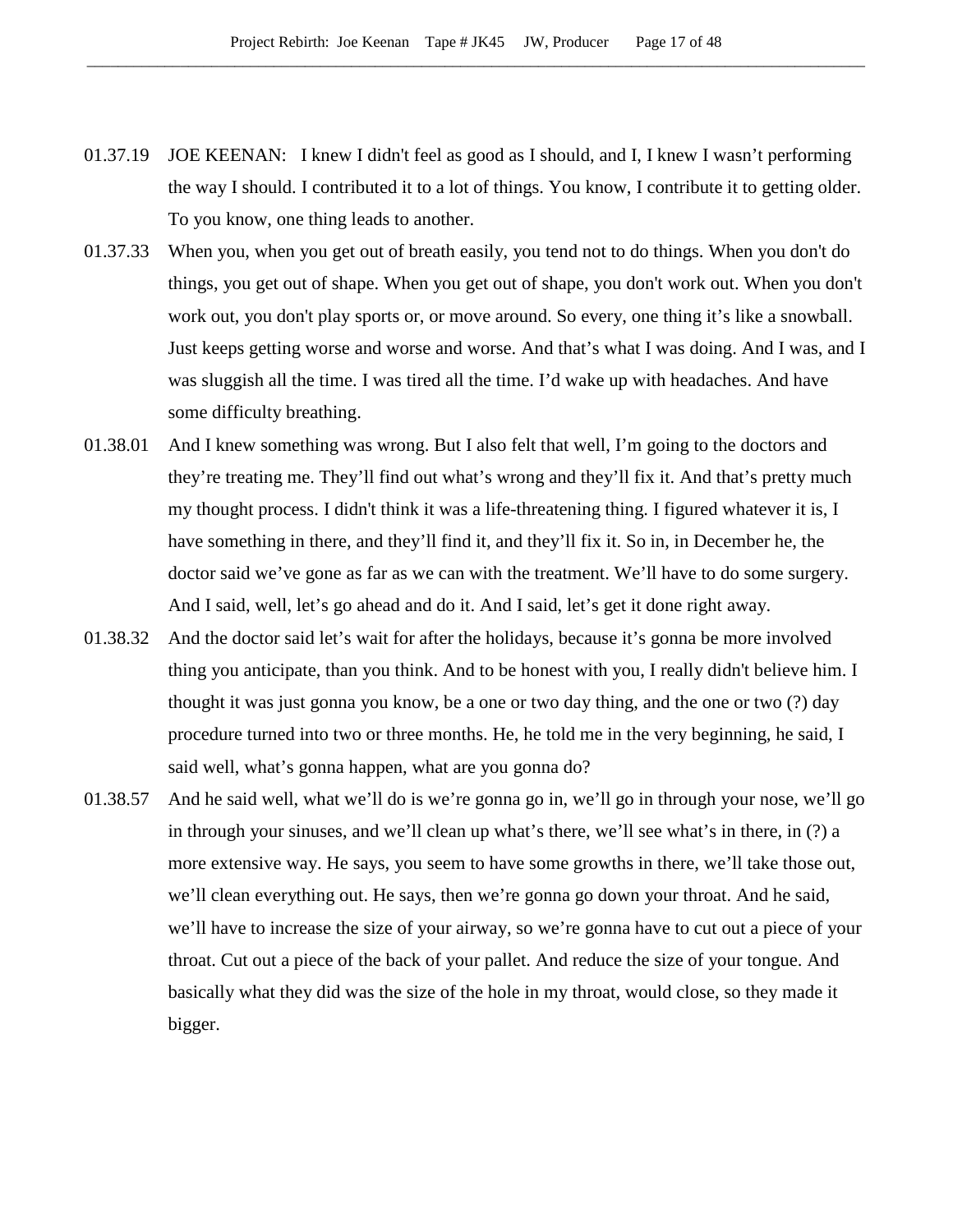- 01.39.31 And the way they made it bigger, by was by taking portions of it out. So that it actually didn't, they didn't treat the symptoms, they just fixed the problem and they made the hole bigger. So  $(\sim JW)$ 
	- JW: So parts that were constricting were taken out?
- 01.39.48 JOE KEENAN: (MID-STATEMENT) what they did was I guess like a Roto-Rooter. They, you know, they have a pipe and they, and sludge had built up on the inside of the pipe, so they made, they went in and they cleaned it out. But by cleaning it out, they were, there wasn't sludge built up.
- 01.39.59 They, they took out a piece of the back of the, the top of my throat and my pallet, and shaved the back of my tongue to make my airway bigger. The doctor had said that, he says, right now you don't feel it. He said, but breathing the way you do and sleeping the way you are, he says in five years it'll create havoc in your lungs, and it'll give you a hard problem. He said, so it has to be taken care of. We have to do it. And we agreed to do it, and I said Ok. And he said to me, it's gonna be extensive.
- 01.40.30 And again, I didn't really think so. I've had procedures before. And the doctors always tell you, this is gonna hurt and you know, you're gonna be laid up 4 to 6 weeks, or 2 to 3 weeks. And always in a few days you feel better, and so I thought this was gonna be the same thing. I figured, you know, ok, he's given me his doctor's speech. (LAUGHS). And he said to me, this is probably going to be the most painful thing you've ever experienced. So after he finished his explanation, I said to him, I said why would you say that?
- 01.41.00 Why would you sit in your office and tell a patient who's sitting across from you that what I'm going to do to you is the most painful thing you're ever gonna feel? I said why wouldn't you just wait for me to wake up and, and feel it and curse you then? Why, why would you tell me up front how bad it was gonna be? And he laughed and he said for two reasons. He said, one, I know you for about 3 years now, and I like you. And he said, and two, I know you have a gun. (LAUGHS) And that's why I wanted to get it out in the open. But he was being comical about it.
- 01.41.32 But he said I want to be honest with you. I want to tell you exactly what's going to happen and how it's going to feel. So we waited until after the holidays. And we had an appointment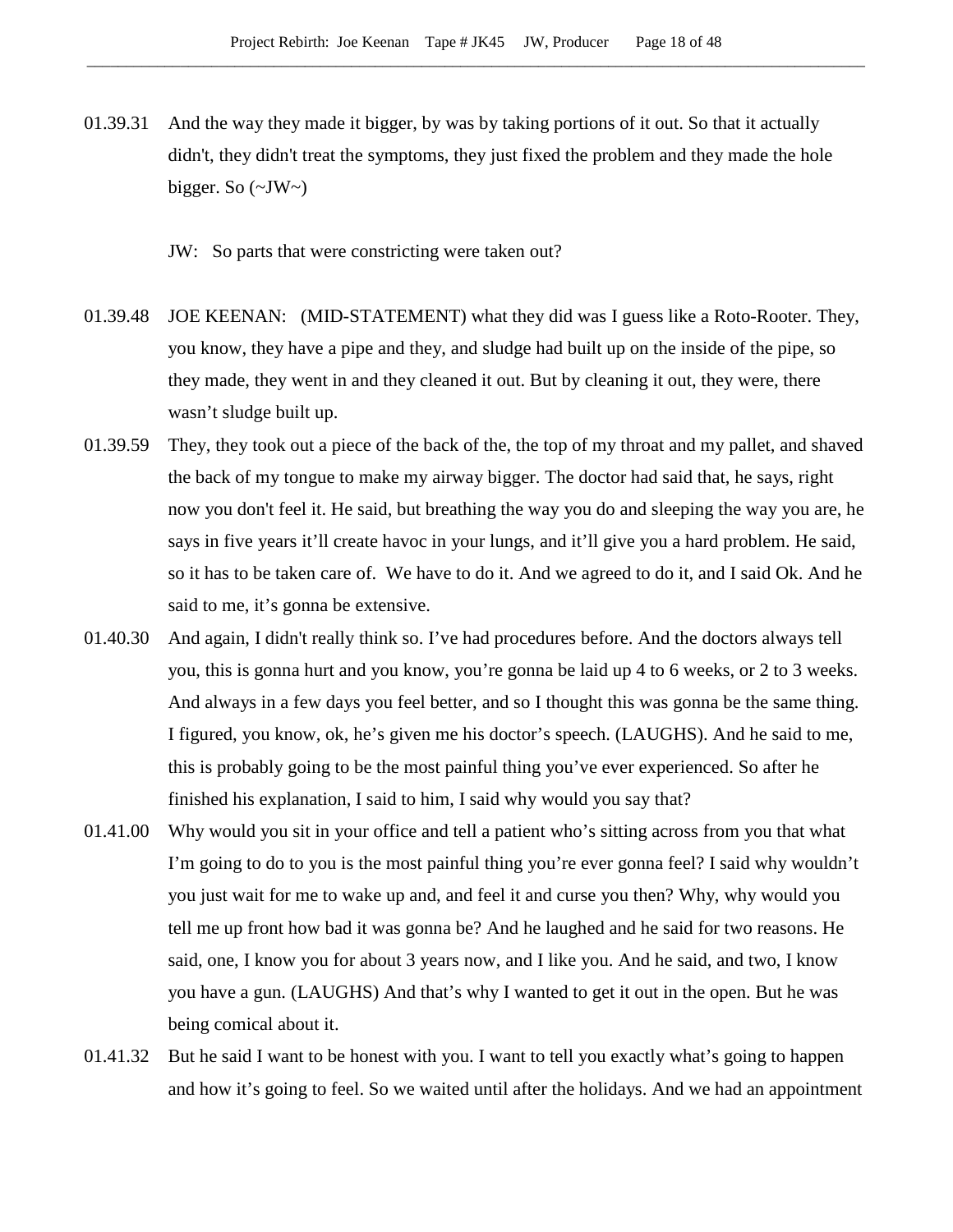January 12<sup>th</sup> for going to the hospital to have the surgery done. And of course, I was apprehensive. I, I was afraid of the surgery, because the longer I waited for it, when he told me in early December, this has got to be done.

- 01.41.58 If he had said come back Monday I would have been there Monday, and had it taken care of. But now I had five weeks to think about it. And I was saying oh, gee, he said it's gonna hurt. (LAUGHS). He said it's gonna hurt (LAUGHS). And (~JW~) yeah, he said it's really gonna hurt. And he was right. And so, but I didn't know that of course, before the surgery, and then when we went to, we went to the hospital in January the day of the surgery, it was a Friday morning we went there, and your people were there. And to be a little bit honest with you, that was good and bad.
- 01.42.29 That was bad because I didn't really want anybody around at that time. But it was good because it made me not chicken out (LAUGHS). Because I said to my, I thought about it, I was sitting in the, the prep room outside, I was sitting in the waiting room of the operating room. And I was wearing a gown, and I'm next. I'm waiting for them to yell next, and I'm going in. And I almost walked out. But two reasons I didn't because I knew that if I, I walked out, I was gonna have to eventually come back in and do it anyway, and I was already there.
- 01.43.02 And the second one was that everybody was there watching me, so I didn't want to walk out while they were all sitting there, watching me. So we had the surgery and they filmed it. I don't know if you saw it or not, I didn't. They asked me if I wanted to see it, I said I don't need to see it. I've been there, I, I was the one, I don't need to see the surgery. And I don't want to see it (LAUGHS).  $(\sim JW \sim)$  So they performed the surgery. And when I woke up, the doctor was 100% right.
- 01.43.31 It hurt. And the, the I couldn't talk. I, I thought I was having difficult breathing, but I really wasn't. It was just because of the pain in my throat. They had me on the oxygen. But they, I couldn't talk for awhile, I couldn't eat. And I couldn't drink. I was in the hospital I think 6 and 7 days. They wouldn't let me leave the hospital until I could stand in front of the doctor and drink a glass of water. He said, you can't leave until you can stand, stand in front of me and, and drink a glass of water, because I couldn't swallow.
- 01.44.04 And at first, first few days that was Ok, because I didn't want to go home. I just wanted to lay down and leave me alone. They were giving me medicine every 4 hours, and it made the pain go away. And that was fine, and I didn't care if I didn't eat, and I didn't care if I didn't drink,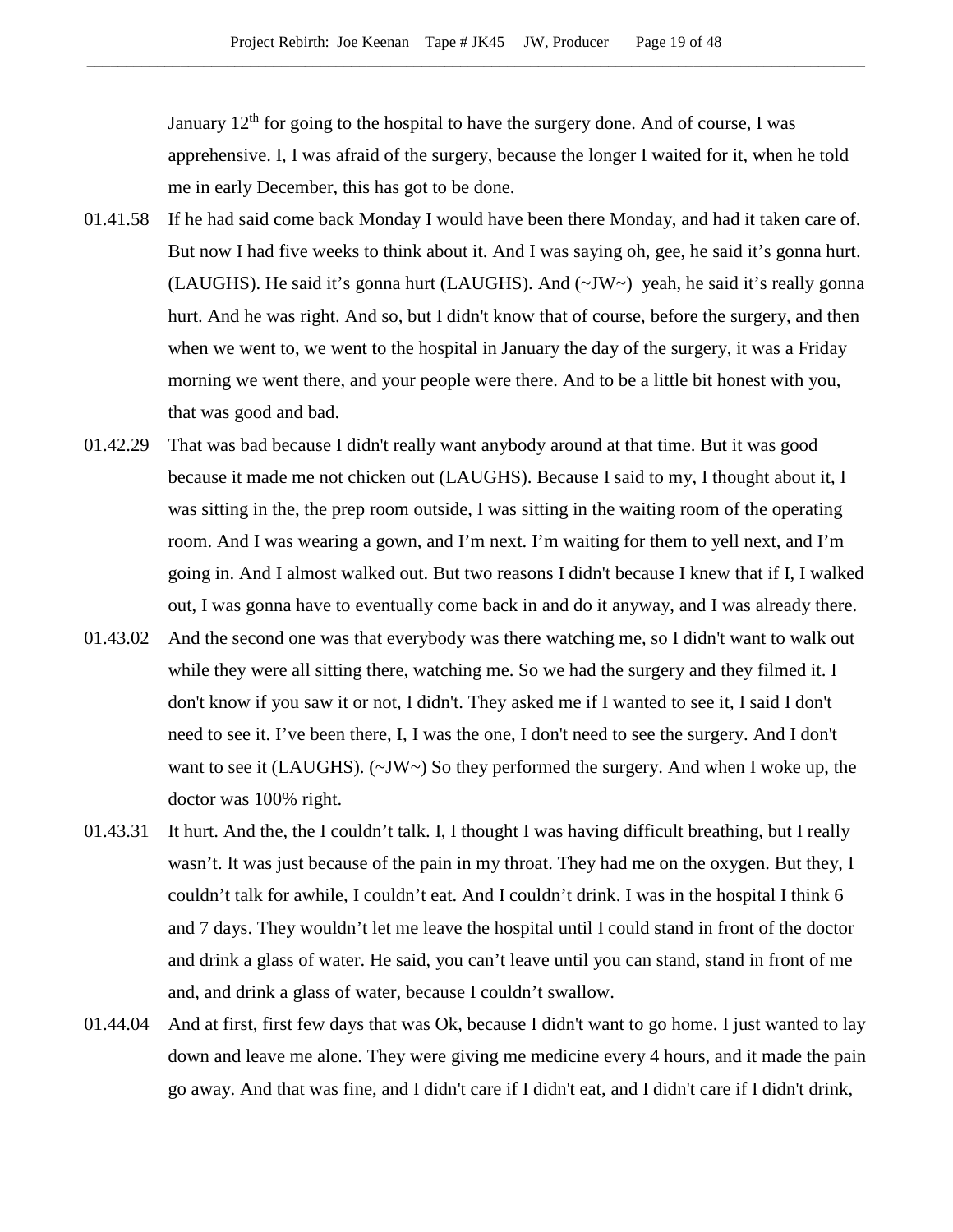because it was all right. They gave me my medicine and I'd go to sleep. I would wake up, they'd give me my medicine, and I went to sleep. So I wasn't worried about it, but then after about 5 or 6 days I wanted to go home.

- 01.44.28 And I actually couldn't, I couldn't swallow. I couldn't drink the water. And (~JW~) it was, I would, I would put it in my mouth, but I couldn't swallow it. It would, it would, as I would try to swallow, I was swollen and it would drip back out my mouth. I couldn't, I couldn't get it down.
	- JW: Emotionally, how was that feeling?
- 01.44.46 JOE KEENAN: That was, that was frustrating. Because they never, you know you usually say well, I know it's going to hurt, but I'll just do it and get it over with. But I couldn't do it to get it over with. So that was difficult. It was the first time I had pretty much experienced not being able to do something.
- 01.45.02 You know, when you, you hurt your leg and you know it's gonna hurt if you try to walk on it when you're doing therapy, but you know in a, in a week after that, it's gonna be ok. This wasn't the situation. I just, no matter how much I tried to drink the water, when nobody was in the room, I would put ice chips in my mouth, just to, I figure well, I'll get, they'll melt and they'll go down. But they melted and they came back out. They didn't, they didn't go down. I couldn't swallow them.
	- JW: The nurses came in?
- 01.45.24 JOE KEENAN: The nurses came in, checked me all the time, and this, the glass of water was still there. They said, you try? I said I trying, I'm trying. They treated me fine. I have, I have to say, that I was in Mount Sinai and involved with the World Trade Center Clinic. They could not have treated me better. They, they were very good. They were very patient. But it was just difficult. I couldn't do it. So eventually after 5 or 6 or 7 days, which ever it was, I think it was 6 days, doctor came in. By that time, I was up and walking around. At first I wasn't even walking around. Because the pain just kept me down. From my throat all the way through up into my nose and then my, they had my nose packed.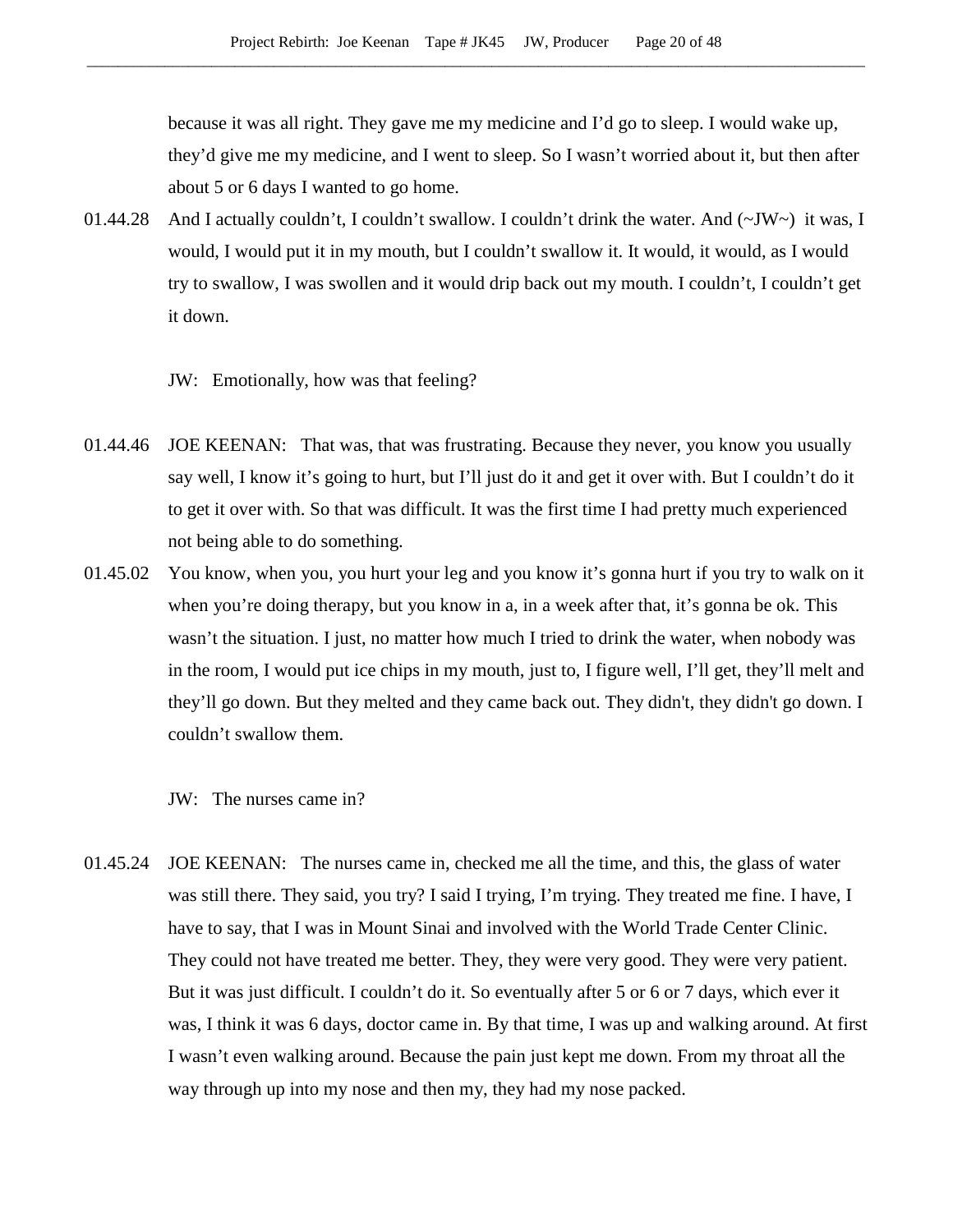- 01.46.01 And they had my throat packed, and I made them promise that when I woke up they would have the tube out of my throat. Because I had had two surgeries in the past, and first time when I woke up I never realized that you had a tube in you to help you breathe. So the first surgery I woke up from I had that tube running down and, and breathing. And that was an awkward experience. And then the second time, I, I asked the doctors, I says, can you have the tube out before I wake up? They said, what we'll do is as soon as you wake up we'll take it out.
- 01.46.30 And as soon as I woke up, the first thing they took, they did was take it out. This time I made them promise. I even asked Danielle, I said Danielle. Make sure that they have that tube out before I wake up (LAUGHS). So they did. But I would have to, it was all swollen. And then, and then they, the doctor told me he gave me a freebie, he took my tonsils out while I was in there. He said, we'll never be in there again, so we'll take those out, too. So I had, they were infected, my throat was infected. They took a couple of growths out of my throat and my nose, and, and a, so far it seems to have gone the other way now.
- 01.47.02 It seems to, it seems to be getting better. It's still there, I can still feel it.

JW: You still feel what?

- 01.47.08 JOE KEENAN: I, I have, I have to consciously at times swallow. I had to learn how to reeat all over. I had to re-learn how to eat. Over again. I had to learn how to chew, I had to learn how to swallow. Because the food just would not go down. I still cannot drink quickly from a bottle. If I drink quickly from a bottle, it comes out my nose (LAUGHS). I have to, I have to be conscious, I can drink from a bottle.
- 01.47.30 But I have to be conscious that I am. So fill up my mouth, swallow, as opposed to just drinking back. But in the beginning, you, you didn't know that. And we had some comical moments as I tried to drink from a straw. (LAUGHS) I had to drink from a bottle. But the day, (?) the day it was time to go home, I was in, the doctor came in and he says, all right, I said, I'm gonna drink from the glass. So I drank, I just drank down the whole glass. And he stood and he said that hurt, didn't it?
- 01.47.57 And I said, yeah, it really did. He said, but you did do it, you can go home. He said, so of course, everybody wanted to know, well, what are you gonna do about eating, and what you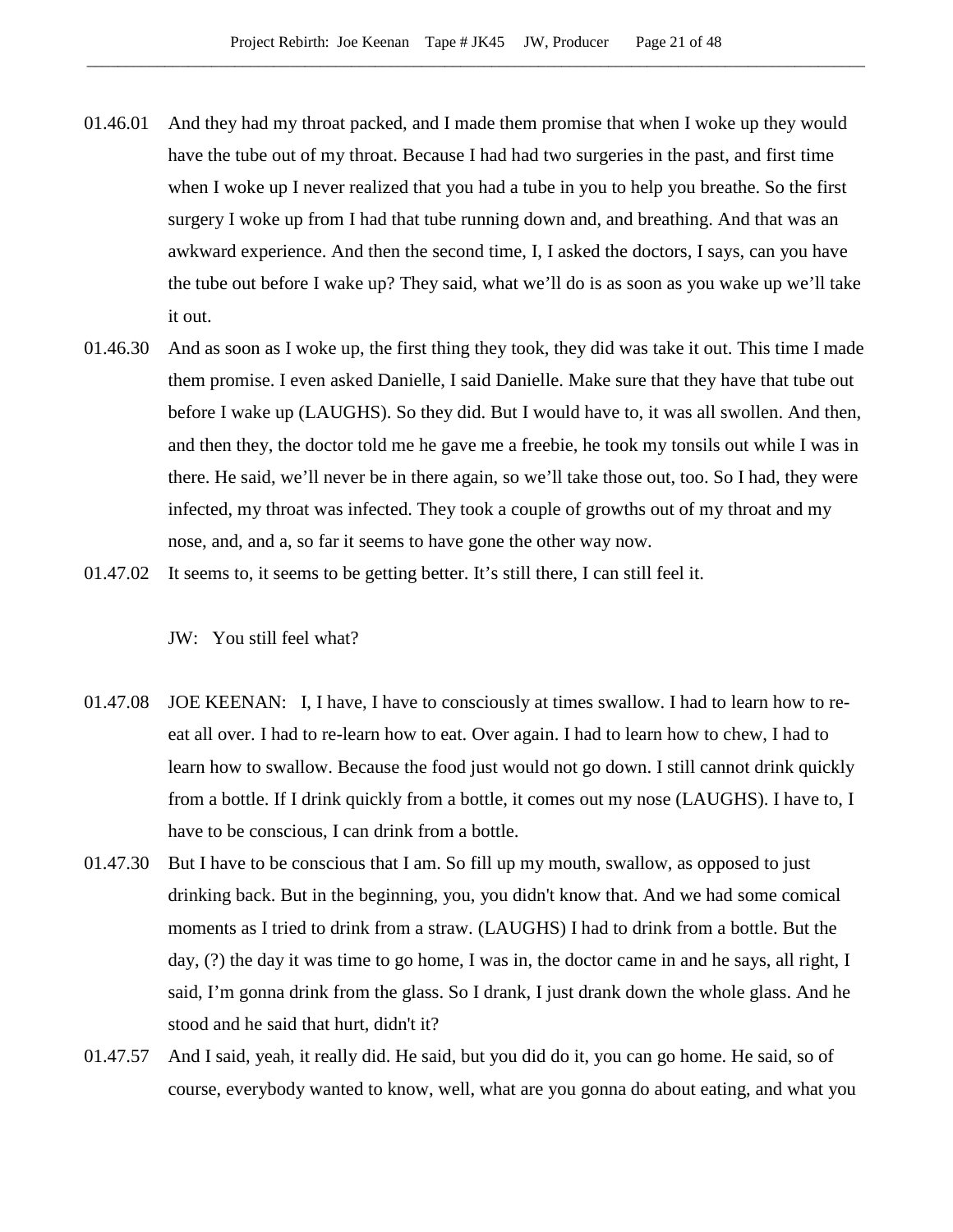gonna do about drinking? The doctor said don't worry, you won't die. He says, you won't die from not eating and not drinking for awhile. Says, go home, have plenty of water, or tea or whatever, and live on Jell-o for awhile. And he says eventually you'll start to want something. So I, I progressed from water to Jell-o, to soup, to soft food. To back to eating again (LAUGHS).

JW: Learning how to eat again is interesting?

# (OFF CAMERA REMARKS)

- 01.48.39 END OF TAPE # JK45
- 02.00.00 PICTURE UP

# (OFF CAMERA REMARKS)

JW: Learning how to eat, is that a function of having a different pathway?

- 02.00.14 JOE KEENAN: When, when we learned how to eat, when we're babies or whenever I get, I guess it's just a reflex action. We don't think about it, and we're probably learning back then not realizing that we're learning. How we chew and how we swallow.
- 02.00.27 But because the pathway was different, and the shape inside my moth was different, I had to, I, in the beginning I would have to consciously swallow, as opposed to just having a mouthful and going for the next mouthful (LAUGHS). I would actually have to consciously swallow, make sure everything was small enough to go down. And, and then swallow and, and then go on. It, it took, you know, I mean, it wasn't a 8-month thing, you know, but in first few days at home, I, I went home from the hospital and I was in bed probably another 4 weeks.
- 02.01.00 In, in bed at home. You know, they gave me medicine. Actually when the doctor sent me home and he gave me the medicine to take, he gave it to me all in liquid form, because I couldn't swallow the pills. I was putting the pills in my mouth and waiting for them to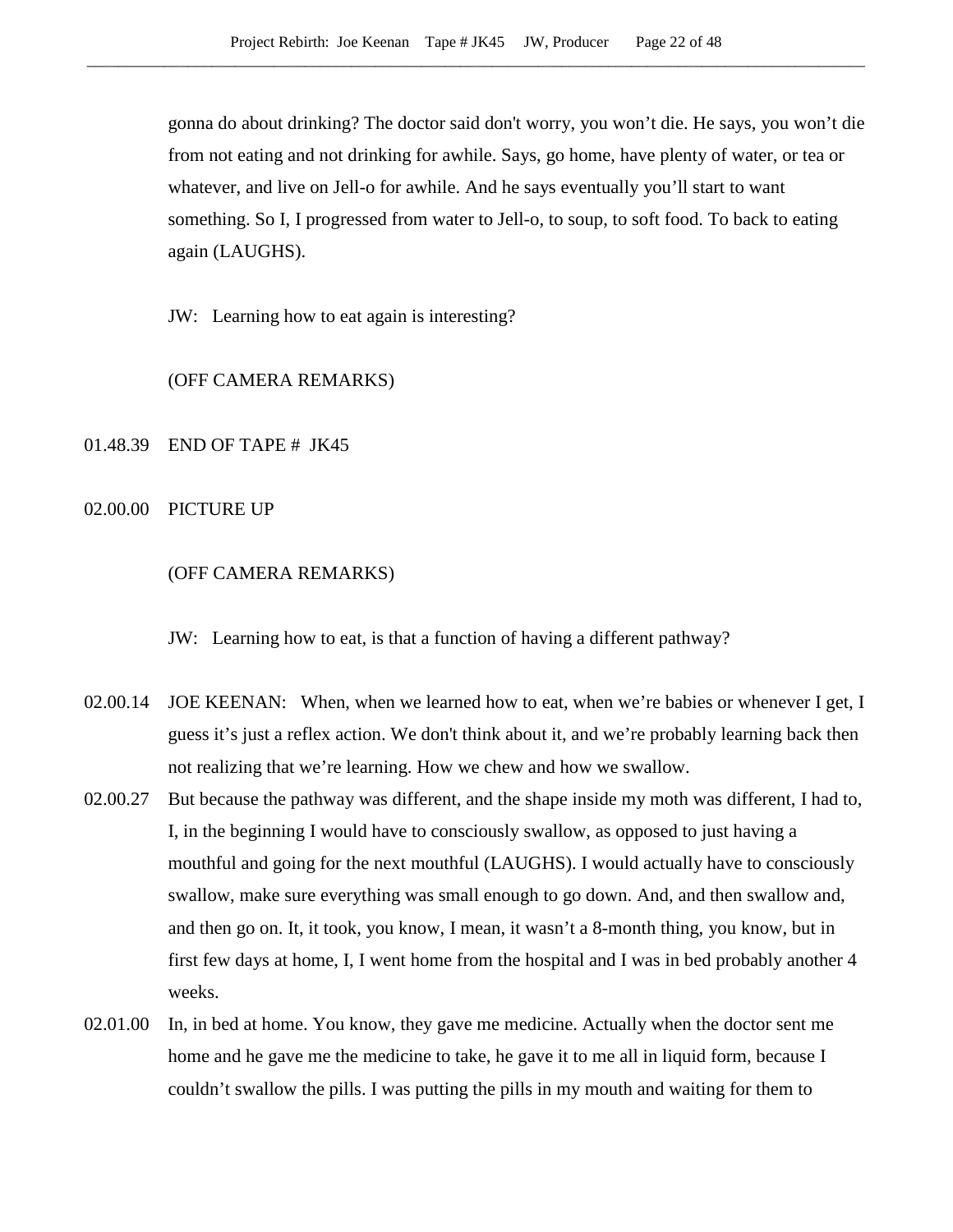dissolve. So he gave me the pills in liquid form. But even now, I find that for instance, right now, at this moment, when, when I talk for any prolonged period of time, I could feel it. My mouth is very dry. I, I can feel like a, as if it's swollen.

- 02.01.33 I know it isn't, but that's what it feels like. It feels like a swollen effect. And (?) silly little things. I was never in my life a singer (LAUGHS) I was never, nobody was ever in danger of me being able to sing better than them. But now, playing with the baby or whatever, I can't, that's something I can't do. I can't, I guess, pushing the air out in that, in that type of motion, and something I can't do.
- 02.02.00 We used to, I used to sit down and make believe I was snoring and the baby would come over and wake me up. You know, and I would get scared, and then I'd chase her and all that. I can't make that noise anymore. So now when we play that game, I whistle instead (LAUGHS). But little things like that, that's something you don't think of. And that's how it, how it's, how it's affected me. I, I still feel at times, a, some.
- 02.02.31 I don't know if shortness of breath is the right word, 'cos shortness of breath indicates that something's wrong. But a weakness maybe. Where I'll just have to, while I'm doing something I just have to stop for a moment and regroup, and then, and then go ahead again. So it's affected me. (~JW~) I feel it right here, right, right in these two spots right here. And the back of my tongue. You know?

JW: How's the sleeping?

- 02.02.56 JOE KEENAN: Sleeping's (?) has gotten better. I still you know, little fitful, but it's I, I do sleep much better than I had been for the past couple of years. I didn't realize it, but as the past couple of years were going on, it was actually less and less sleep I was getting. I have, if I, if I would sleep for a, an hour and a half, two hour uninterrupted period, I felt very successful. That was good. And I would go through the whole night probably sleeping 3, 4 hours. And now I'm, now I'm doing better than that.
- 02.03.30 So that's good. (~JW~) They were gonna put me in one of those sleeping machines. To force the air, they call them the C-pack machines, where you have to put them on at night and it forces air down your throat, to keep the airway open. Because apparently what happens is as the airway, when you move your head in a certain direction, it closes more, it cuts off the air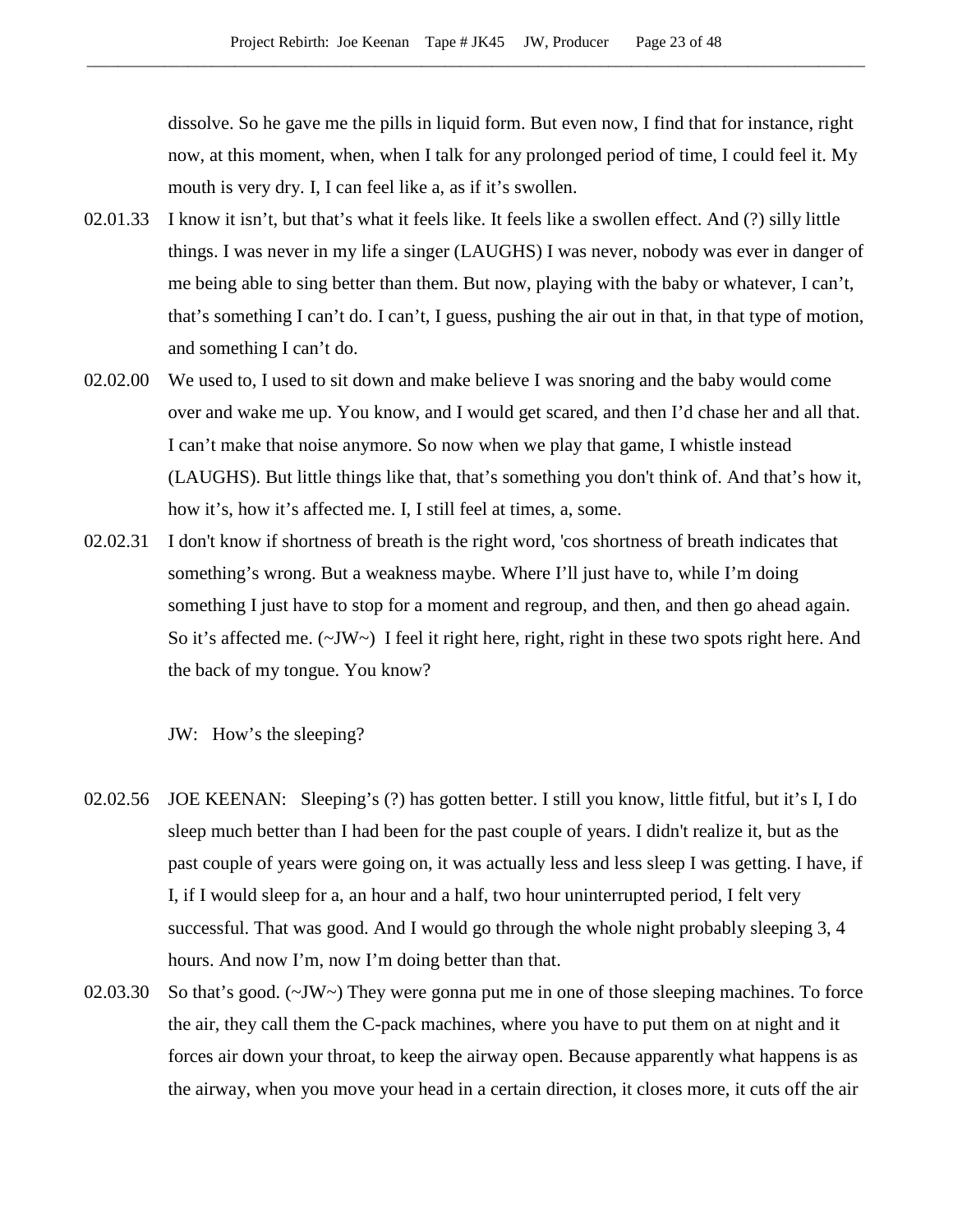and that wakes you up. So they were gonna put me on one of those machines, and I didn't want that, you know, I didn't want to have to do that forever, every place you go carry a little machine with you so you could sleep.

02.04.02 So that was corrected by the surgery also.

JW: How did your wife go with that?

02.04.11 JOE KEENAN: Well, I, I think we were all a little surprised with the recovery time. We thought the recovery time was gonna be much quicker, and it wasn't. But she was OK with me having the surgery. I needed it. I didn't realize how much I needed it until after I had it. Then I realized how much I did need it.

JW: Was the recovery hard on her?

- 02.04.36 JOE KEENAN: Well, it was, it was Ok, I locked myself in a room and read books and watched TV (LAUGHS). 'Cos I could still read and watch TV, I just couldn't' eat (LAUGHS). But no, I'm, I'm making a joke out of it. But it wasn't, I'm sure it was inconvenient for everybody, in the family. You know, 'cos I was, it was in bed for a month afterwards. I just didn't have the, the stamina to get up and walk around.
- 02.04.59 I would get up and walk around and go downstairs and whatever, but I, I couldn't really do anything. I couldn't exert myself. And doctor just said let it go. You know, it'll come back, and it did.

JW: How about Joe?

- 02.05.14 JOE KEENAN: My son? Yeah, he's doing fine. He actually he left the police department. And he's working in, in a union called the Operating Engineers, which was a, an interesting thing for us at home. I guess it's not for everyone.
- 02.05.31 And it wasn't for him. But I think I took it harder than he did. I know I did, I know I took it harder than he did. But at the time when it was happening, I wasn't pleased with the decision at all, but it wasn't my decision to make. It wasn't my life to live. And it's a, it's the type of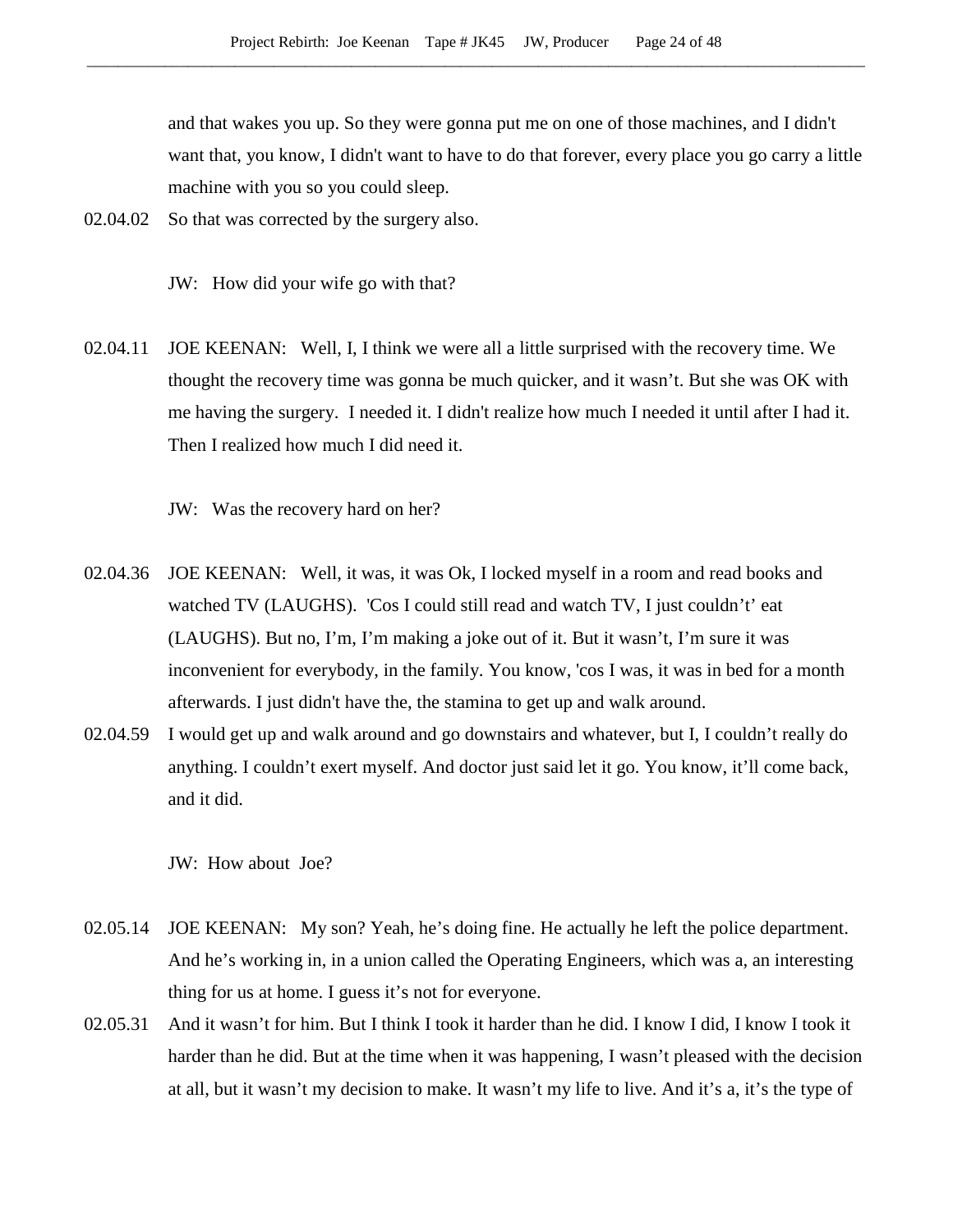job that you can't do if you can't obey all the rules and, and get along and, and perform the function.

- 02.06.03 It's, it's not the type of job where you can go in and just put in the time and go home. Because either you'll get hurt or you'll get somebody else hurt. And that's important. So you can't put yourself, it's unfair to put yourself in that situation. It's unfair to those you work with to put yourself in that situation. So I guess he and his, his fiancé had been discussing it for awhile, and circumstances evolved, and that's what he did. But now he's doing a, he's doing, you know, he's doing fine.
- 02.06.33 You know, making more money, but everybody makes more money than cops. But (LAUGHS) you know, he's, he seems to be happy. And that's good. I wasn't so sure. I know Karen loves the job. And I know she enjoys it and she likes what she does. I never really was convinced he did. I wanted him to, but I was never really convinced that he was enjoying it as much as I thought he should be.
- 02.06.59 And then now we don't have to worry about that any more.

JW: How was that moment for you?

- 02.07.16 JOE KEENAN: (MID-STATEMENT) I didn't agree with his decision. And (?) if you want to ask me for advice, and then don't ask me for advice if you don't want to do what I tell you (LAUGHS). Maybe that's wrong, but if you don't want to hear what I have to say, then don't ask me.
- 02.07.31 I won't tell you, you know, I won't butt in. But if you're asking me what I think, I'm gonna tell you what I think. And I didn't think he, you know, the situation, but it, I was wrong, you know, you know, I was wrong. And he seems to be much happier. He's doing better. And I guess that's really what matters.

JW: Did you think he gave it enough of a shot?

02.07.51 JOE KEENAN: Well, it was almost three years. You know? So. So I, that's, that's one of the things I said to him, I said Joe, you're throwing away 3 years. He said I'm not throwing away 3 years. It's the next 17 years I don't have to do. So it just depends on how you look at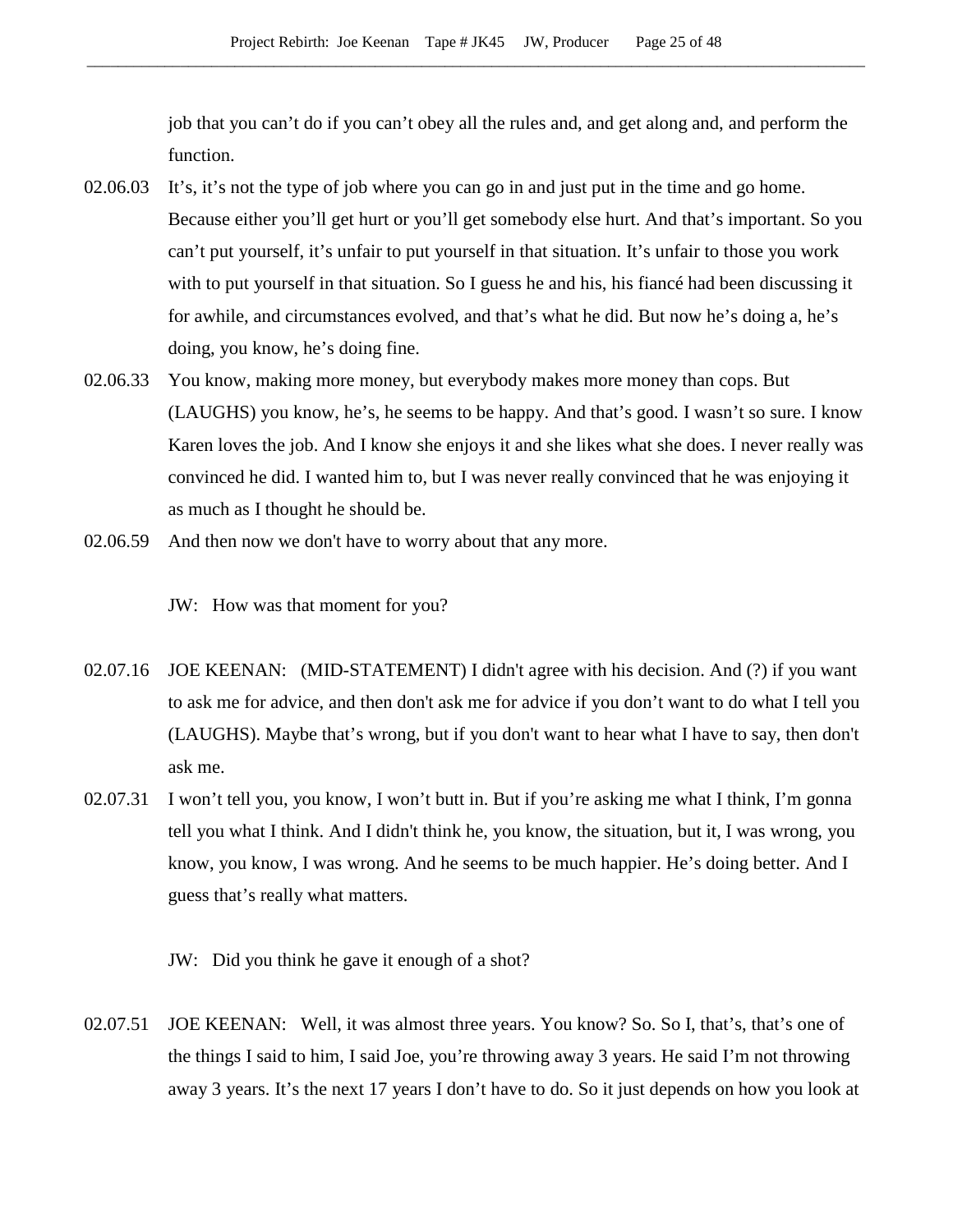it, you know? And I was looking at it with my right hand, and he was looking at it with a left hand. And that's, and my, you know, it's funny, when, when my daughter, Karen, hit me with the bombshell that she wanted to go in the police department, she had, I never thought she would do that. She had, you know, graduated college and she had a, she was an economist and still not quite sure what an economist does. But she was an economist, and she was in  $(\sim JW)$  and she was out working.

- 02.08.31 And I thought she was, you know on her way to greater and better things. And she came home and she said I'm miserable. I can't do this. I can't, you know, do this office 9 to 5 sitting here doing papers and looking at computers all the time. She said, I'm gonna go in the police department. And then the, in a way that was partially my doing, and in a way it, it surprised me because I had always encouraged all three of them, you know, take the test. You never know what's gonna happen. Take tests, take government test, take state tests. You know, you have it in the bank.
- 02.09.00 You throw it on the side. And if you don't want to do it, you don't do it. So she pulled this out and said that she wanted to go in the police department, and I, and we've, I think we've discussed this. And at the time, I was, I was working up at (?) the recovery in the landfill. And we had these two young officers who were working in the office with us, two females, two young females, who were probably 22, 23 years old.
- 02.09.29 So I really wasn't discussing it with them (LAUGHS). But I was discussing it with my peers. And I, and I said to them, you know, I don't know if she's gonna like this. I don't know you know if it's the right move. And one of them said something to me. She said, said Sarge, I don't know what you're worried about. She said, if she doesn't like it, she leaves. And that was like such a sacrilegious thing to say. We all turned around and looked at her, and we said how can you leave? I mean, how can you take this job and then if you don't like it, leave? If you don't, if that's the way you're gonna look at it, then don't take it to begin with.
- 02.10.01 And, and that's pretty much happened here. And Karen told me, she says Dad, it's only a job. And that was like another sacrilegious thing to say. It's not only a job, it was a, it you know, it was a way of life for me. But it wasn't a way of life for the, for the young people now. It's not, it's different. It's different. And he tried it, and it didn't work. So now he's trying something else, and it seems to be working. He's doing very well. In fact, he's working down in World Trade Center 7, down, in the new building down there.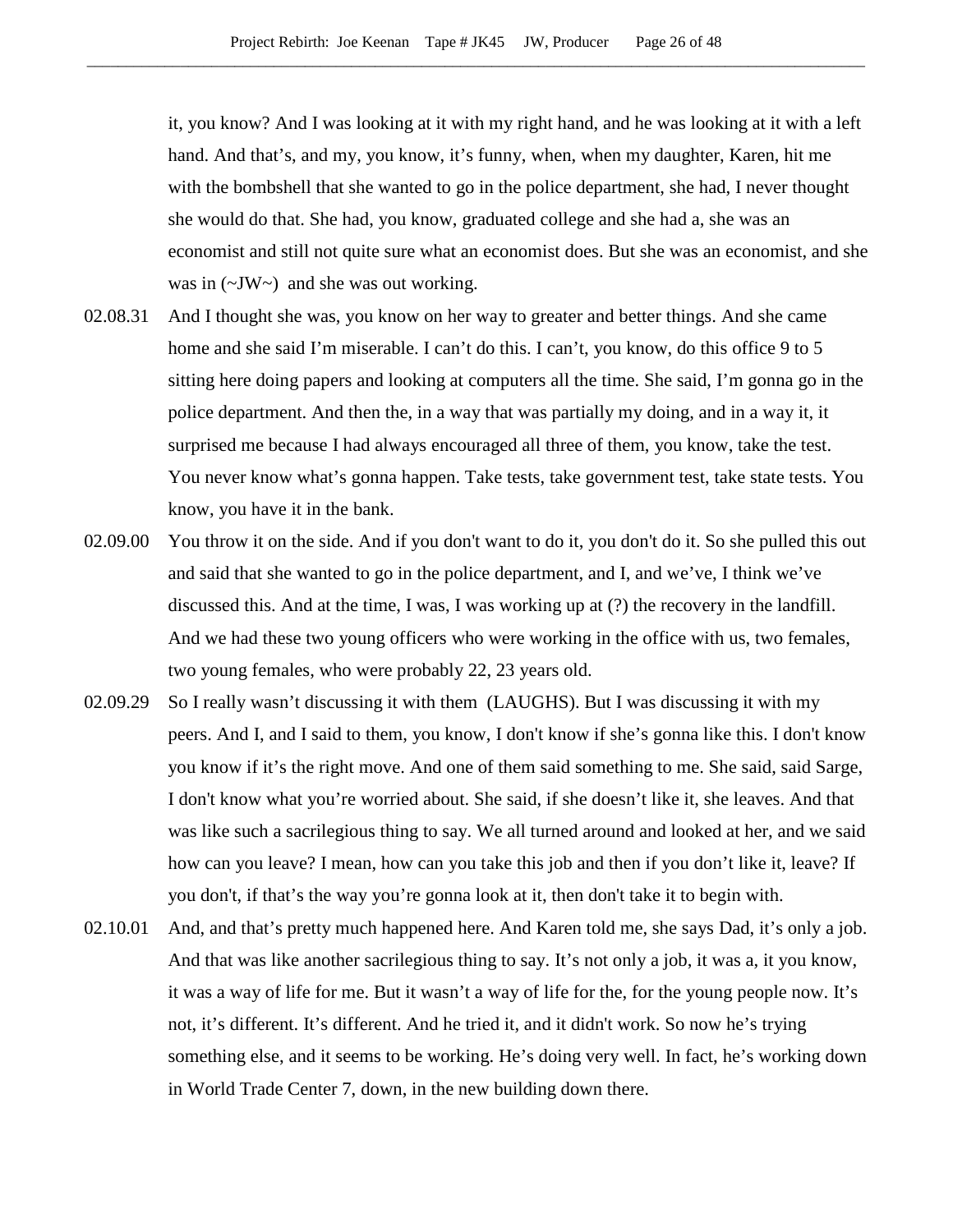02.10.33 He's gonna, he's, he's learning how to be an operating engineer.

JW: What is that?

02.10.39 JOE KEENAN: That's another good question. I'm not exactly sure. They're the people that run the plants in the buildings there. They're. I'm not exactly sure.

JW: They're involved in the computers?

- 02.10.56 JOE KEENAN: (MID-STATEMENT) they run the power plants in the buildings, that's what they do. And Jane's, my wife Jane's brother does it. And he's been doing it for years. And I asked him when all of this was going on, I said, he, 'cos he told me I'm gonna go work with Uncle Jerome and his union. And so I said, I, I'm not asking you your business. I said, I just want to ask you a question. You know, you make a good living? And he says I do very well. And I said ok. You know, I don't want to, I'm not, it's not for one, for me to ask him what he makes. You know, that's not, not something you do. But I said, you make a good living, is it ok? He says, I do very well.
- 02.11.32 He'll be fine, don't worry about it. You know, and as it works out, he (?) wound up working for the same owner that his uncle's working for, so it, it paved the way for him a little bit. And he's been doing that since I don't know, I'm gonna guess May? You know? Probably about May.

JW: Did he get put on a leave?

- 02.12.03 JOE KEENAN: Right, right. He. That's something that the police department does. It's. employee relations is what it's called. And he said it's a department within the police, there's a unit within the police department called employee relations. And when a police (?) officer has a family problem at home, they'll evaluate his problem and they'll allow him to have work time fixing that problem.
- 02.12.31 Years ago, we had a fellow in when I was in highway patrol whose children had died in a, in a car accident. And (?) traumatic thing no matter who you are. And the police department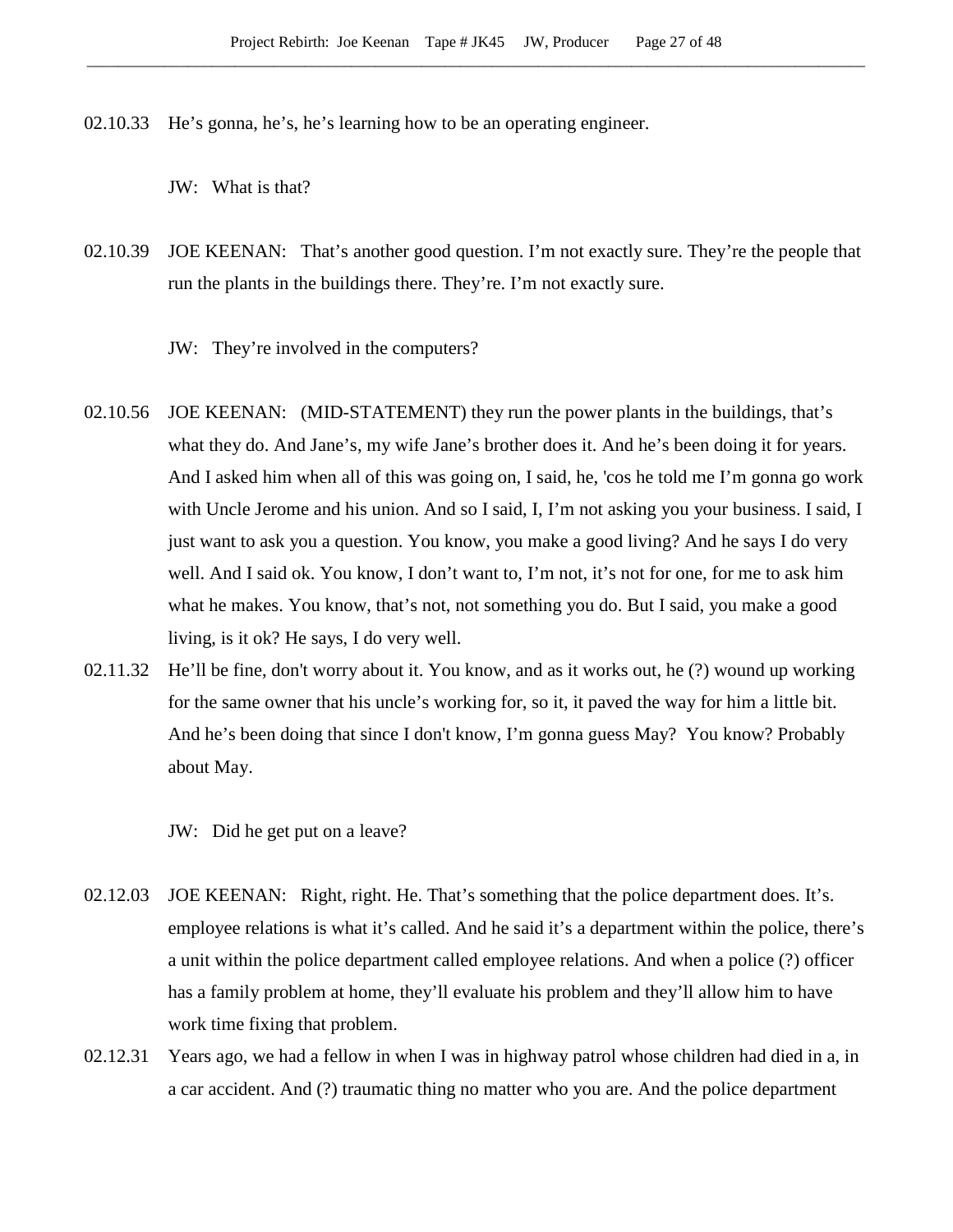assigned him to his home, until he got better, until he could, you know, come in, and of course that's a, you know a, a drastic explanation. But if you have a parent, there's a, there's one fellow we know from the neighborhood whose father was living in Virginia who was terminal.

- 02.13.00 And he was going back and forth, he, he'd work a few days, he'd drive down to Virginia. He'd work a few days, he'd drive down to Virginia, back and forth. Until the doctors finally told him look, he's, your father doesn't have but a couple of weeks. So he called the police department, he explained things to him and they assigned him there. So that's what they did with Joseph. They assigned him, but it was only for those few days that I was in the hospital. But to, to allow it to be easier on the family, that we didn't have to, that the, my wife didn't have to worry about getting there, because we live in Brooklyn, and hospital was uptown Manhattan.
- 02.13.31 And for those who don't (?) know the distance, it's inconvenient. It's not close. It, it would have been an effort for her to be back and forth. So they assigned him, and you just, you call in the morning and say I'm at work, I'm alive, I'm awake, I'm alive and you call back at night and say ok, I'm, I'm finished. So (?) it's a nice thing. They all, they'll consider it for individuals on an individual basis. You have to call them up. Your, your boss has to, you tell your boss and then he calls employee relations and they'll assign you.
- 02.14.04 And it, it's a nice, a nice thing that the department does. That probably a lot of people don't know about. They also provided a room for me in my house. They, they sent a, a emergency service unit over to my house and they rearranged the room, took down the bed, put a hospital bed in for me, put a table in and, and, and I was, I was able to use that for as long as I needed it. And when it was all over and I didn't need it anymore, we called them up, they came back and took it.
- 02.14.31 So it's a nice little, a nice little thing that the department does for their employees. They do a lot of things that are tough (LAUGHS) on their employees, and this is a good thing that they do.

(OFF CAMERA REMARKS)

02.14.45 JOE KEENAN: I can't grow the moustache back in, in an hour while I'm here (LAUGHS).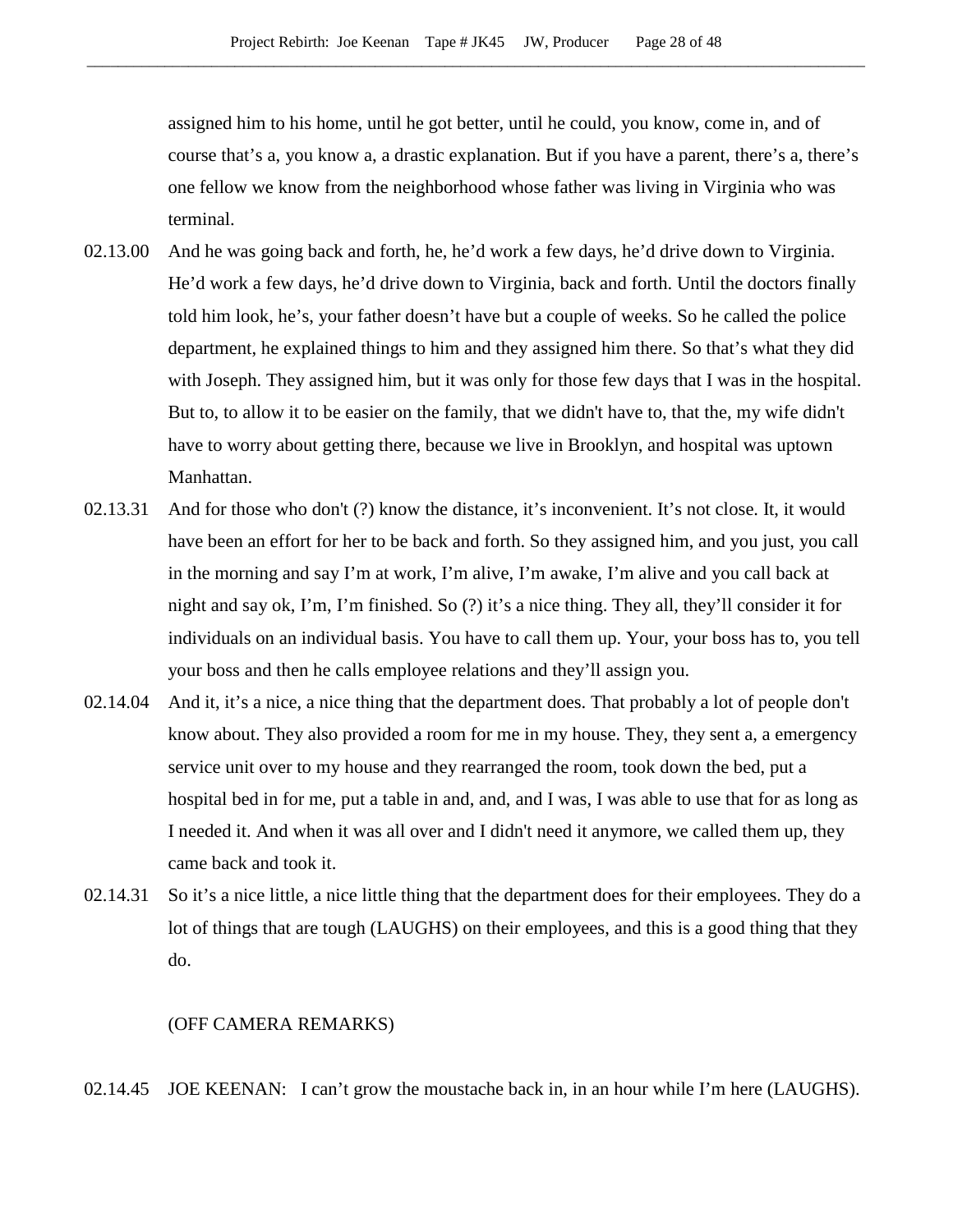# (OFF CAMERA REMARKS)

JW: What happened after the hospital?

- 02.15.08 JOE KEENAN: I didn't realize it was as extensive as it turned out to be. Probably because it came upon me gradually. Each, each few months I guess I was losing a little more and not realizing it. And then, when it was, when I felt better after the surgery, I realized how, how involved it had been.
- 02.15.30 I didn't, I don't think they really know how involved it is. I still go for treatment. Every six months I still go get CAT scans on my lungs. They, they found a few spots on my lungs that they're tracking. They don't think it's a major concern. And it hasn't changed in a year. So they keep tracking. In fact, I just went. I think I went in July and they gave me an appointment to come back in December to have it done again.
- 02.16.00 So they, they're still tracking us. They, I still see the doctor. And so they're keeping an eye on it  $(\sim JW)$ . It's good.

JW: Did you think the surgery would be the end of it?

- 02.16.16 JOE KEENAN: I, I thought it would be that, ok, yeah, you know, your finger's broken, they set it and now it's fixed. I thought that's the way it was going to be. But it really isn't, because I guess it's not, they're not exactly sure what we have, or, or what was in the air, or what, what happened to people.
- 02.16.31 Now my, my partner. He developed a breathing problem almost immediately after, immediately after we stopped working there. And I went a couple of years without it. So and we were right next to each other the whole time. So it's, I guess it's a difference between how your body make up, whatever.

JW: How's he doing?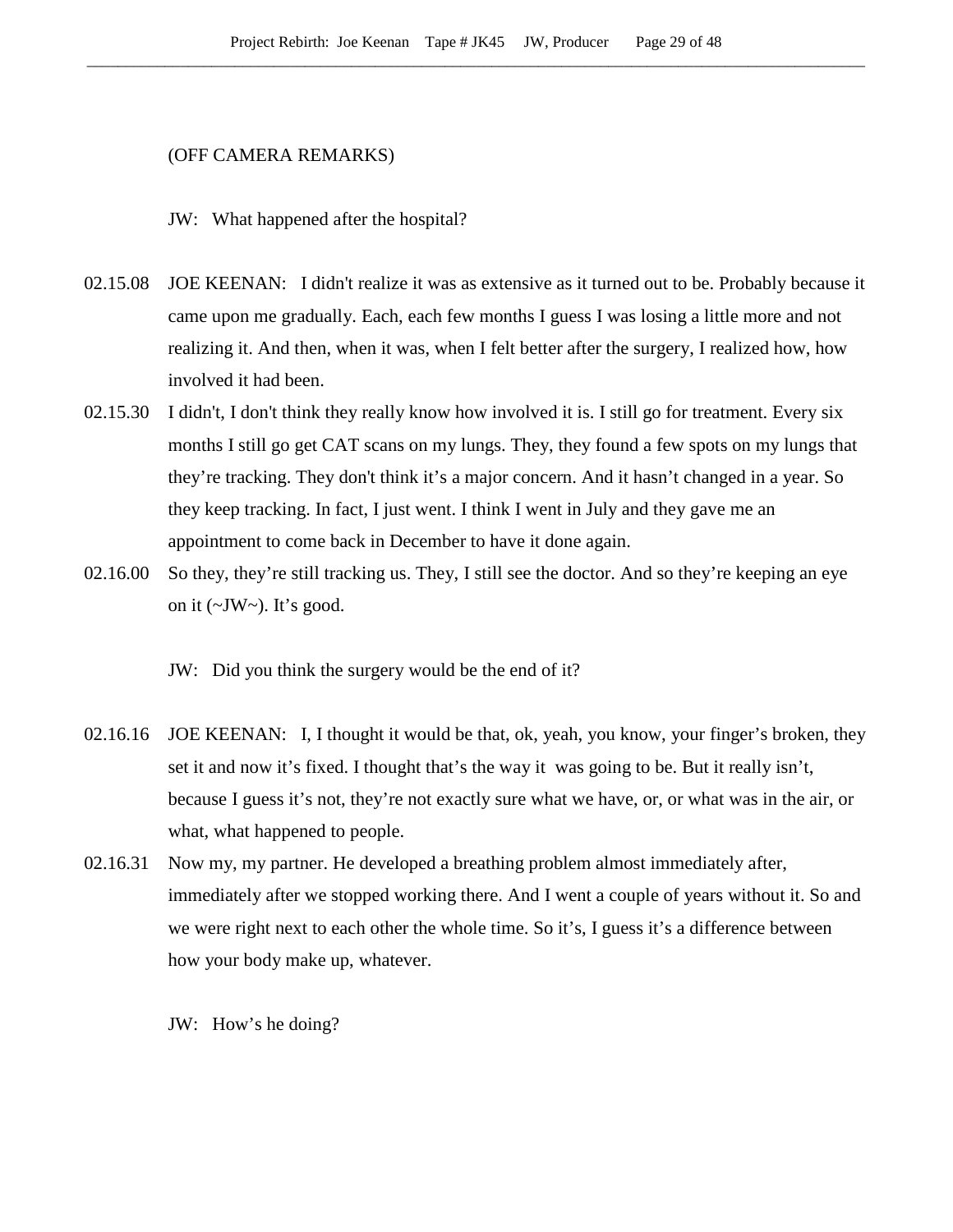- 02.16.54 JOE KEENAN: He's, he's doing fine. Now, but he was, he was actually on a, that little oxygen bottle for awhile, you know, and he was on steroid treatment, and he was in bad shape. He was a, actually he was a big runner. And he used to run miles a day. And he said I can't go to the corner and mail a letter. He was pretty much confined to the house. And now he's, now he's better again. He's a, he had a, a, he told me the numbers. I don't recall the numbers about a lung capacity. And he was always below normal, below normal.
- 02.17.28 And now he's right at, right at the (?) the normal levels. So he says that was good. It was an improvement. So he's doing much better now.

JW: Do you expect your treatment will be the same?

- 02.17.41 JOE KEENAN: I guess it'll continue a little while longer. Doctors are not sure if they want to do more work. He says he'd gonna wait and see. In fact, I have to go back soon, and then he's gonna, he said he might want to do another little scraping, he said it wouldn't be as invasive this time.
- 02.17.58 And he'd, he, I guess it's a little more swollen than he had anticipated or he could have been a little more extensive in the beginning. I, I'm not exactly sure. But he said they're gonna reevaluate it again and see.

JW: In the bigger picture, did this seem to be a confrontation with morality?

- 02.18.29 JOE KEENAN: I, I don't know if it was that extensive. It was uncomfortable, and it was an uncomfortable feeling and, and when the doctor said, see I'm a pretty good patient. When the doctor tells me to do something I do it. And in fact, one day I had a doctor tell me, he says, you know, you're a great patient. When I tell you not to move, you don't move. I said I'm not a good patient. I'm a big coward. When you tell me don't move, I don't move. (LAUGHS). 'Cos I don't want to know what's gonna happen.
- 02.18.57 And when the doctor said it had to be done, and they said if we don't do it now, in five years you'll have problems, well, I don't want to have problems in five years, (?) if you want to take care of it now, let's take care of it. And that was the way I approached it. I want to, if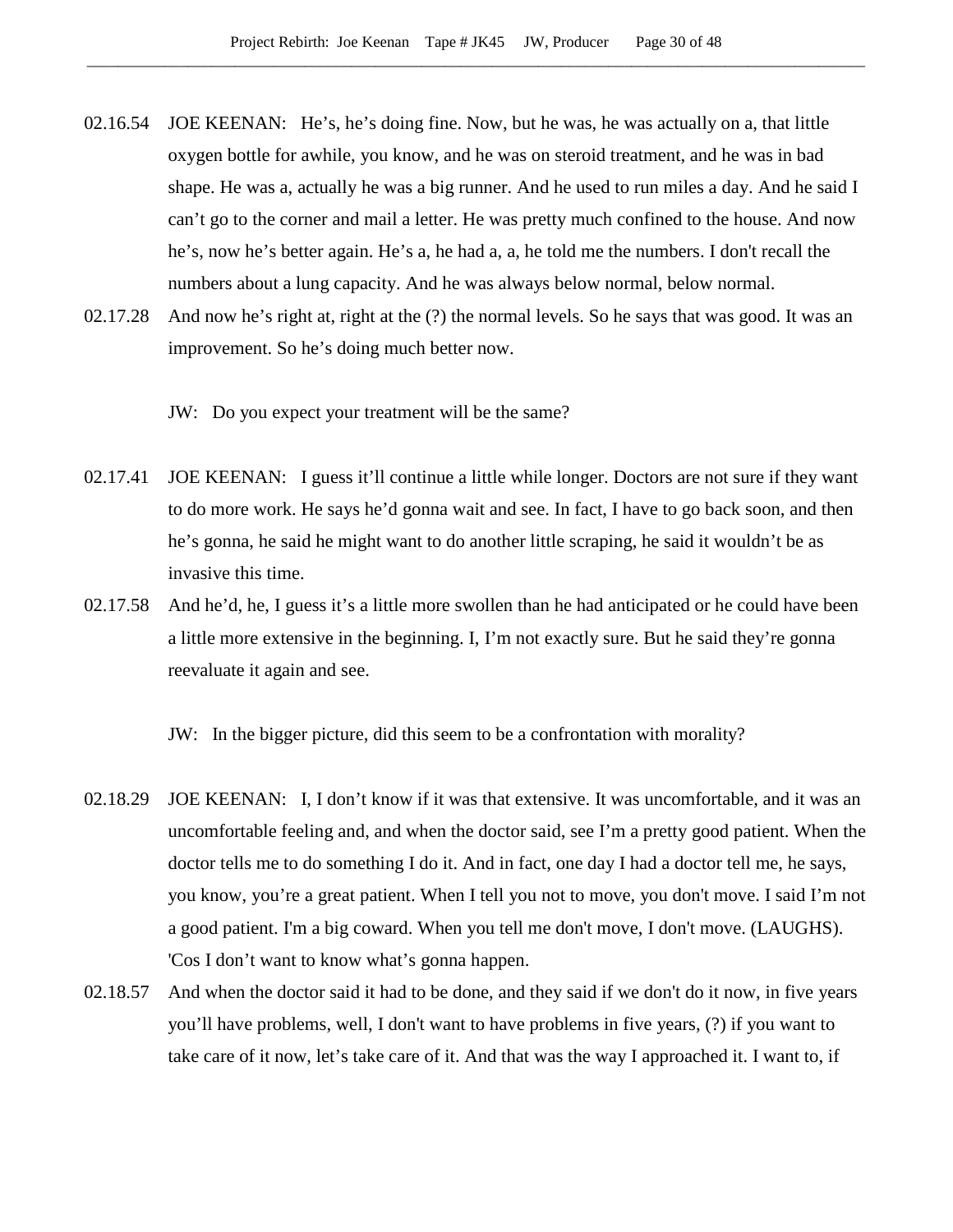they think they can fix it, well, let's fix it. You know, let's not wait another five years, and then have two problems to fix.

JW: Is that the way you approach most problems?

JOE KEENAN: I guess so (LAUGHS). Slow and steady.

(OFF CAMERA REMARKS)

JW: Did you have a moment where you thought?

02.20.00 JOE KEENAN: I, I think that I was annoyed that it happened, because you know, it, you know, I wasn't sick before and I'm sick now. But I didn't think it was gonna kill me. You know, I, I didn't think it was that extensive. And I don't think it is. It's just I have an illness right now and it has to be corrected. And they're correcting it, and I think they have. I think they got it under control.

JW: Have you considered how massive job was that you had to do and is there any anger?

- 02.20.49 JOE KEENAN: You know, I don't think so. I, I don't think there's anger. I think it's, again, you know, I know I said this before, I don't want to sound trite about it. But it was somebody was had to do it, it was me. I was there, I did what I was supposed to do. And this happened. What I, do I wish it hadn't happened, of course. I wish I wasn't there doing that work to begin with.
- 02.21.10 But as a result of doing what I was supposed to do, and getting, and getting the work done, I guess we were exposed to and breathed in things that we shouldn't have. And that's not really anybody's fault, that it happened. It was just a, we were there. Those who were across the street at that particular time, or outside the radius of, of this being affecting them, they don't have the problem.
- 02.21.35 We were on the wrong side, and of course, they were people who were closer who have more problems. So, and if, if there's any anger, or if there's any I wish this hadn't happened, it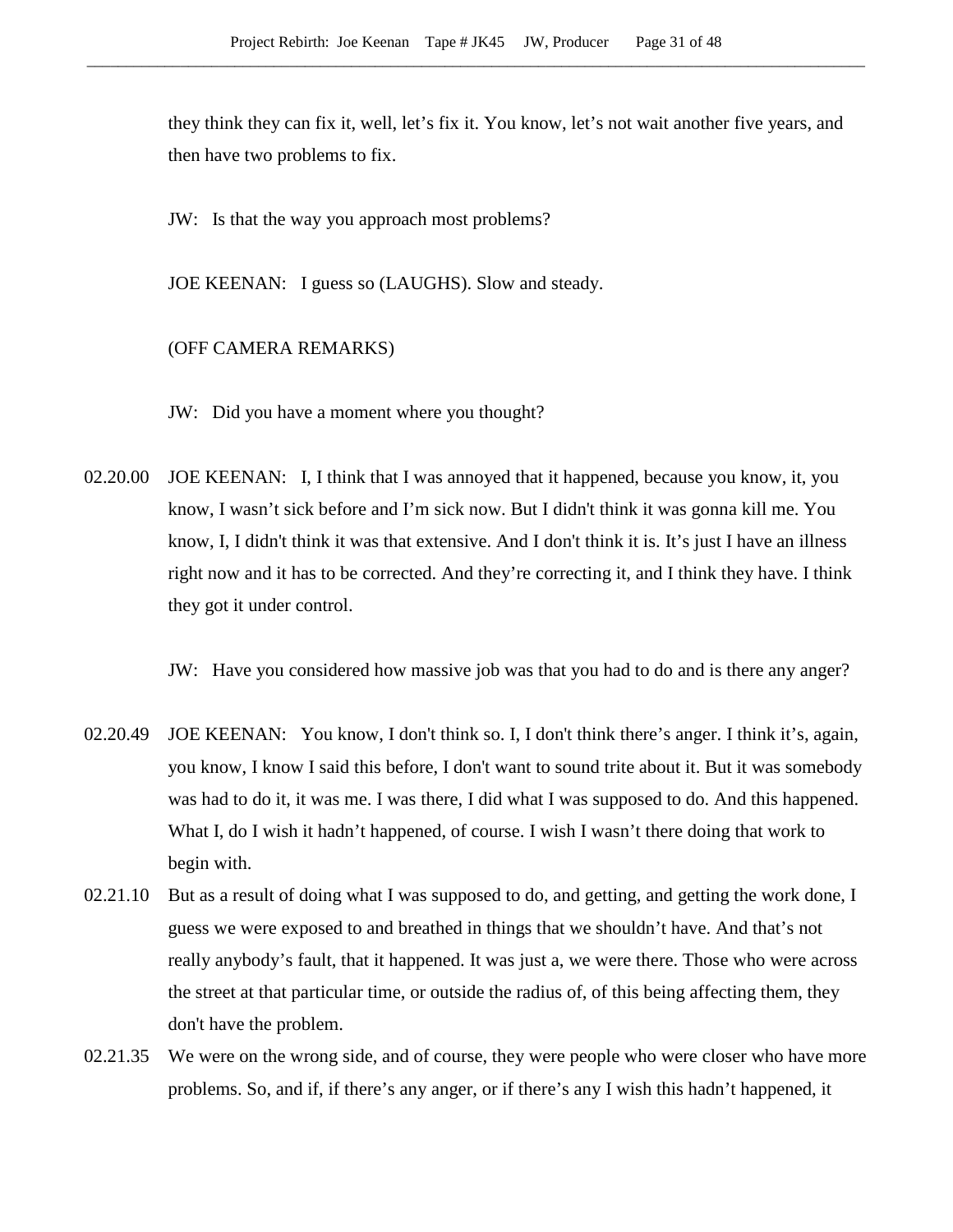goes back to the people who did it to begin with. It doesn't go to, I don't believe there was a, a, a great conspiracy about the air quality and, you know, and Christine Whitman should be fired and arrested and, you know, people were holding back information.

- 02.22.03 I, I don't believe that. Maybe I'm, maybe I'm looking at it through rose-colored glasses and I don't want to see that. I don't think anybody after-the-fact wanted anything to go wrong. Were there mistakes made? Sure, there were. We made mistakes. You know, we made mistakes in the, in the recoveries and the clean-up and all of that. But nothing was intentional, and whenever we found out something was going the wrong way we, we changed and, and fixed it.
- 02.22.28 So if, if people are asking were there mistakes made and as a result of that, people are sick? Yeah, yeah, and unfortunately, I, I was in that group. What are you gonna do? I can't change it.

JW: The anger goes to the origin of the event?

JOE KEENAN: Right. It always goes back to that.

JW: Has that subsided?

- 02.22.56 JOE KEENAN: Yeah. I think (?) it's subsides because you put it away. You put it in the little corner of your mind and you leave it alone. And you don't, it's, it's not as fresh so therefore it's not as prevalent in your thinking. But probably the feeling hasn't changed, and I'm probably still if, if angry is the right word, I'm probably still as angry about what happened today as I was then. It's just now it's not as overwhelming in my life as it was five, six years ago.
- 02.23.29 Other things have taken its place, and I've moved on.  $(\sim JW \sim)$  We, I think that cops have a great capacity to do that. We, we move on from situations, we're in a situation. We see it, we know it's going on. But we really not there. And we just do what has to be done and then we leave it and we go to the next thing. And I think that's what I did. I hope that's what I did.

JW: Last night was different?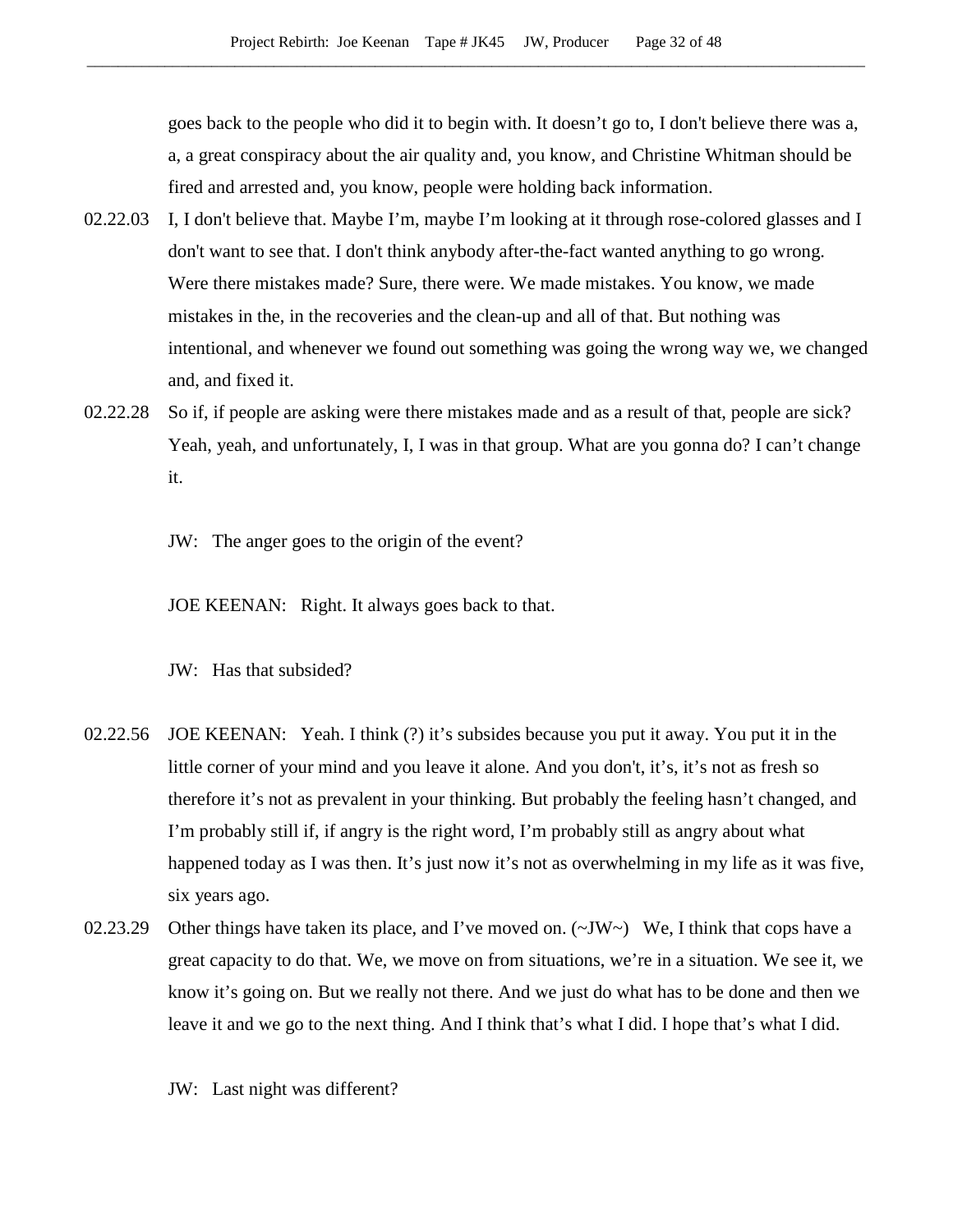- 02.23.59 JOE KEENAN: Yeah. Because it was, it was brought to the forefront again. It's, if it's that little piece that's sitting in the back of your mind, that something kicked it and it came to the front. And when it comes to the front, I still feel the same way about it. And, and that was a, but you know what, though? Those people last night, no matter how stupid they were, or how wrong they were, they didn't do to me what happened. You know, they didn't, they didn't make me sick, you know? If I had them in the hospital that day, though (LAUGHS).
- 02.24.29 But you know, that so I'm not, it goes back to the, that, that triggered an emotion, probably, but it didn't, it triggered the emotion from six years ago. You know, you, no matter what you say, you know, people will say where were you when Kennedy was killed? Where you when the Mets won in '69, you know, all those, all those things, where were you, where were you? Well, I know exactly where I was. And I can still picture it, and I, and I know what I was thinking at the time.

JW: Tell me?

- 02.25.00 JOE KEENAN: Well, I, I told you. We were standing on the roof of our, of our building at work. After the, I was in my office, writing a report. I was getting a report ready for the chief. And one of the detectives came in and said a (?) plane just hit the World Trade Center. And as everybody else thought, I thought it was a little Piper cub. You know, that got lost and hit the World Trade Center. And then when we turned on the TV, we saw that it wasn't. I said wow, so w went up on the roof. Because we can, we have a direct sightline. We're half a mile away. We have a direct sightline.
- 02.25.31 And we could see the building burning, and nobody knew what was going on. Nobody had yet understood the magnitude of what was happening. Now what had happened, 'cos it was still happening. And while we were standing there, trying to decide what to do because communications had been lost, trying to decide what to do, we saw the second plane come. And I'll tell you, that plane came so close to us, not that we could see faces, but we could see right in the windows of that plane as it came right over us.
- 02.26.00 And when that second plane came over us, we knew what was gonna happen, 20, 30 seconds before it happened. However long it took for that plane to get from where we were to the, to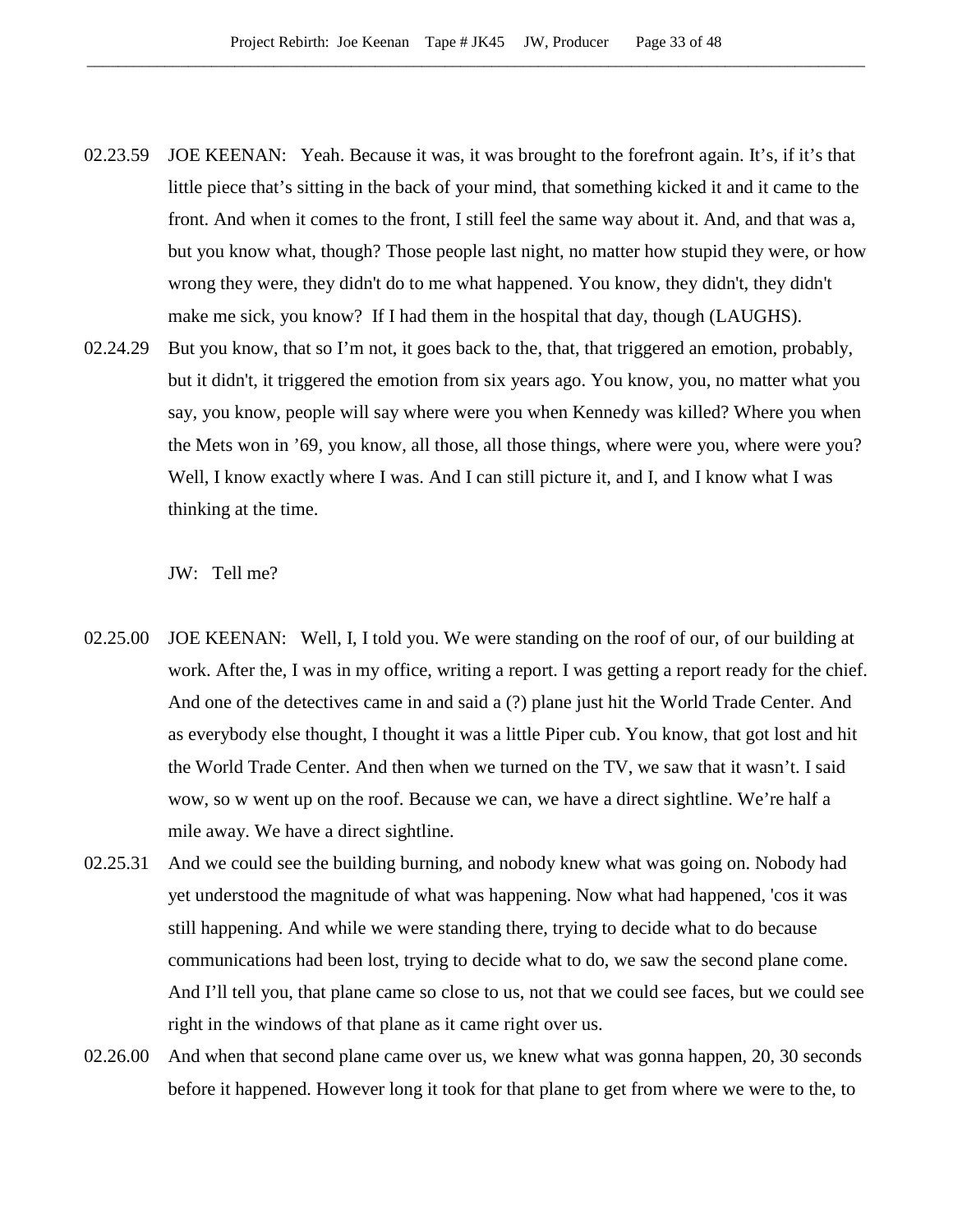the tower. We knew exactly what was gonna happen, and we just watched it happen. And then we knew, all right, time to go downstairs and you know, being detectives, we were in suits and ties, and time to go downstairs, change our clothes, and get over there. And that's what we did.

JW: What about the idea of memories fading?

- 02.26.43 JOE KEENAN: I don't know if that memory will fade. I remember who was standing next to me. I remember where I was standing on the roof. I remember who was downstairs in the locker room. I remember all of it as if it just happened ten minutes ago. It was, it was a female detective standing next to me, and I remember her squeezing my arm, she hurt me when she squeezed my arm, as the plane came over.
- 02.27.04 And she said, oh, no, 'cos she saw it first. I was looking this way, and she was standing on my left, talking to me, and she saw the plane over there. And she squeeze my arm and she actually hurt my arm when she squeezed me. And she said, oh, no, another plane. And we all turned and looked, and there was the other plane. And then we just watched it go across the river. So I, I don't know if that will, just as I do remember when I was when President Kennedy was killed, I think I'll always remember where I was at that moment.

JW: It's the philosophical thing?

02.27.45 JOE KEENAN: My mind took a picture, I think.

JW: Say again?

02.27.48 JOE KEENAN: My mind took a picture. (~JW~) And every once in awhile it takes it out and looks at the picture. And usually the picture's just sitting back there in the, in that album in the back of my head. And last night, it brought it out again. And so I looked at the picture again last night, and got angry at those stupid people who were standing in the street.

JW: How is Karen?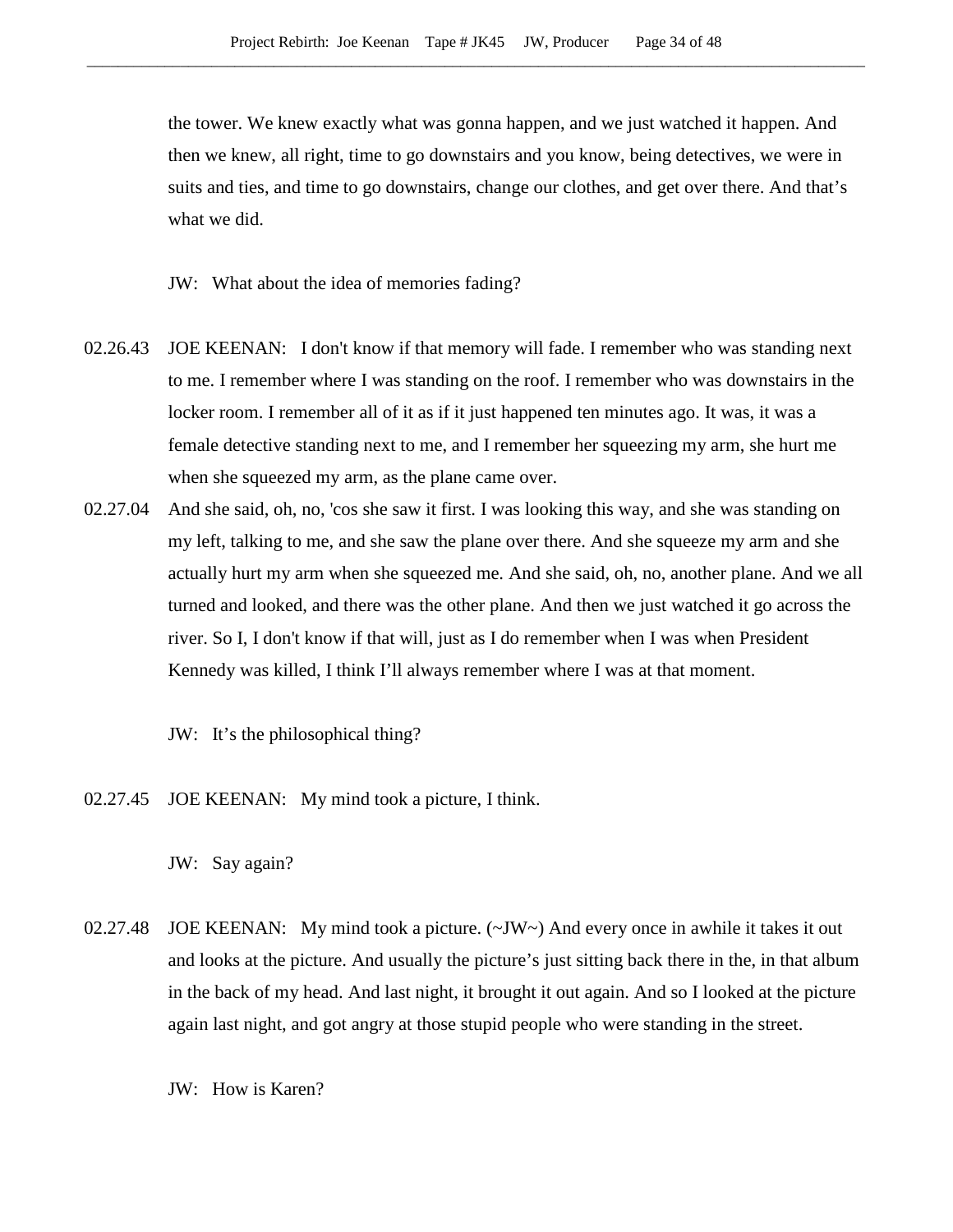### (OFF CAMERA REMARKS)

02.28.18 JOE KEENAN: Well, she moved within the department  $(\sim JW)$  she moved to a new assignment  $(\sim JW \sim)$  she's working in narcotics now.  $(\sim JW \sim)$ 

#### (OFF CAMERA REMARKS RE: American Gangster)

- 02.28.51 JOE KEENAN: (MID-STATEMENT) she works in a team. She works in a narcotics team, and they have an area in Manhattan. And they have a responsibility for you know, working up cases and trying to have the street narcotics lead them to the people who were selling it, selling it to the street people bringing it, so that's what she does. She's an, on an investigative team. And they send people out into the street, and they do you know, they do surveillance and back up all those people in the street, and then follow it up with search warrants and investigation afterwards. And she seems to be good at it. And my, my spies report back that she's doing her work. And that she's doing fine.
- 02.29.30 And it's a lot of work, though. I don't think she realized how many hours she was going to be putting in. And when you work on a, when you're working patrol, the worst thing about patrol is that you're working on patrol. But the best thing about patrol is that it's pretty regimented. You know exactly when you're going to be working and where you're going to be working. But when you're working in an investigative position, you pretty much work as the investigation goes. So there were times when you could be driving home in your car, and your phone rings, and you just turn around and have to go back, because the case went in a different direction.
- 02.30.04 Or, or Jim Whittaker, who we've been looking for for three months all of a sudden is walking down the block. So I don't think she anticipated that it would be to that extent. And it's a little difficult to get used to that type of hours. It takes a while. So she's working a lot of hours that are irregular hours. And that's a little difficult. Other than that, I think if she didn't have the problem with the irregular hours, that it would be fine.
- 02.30.33 But she's having difficulty getting used to that.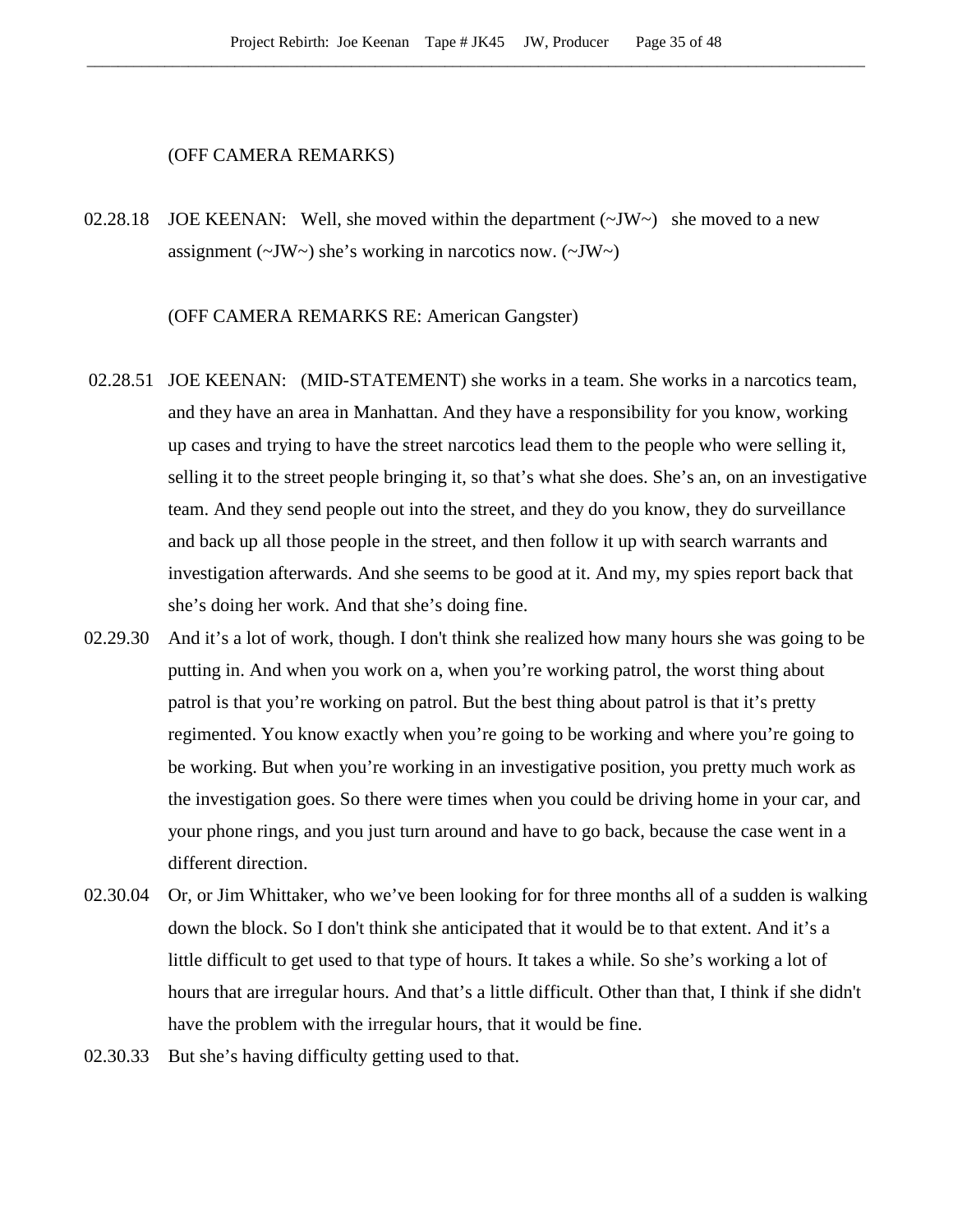JW: How is her husband to be?

02.30.41 JOE KEENAN: Well, he's fine. He last we spoke he was in transit bureau, is that correct, I believe?

### (OFF CAMERA REMARKS)

02.30.58 JOE KEENAN: (MID-STATEMENT) now he's home and he's back in the department he was working in the transit bureau, and since I think probably around, I'm gonna guess, May, April, June, oh, actually I know exactly when it was. We were in Washington, it was in May. He was transferred to highway patrol. So he's in highway patrol now, he went to school for highway patrol for a few months, and now he's working in the Bronx.

# (OFF CAMERA REMARKS)

- JW: How is your feeling about him?
- 02.31.44 JOE KEENAN: It, well, it's, it's something that probably, well, it's something that's not discussed. We leave it alone. That was an experience he had that when and if he's ready to bring it out into the open, he will.
- 02.31.59 And it's not the type of thing, you know, little kids will always come up to you and say oh, can I touch your gun? Oh, did you ever shoot anybody? But adults wouldn't do that to you. So that's pretty much where, you know, that's the way I treat him. I mean, he's a, he's a fine guy. He, he seems to be, he's a good worker. He's good to Karen and that's pretty much what's important. And he lived through an experience. Yeah, he got the support from his family at that time, and we, we supported him as much as we could, but we weren't as involved with him then, you know.
- 02.32.34 They were only just, they had just known each other then. But if it's a situation that he at one time will be want to talk about he'll, he'll do it. I remember my father never spoke about the war. My father from World War II. You know, he used to come in, we'd be watching the war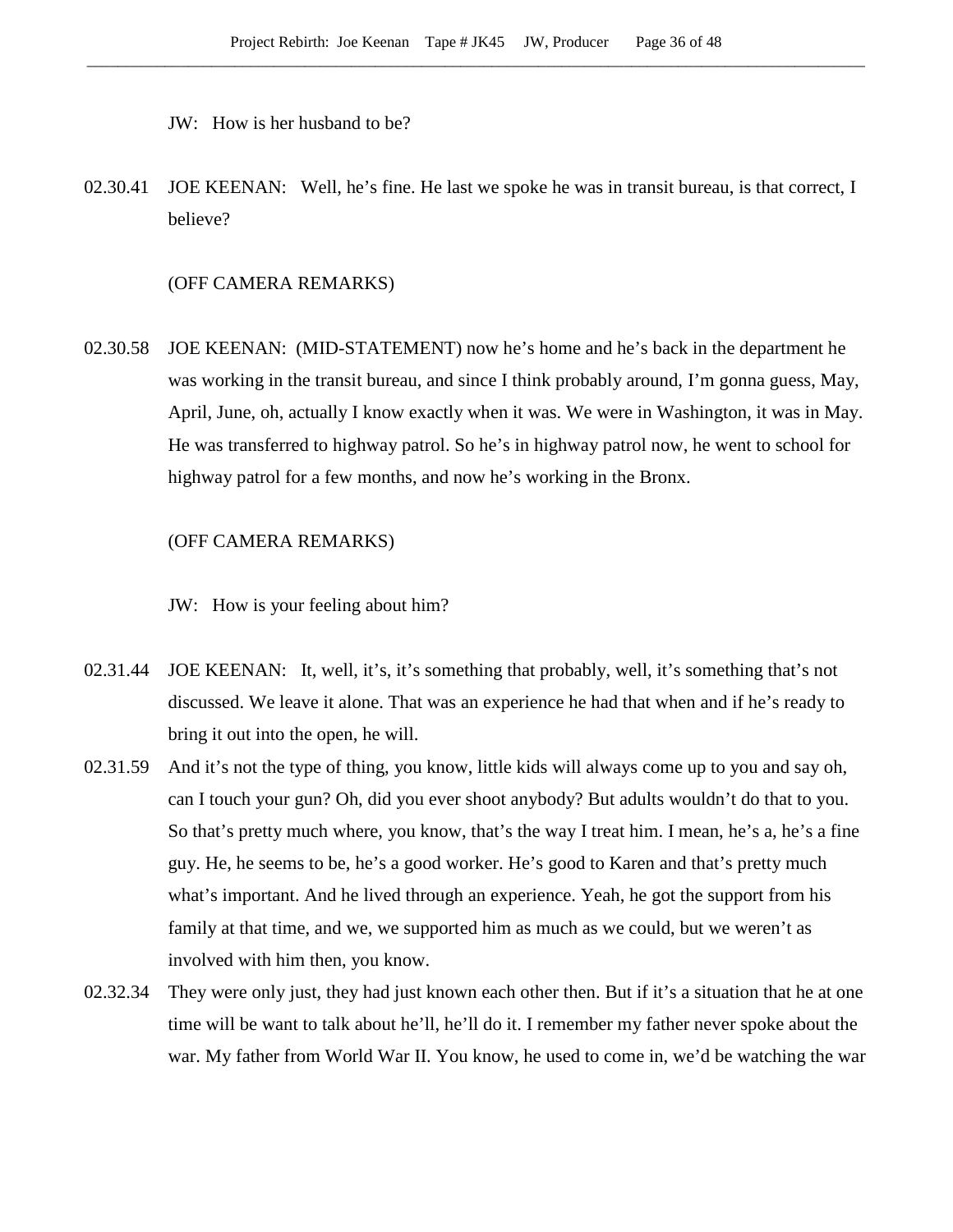movies on TV. He's all right, time to go to bed. And we said, we're watching a movie, he said, we won, and he'd turn the TV off (LAUGHS). Go to bed (LAUGHS).

02.32.59 So he never spoke about it. So it's something I guess that he's lived through, and when, you know, he's at rest with it, he's comfortable with where he stands, and you know, now he's a police officer. And that's what he does.

JW: What about the war and your feelings these days?

- 02.33.24 JOE KEENAN: I wish it was, you know, I wish (LAUGHS) war isn't simple, but I wish war was simple. I wish, you know, when two ten-year olds are standing on the corner and they're fighting over something they, they fight until one of them doesn't want to fight anymore, and then it's over? I wish it was that simple. But it isn't. And unfortunately, you know, it looks like politics has reared its ugly head. And it's gotten in the way of the war effort. And you shouldn't, you shouldn't go to war unless you're ready to go to war and finish it. Whichever way it is, you win you lose. If you win, that's good.
- 02.33.59 If you lose it's not good. You know, it's, you know, what, what's the difference between a patriot and a terrorist? Well, one won and one didn't. You know, you have a revolution, and if you win, you're a patriot. If you lose, you were a terrorist and you're put to death. You know, this. But unfortunately I don't think the government's allowing the, the I, I don't know, I'm, I'm not that well-versed in it. So I don't want to sound pompous, but when you, when you need your electrical switch fixed, you call an electrician.
- 02.34.29 Well, if you need a war for it, you should send soldiers and generals and let them do it. Politicians should stay out of it. They should decided to yes or no, we're going to do this, and when they decide one way or the other, then they should let the people who know how to do it, do it. And that's not the case. But I also believe, and I really have nothing to base it on, but I also believe that we are not receiving correct information about what's going on.
- 02.34.56 I think there's a lot of good going on over there. Every once in awhile you read stories about the schools being built and neighborhoods where people are walking in the street. And you never, you don't see that every day. You only see the bad stuff every day. So I don't think the, and no offense, but I don't think the media is handling it properly. I don't think they're, you know, it's, it's easier to sell bad news than it is to sell good news. Nobody wants to read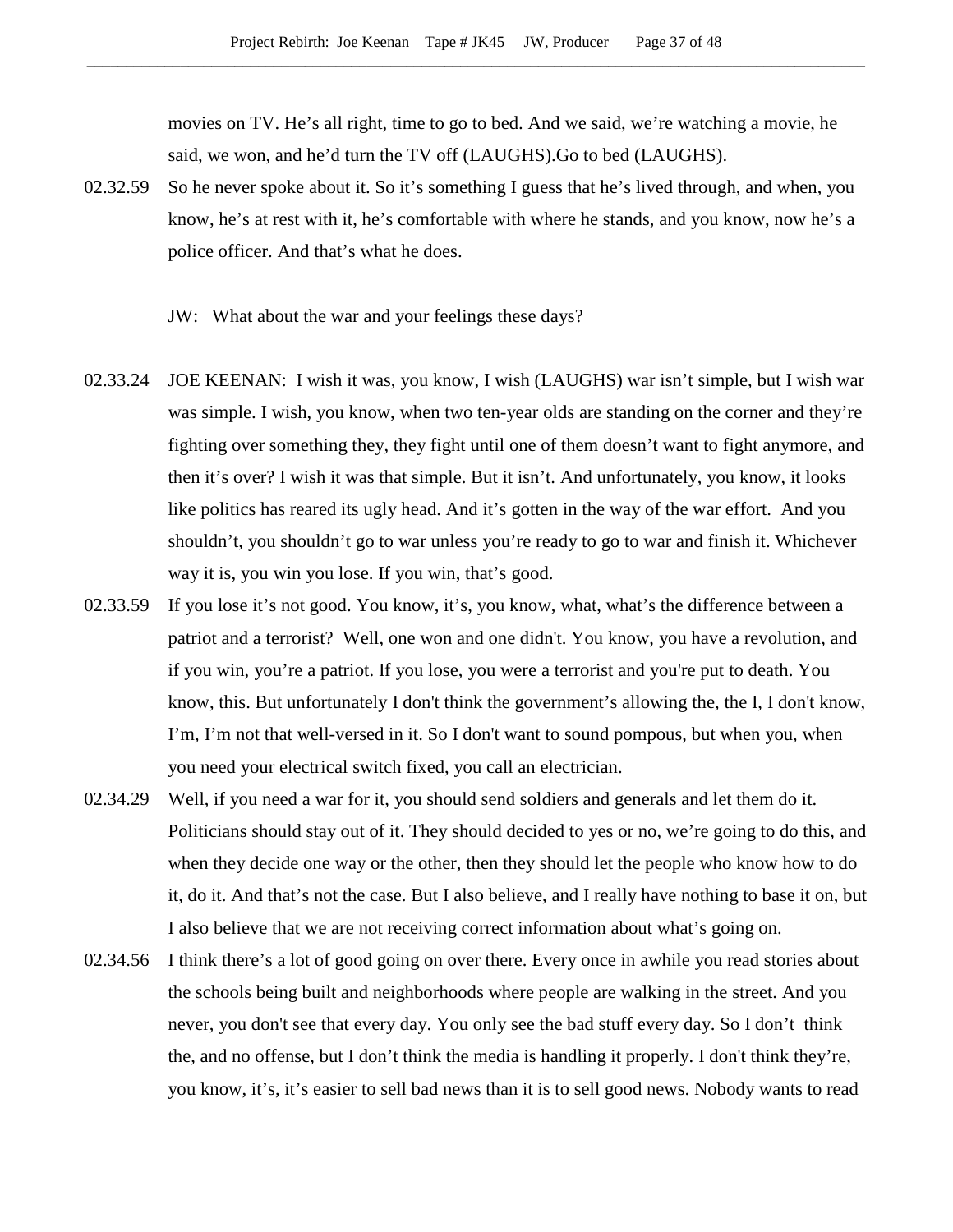in the paper that you walked your dog. They want to read in the paper that the dog bit you. So I, I think that's part of the problem, too.

(OFF CAMERA REMARKS)

#### 02.35.40 END OF TAPE # JK46

03.00.00 PICTURE UP

#### (OFF CAMERA REMARKS)

JW: What about the empty nest?

- 03.00.48 JOE KEENAN: I, we're not there yet. But we're preparing for it. (LAUGHS). I, I (~JW~) He's holding on (LAUGHS). I joke with Joseph and he says, you know, I don't mind you measuring my room, but do you have to do it while I'm laying in bed?
- 03.01.04 And I tell him, hold the end of the tape (LAUGHS). So I can measure his room. Empty next. I don't k now what it's going to be like. I think we're pretty much there, anyway. People who have children who are (?) I mean, my youngest is 25. So even though they might live at your house, they really only sleep and eat in your house. They don't really live there. They're in and out on their own schedule.
- 03.01.27 And as long as you're just let me know where you are or where you're going to be, are you coming home tonight or that type of stuff. So I, I guess we're on the fringe of that anyway. The empty nest will take full effect, of course, when they're, both married and gone. But I think we're pretty much well on our way. I think we've even turned the corner and, and gone back again, because now we have the baby, you know, and, and she's with us a couple of days a week. So we, we focus on that, and that's pretty much puts Joseph and Karen out of the way (LAUGHS).
- 03.02.05 But I send the baby up, I say go wake up Uncle Joey, he has to go to work. Goes upstairs, wakes him up. (LAUGHS)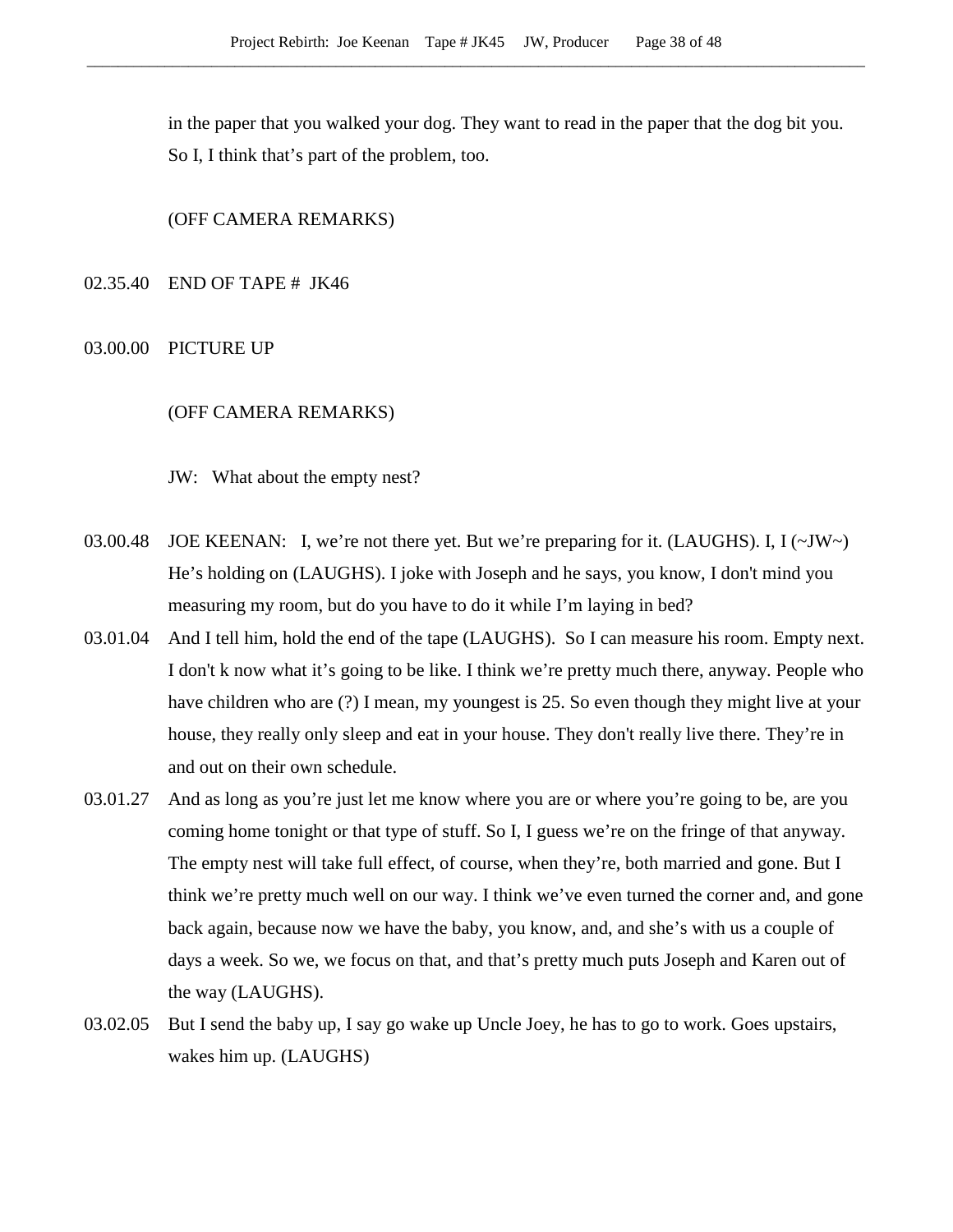JW: What about Joe's decision?

## (OFF CAMERA REMARKS)

03.02.34 JOE KEENAN: It was just, we're all different people, I guess (~JW~) Yeah.

JW: You'll be ok with it?

- 03.02.42 JOE KEENAN: I, yeah. Yeah. I'm, you know. What do you really want? I mean, you know, you have two little ones, you said your daughter's just starting nursery school. And what do you really want? You want them to grow up healthy, and you know, again I'm sounding stereotypical. You want them to grow up healthy, you want them to be happy.
- 03.03.00 You want them to work and be able to support themselves and move on. And they can start their little group. Well, that's what I want. And if this is the way that's, that if this is what's going to make that happen, fine. That's Ok. You know, you have speed bumps. It's a speed bump in life, and now we hit the bump, we all jumped in the car, and now we're on smoother road again. So we'll see what happens.

JW: What about Freshkills and the controversy about the recovery?

- 03.03.42 JOE KEENAN: I've read it occasionally. (~JW~) I think the controversy's unfounded. I know what we did up there, and again it keeps going back to, and I don't want to you know, what do people want from you? How much more, what could have done that wasn't done? Intentionally.
- 03.04.01 Maybe there could have been things done that weren't done, but we didn't know about it, or, or we weren't aware at the time. But there was never an occasion where somebody would come up with an idea and say, or, or, or the family group would come up with an idea that was reasonable, and we said oh, we're not gonna do that. You know, that'll involve manpower and money. Never an issue. Never an issue. Whatever, whatever the prevailing thought at the time as to what was right and what needed to be done, that's what was done.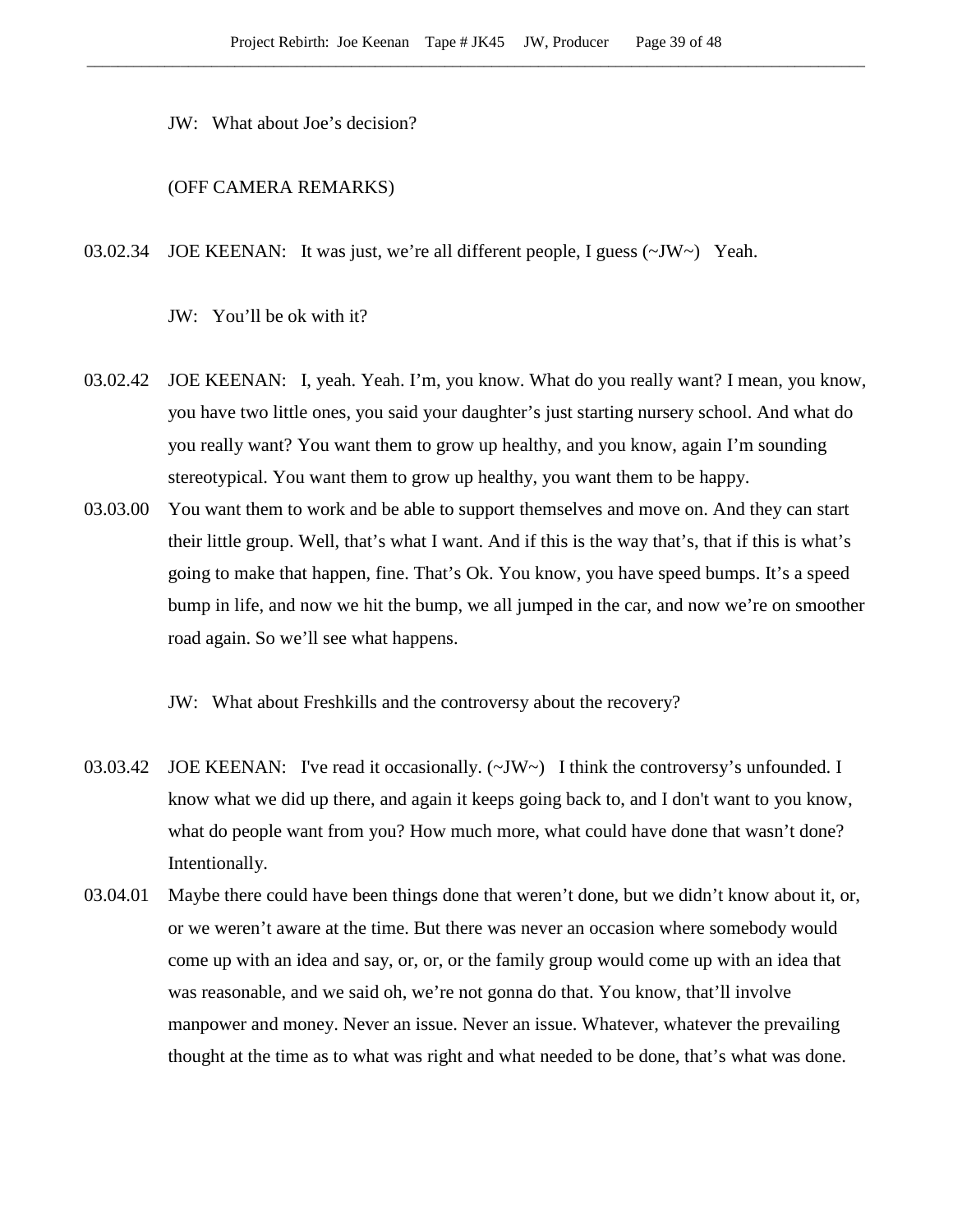- 03.04.32 In hindsight, everybody's smarter in hindsight. I'm always smarter the day after. But I know that we did what we were supposed to do, when we were there. I know that. And are there remains still lingering? Are there remains in the air anywhere? Probably. You know, did we search everything that came? Yeah. Did we do our best to find everything? Yeah.
- 03.05.00 When it (?) when there became an issue at the end, and they said, well, you're leaving the ground where you had all this, you know, debris, and there could have been remains in the debris, and we know we had cleaned and searched all of that, we then went down, under the ground, and picked up the ground that was there before we got there. And searched that. So we were searching what we knew we weren't, where we knew we weren't going to find anything. And we didn't. You know.
- 03.05.28 I understand, I don't remember which building it was, but I remember. I, I remember in the past year that they found some remains on a building in, in Lower Manhattan. Is that wrong? Sure, it's wrong. Were those, did somebody know those were there and decided to leave them there and said no, we're not gonna find those, we're just gonna let it go? No. You know, these things, you know, we never, never in the history of the world before has there been a recovery of the magnitude that we performed.
- 03.05.57 So did we have a blueprint? No. Did we have a textbook? No. Did we wing it? Yeah. And you know, as we did it, we got better and better at what we were doing, and we got smarter and smarter at what we were doing, and we did what we though was the best at the time. We make mistakes? Probably, but you know, history will tell us what those mistakes were. Time will tell us what those mistakes were. And then the next group that does it won't make those mistakes. But I understand that some people are still hurting.
- 03.06.31 I, I didn't lose a member of my family. I lost friends, but I didn't lose a member of my family. So I can't speak for them. And they might not have closure, and they might still have a lot of pain from that. And that's sad, and it's true, and they have that pain. And they're looking for ways to, to alleviate that pain so that they can move on. And I think that what, what the city has to do and whatever agencies are, they have to listen to these people and they have to try to help them.
- 03.07.04 And do what can be done. But you know, one person to another, we did what we could. We didn't, no stone unturned. We, there was no stone unturned when we left up there. Now, now I understand there's controversy, they want to close it, they don't want anybody to go up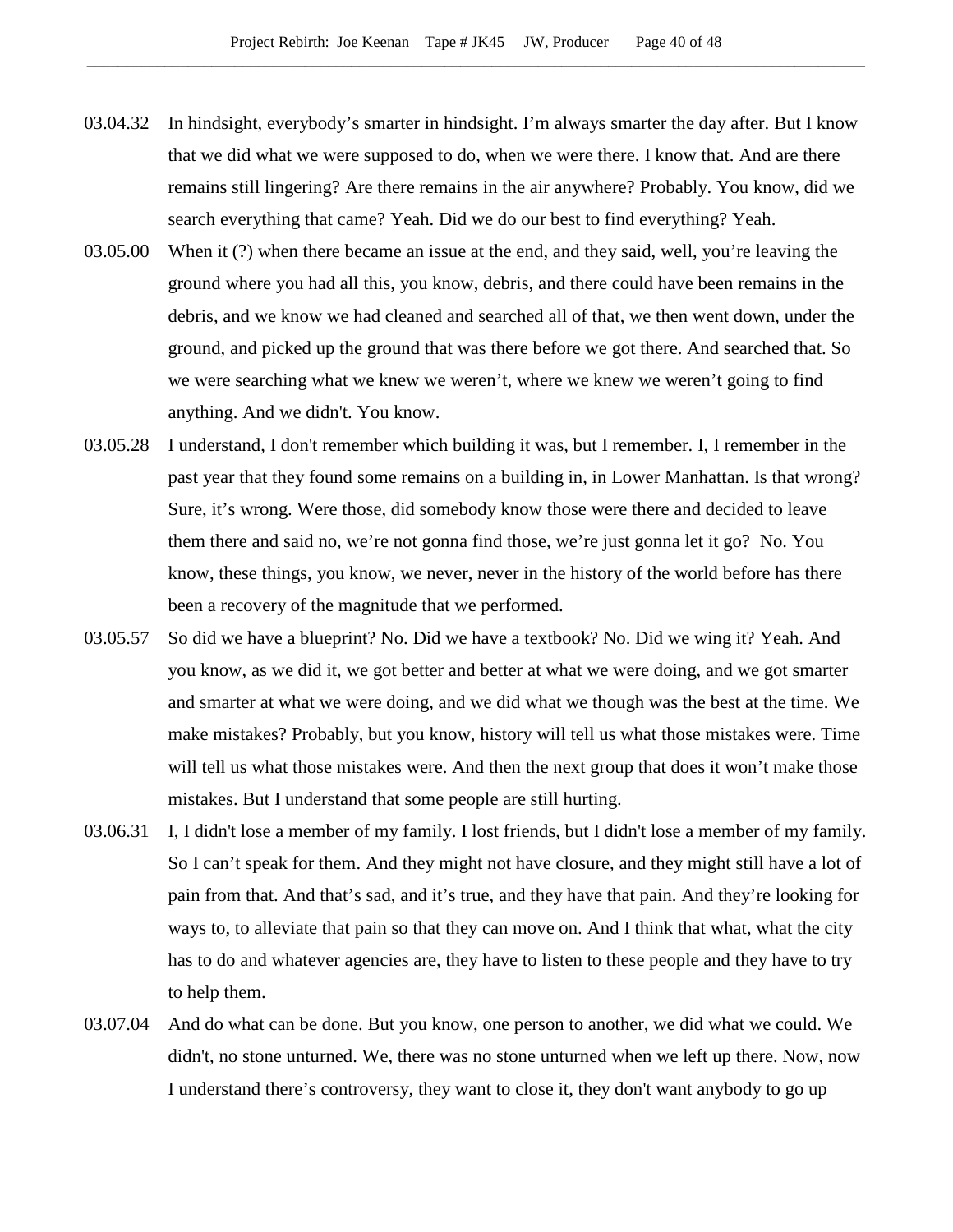there. It's sacred ground, fine. That's what they want, if that's what the, the city decides, fine. Close it off. Let it grow back to nature, make it a park, fine.

- 03.07.30 If that's what you want to do, make it a memorial, ok. I don't say that they have to build houses there. I don't think they should, probably if you force me to make a decision, they probably shouldn't. But it's not because, it, it's not because there are remains there. Are there ghosts of souls there? Maybe. But you know, we, we did what w could to find everybody we could, and to find as much as we could.
- 03.07.58 We found over 85,000 pieces, 8500 pieces of, of remains in the landfill. That's a lot. It's a lot.

JW: What about your friends?

#### (OFF CAMERA REMARKS)

- 03.08.27 JOE KEENAN: As you, as you go on, you, you find them more and more. I had a fellow who lived around the corner from me, as we were kids, not kids, as teenagers. And then I was in the service with him. And he and his daughter both died there. Now, had I seen him in a while? I hadn't seen him in awhile, but he was a friend of mine and it was somebody I knew. And then the people from work, you knew a lot of people from work. I mean, I probably knew half the guys who died at work. And then my, my children had friends who were there.
	- JW: What was the number?

#### (OFF CAMERA REMARKS)

03.09.00 JOE KEENAN: (MID-STATEMENT) altogether, I think we had (STOPS) we either had 37 or 23 in the Port Authority had the numbers backwards. But of, of the people, we mentioned before we, we were talking about my society before. We had two guys in my society who were there. You know, one was the guy who carried the flag in our, in our honor guard. And the other one was our, our cameraman (LAUGHS). Actually was a, that was his job in the police department. He was in the video unit.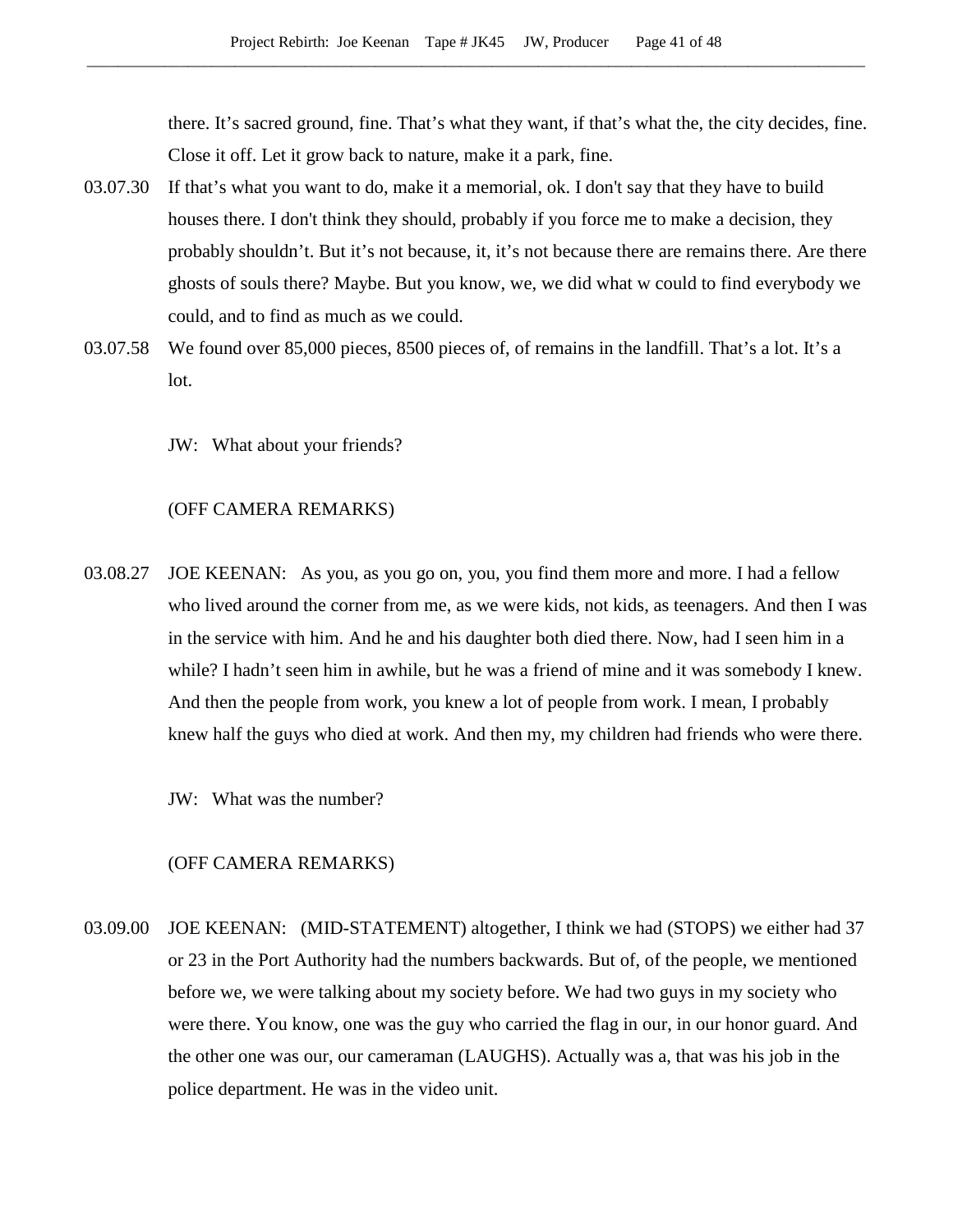- 03.09.30 And he was actually there videotaping the incident as the buildings fell down. They fell down on top of him. But he was an actual friend. He wasn't just a guy I knew from work, and then my children knew you know, people from the neighborhood who worked in the building or who were (?) young firemen, young cops. So you know, they, they talk about wherever you go in the country, like six people removed from somebody who lives in Brooklyn, you know, we talk about that in Brooklyn.
- 03.10.01 And, and it's, I guess it's similar in this situation. I, I know you who had, and you knew him and he knew, he had a brother and that type of stuff. And even to this day, sometimes you'll run across somebody and they'll say, somebody'll say oh, you know, his brother died in the Towers. And I'd say oh, I didn't know that. So it, it touches every, I don't think anybody who lived here for any length of period, any length of time didn't know somebody who was there.

JW: What discoveries have you made over the last six years as they might relate to 9-11?

- 03.10.59 JOE KEENAN: I don't think so, because that was a, a secluded period of time for, from when it started 'til when it ended. It was, you know, that nine month period of the, the day that it happened, and the 9 months of recovery afterward. And then that after that, it just ended. It wasn't as if the day after it ended, we found, you, you would do something else that would add to it or subtract to it.
- 03.11.29 It just ended. So I think that that period of time, is, it was almost like a, a sporting event that's over. Well, it's over, there's nothing you can do to change the result. That's over. Maybe you'll go on and do other things. But that particular period in time for me is, is pretty closed. It's, it's encapsulated. It's, it's, it's not going to change. Again, you know, I wish it hadn't happened, I wish I wasn't there.
- 03.11.57 I wish I was living some place else when it happened. But it, you know, it wasn't that way.  $(\sim JW \sim)$

JW: What about the personal issues you've had to deal with?

03.12.11 JOE KEENAN: Yeah, I guess it is continuing, you know, if you look at it, I was looking at it more along the lines of, of the incident itself  $(\sim JW \sim)$  but I guess  $(\sim JW \sim)$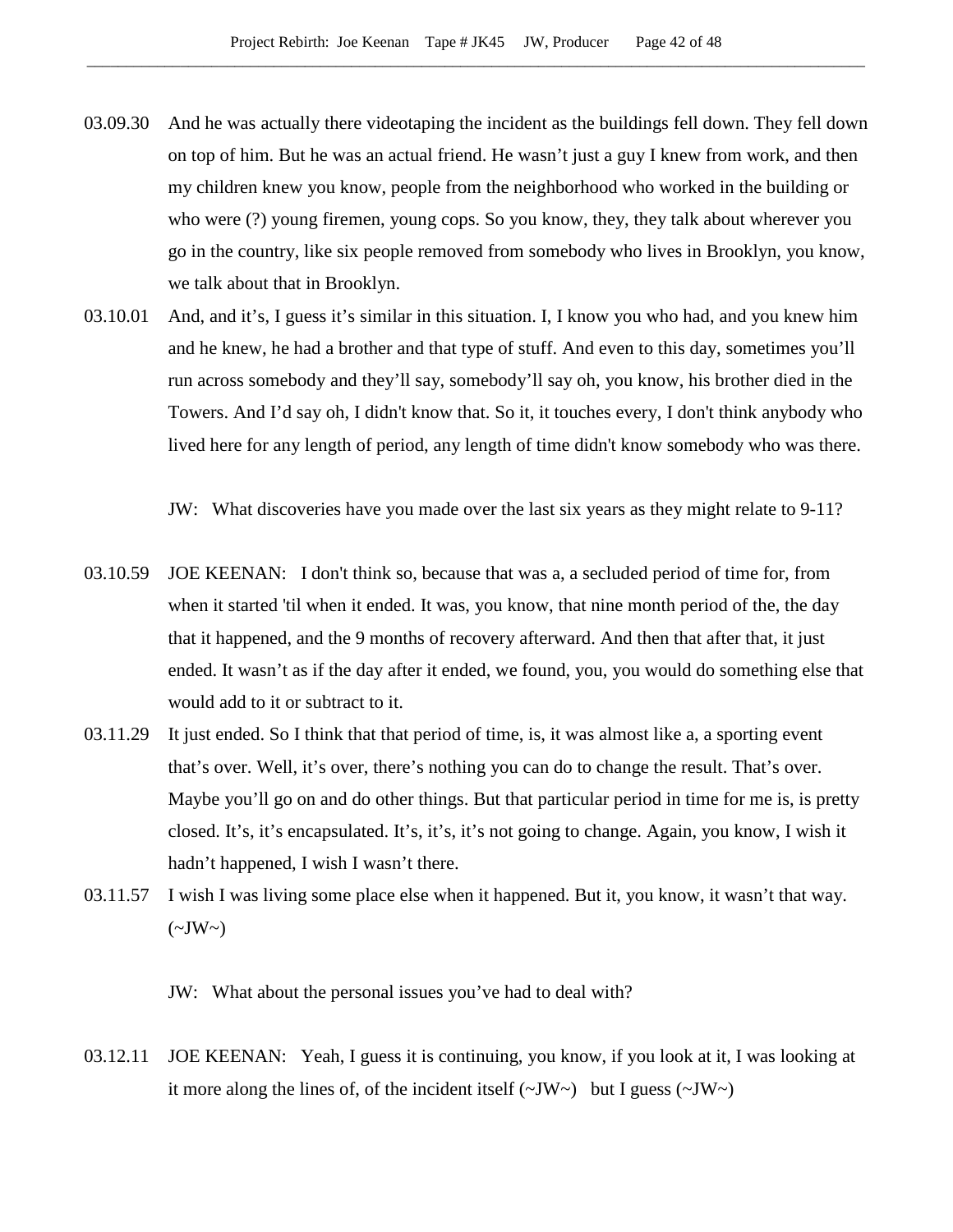### (OFF CAMERA REMARKS)

JW: If this was our last interview, what would you say?

- 03.12.28 JOE KEENAN: Goodbye (LAUGHS). I, I would say (~JW~) I would say I hope people learned from what happened, and I know they haven't. I hope it, I hope, I, I would wish that it had changed the world and I know it hasn't. I know those, the problems that were present before and created this incident still exist. And probably will continue to exist.
- 03.13.02 Might there be solutions to them? Yeah, but the problems will still be there, and I just wish they weren't. Nothing that you touch in your life, every single day affects the next day, and affects the next day. Everything you do today, even though it might be as, as simple as going to the store at 2 o'clock as opposed to 3 o'clock, means that you walk down the block with different people are there, or different traffic pattern.
- 03.13.30 And because you didn't leave the house at 2 o'clock today and you left at 3 o'clock, you didn't get by that car that went up on the sidewalk at 2 o'clock. So everything you do today affects what's going to happen the rest of your life. And that's it's like a building block process. And maybe a reverse pyramid, and it gets, 'cos you start off very small, and then, all the, all the things that you see and, and experience and learn in life, all affect you. And this is something that affected us on a grander scale than most.
- 03.13.57 On a grander scale than anything else that'll ever touch us. But it's just now I guess it becomes part of your life, as opposed to something that happened to you during your life. And maybe that's where I am right now. Would, would I have had the medical problem I have now if this didn't happen? No. I wouldn't. But those people wouldn't be dead either. And they are. You know, so these things, you know, it's happened, and, and life goes on, and everything, all the scars are there.
- 03.14.29 Scars heal, but they're still there. You get a cut, it heals over, it becomes a scar. And it doesn't hurt you anymore, but the scar's still there. And that's what this is. It's something that's gonna be with us forever.

JW: What about the events at Ground Zero?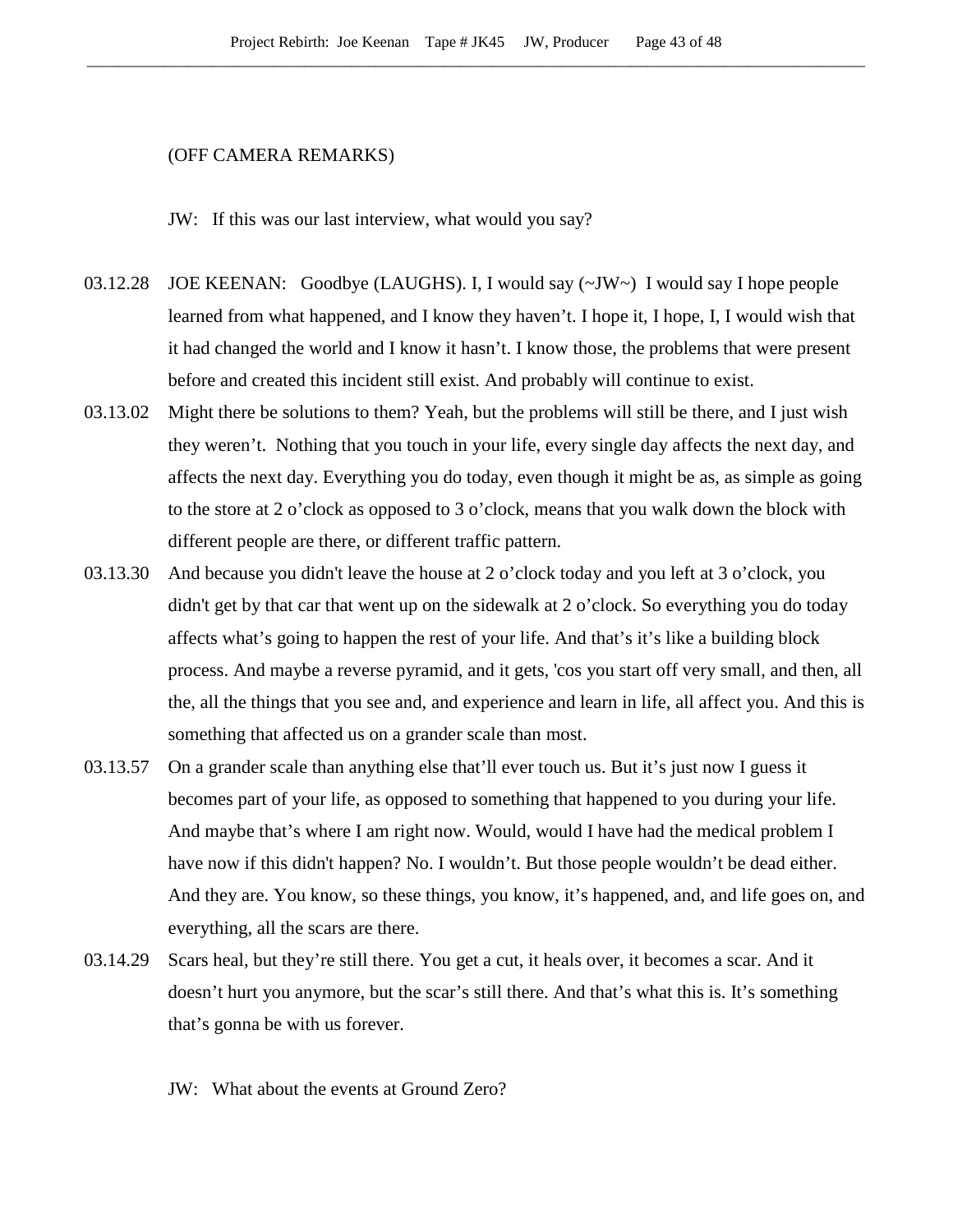- 03.14.47 JOE KEENAN: (MID-STATEMENT) I think that they should build there, and they should, they should (?) the Joe Keenan plan for recovery? Set aside a portion for a fitting memorial, whatever that is. I don't know what that fitting memorial is.
- 03.15.02 But set aside a portion of it so people will always know what happened there. And then rebuild it, and get, get on with, with the business of life and, and if, even if it's just for such a simple reason to show you that you can't stop me from doing what I do, you know, just because you hurt us. You hurt us. But we're gonna go on with our life and continue.
- 03.15.28 We'll not forget, don't ever forget, you know, and have your, have whatever is proper. I don't mean to minimize anything, but whatever is proper and should be done, that's what should be done. But the, you know, build up Ground Zero, get it back to what it was, and, and it, it'll be good for everybody. It'll help everybody heal.

JW: Where do you think we are in the healing process?

- 03.16.11 JOE KEENAN: The healing as far as correcting the condition or how people feel? As I said, I don't think we've corrected the condition. I know the, was there a shift in power? Maybe. You know, are you the stronger kid on the block now, and I used to be? Maybe. You know, but that, that hasn't, that hasn't changed people's feelings.
- 03.16.34 Now the, if you're talking about the feelings of people who were victimized, that's a whole 'nother thing. I think that, I hope that most people, I think that people who didn't lose family members have probably healed and continued on with their life. Losing your family member in that incident is the same as losing a family member in any other incident.
- 03.16.59 You're going to remember them, and you're going to feel bad about it. It's gonna be, when you lose somebody tragically and suddenly, as opposed to an illness, if you lose somebody through a, a catastrophe, as opposed to an illness, it's different. It's (?) a, more frightening. It's more of a, it's more, more trauma. And those people will always have that, the same as if, if you, you're a victim of a, of a motor vehicle accident or a, or a victim of a random shooting, or a, those people who are on the bridge that fell down last month.
- 03.17.36 How do their families feel? Do they feel any less worse than the people who families who died in 9-11? I'm sure they don't. They feel just as bad. And rightfully so.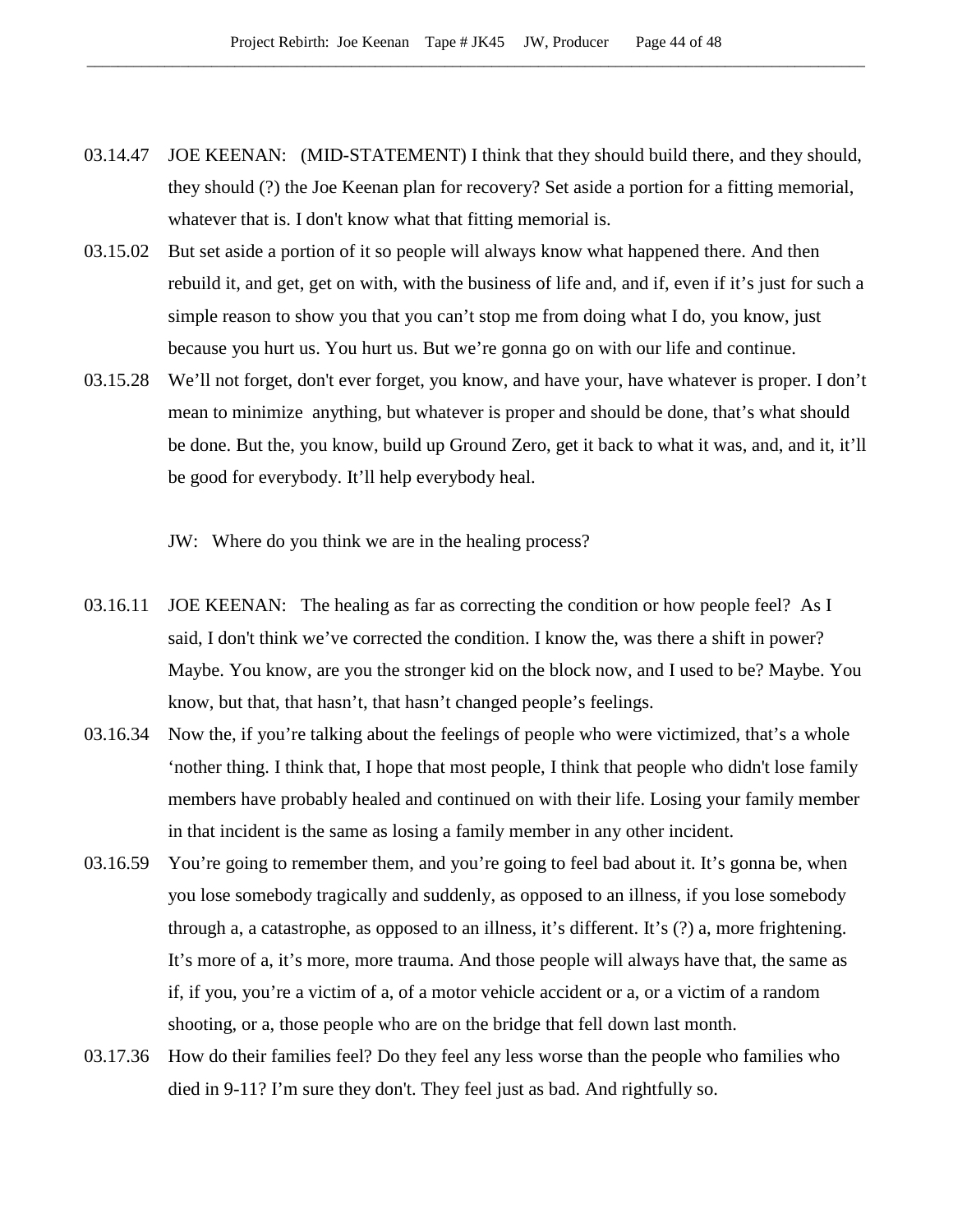# (OFF CAMERA REMARKS)

- 03.17.52 JOE KEENAN: It's just as tragic to them. If only one person dies, but it's you, it wasn't a good day (LAUGHS).
	- JW: Where do you think you'll be a year from now?
- 03.18.17 JOE KEENAN: I think I'll be better then than I am now. I hope so. I think I will be. And we'll be post-weddings (LAUGHS).
- 03.18.30 You know, so that'll be, what's it gonna be like you, you spoke before a little bit about empty nest, what's it going to be like? I don't know. I'm not there. You know, I, you know, we're partially there, but we'll have to wait and see. So a year from now? I don't know. I think it'll probably be, if you would ask me that question last year, I would have said I don't know. But now, it's probably not much different than it was last year.
- 03.18.58 And a few medical procedures a little bit of this, a little bit of that. And next year'll probably be the same thing. Not much different.
	- JW: Any stories from the year that come to mind?

#### (OFF CAMERA REMARKS)

- 03.19.39 JOE KEENAN: In fact, just the other day, my wife was trying to, I keep calling her the baby, she's 2 years old. She's (?) halfway, are you a baby, aren't you a baby at 2, I don't know. And was calling her, and the baby wouldn't respond, and she said Alyssa, I'm calling you. And she turned around and she said, Grandma. I'm talking to my friend, Pop.
- 03.20.03 So that was, that's our latest joke at home, she was talking to her friend, Pop. So I'm her friend now (LAUGHS). So that's a, you know, and I'll take every opportunity I get to remind my wife of that (LAUGHS).

JW: What about the moustache?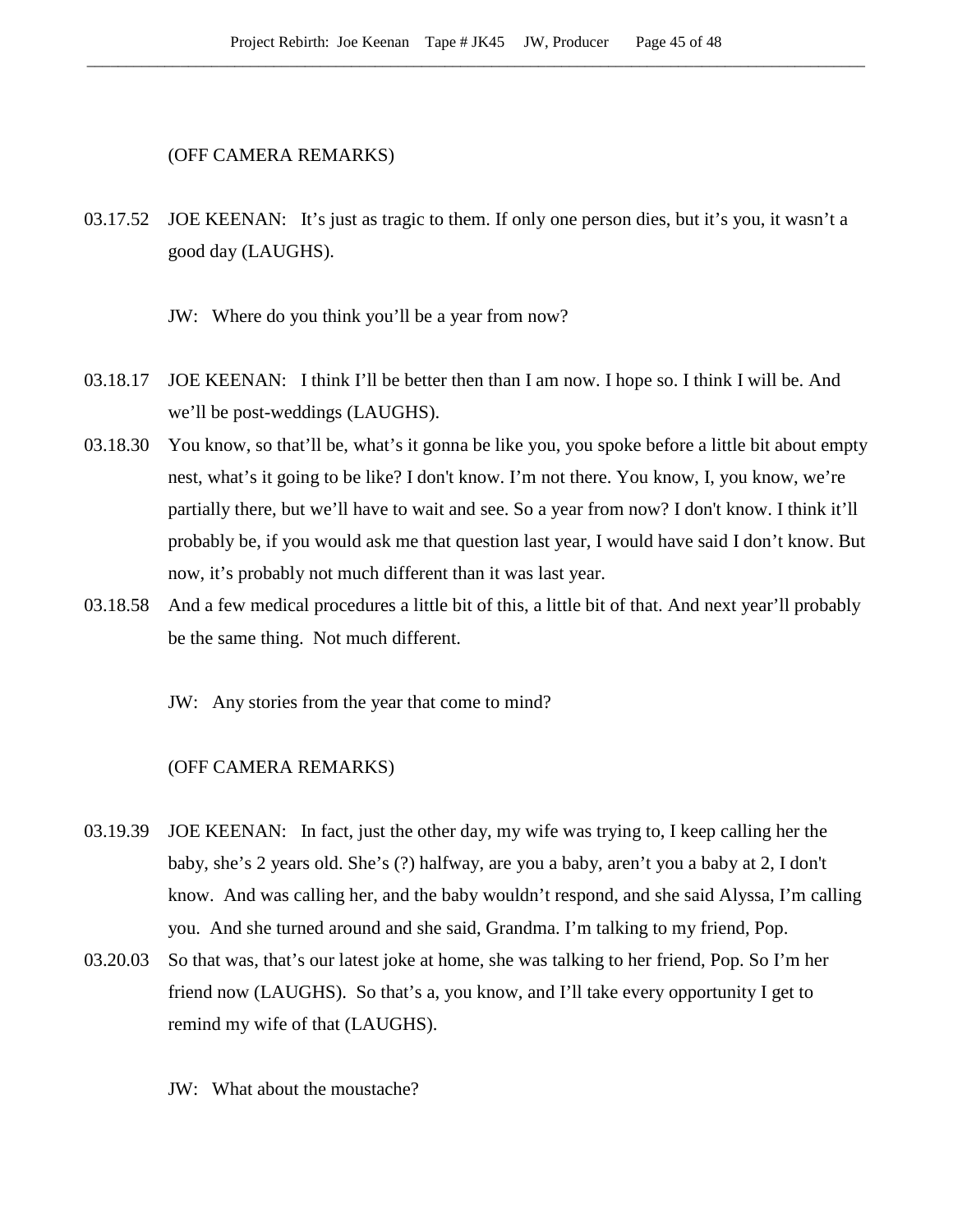- 03.20.18 JOE KEENAN: Well, the moustache came off in the hospital. I had it for many years. My children have never seen me without it. Most people who I know probably haven't seen me without it. But when I was in the hospital, after the procedure, I was, I was bleeding for a couple of days.
- 03.20.33 Afterward. And it was just in the way. You know, it was, it was difficult, it was uncomfortable. So I shaved it off at that time. And it somehow hasn't grown back, I don't know. I just kept it off.

JW: You gonna keep it off?

- 03.20.48 JOE KEENAN: For awhile, probably. I don't know. It's you know, it's funny. I remember years ago when I was a, I must have been 12 or 13 years old. And I didn't really mean it in a bad way, but I was watching my father shave. I guess he was going to work. And I, and I happened to ask him, I said, Dad. What's it like to be bald? 'Cos he was bald. And he looked at me, and he didn't yell or anything, and I, and I remember, and he looked at me and he said, it's not so bad.
- 03.21.11 You only see yourself once or twice a day when you look in the mirror. And it's the same thing with this. I mean, whether I have it or I don't have it, I really don't see it as much as you do (LAUGHS). So it's not as much of an issue to me, as it is to those around me (LAUGHS).

JW: Does your family like it?

- 03.21.28 JOE KEENAN: Oh, yeah, they, they want me to grow it back. So, yeah, but to be honest, you know, before I became sick, I was thinking about shaving it off anyway. So it gave me a good excuse. So in four years, when they see this tape, they'll, it'll either still be off 4 years from now, or I'll have relinquished and grown it back. But they'll know why (LAUGHS).
	- JW: What about Katrina relief?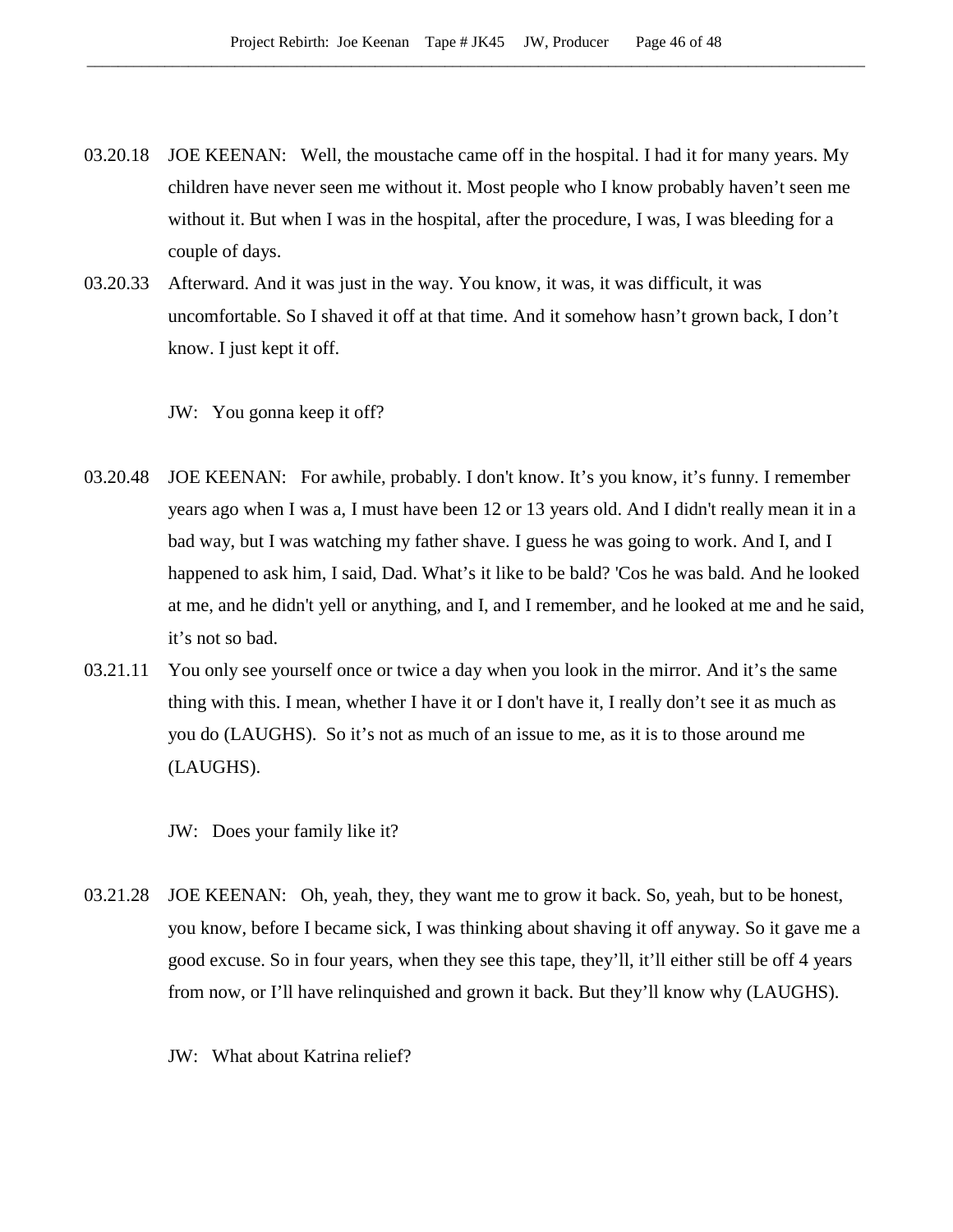- 03.21.59 JOE KEENAN: We, we haven't been that involved with it since we did our fundraising and I still see the people from New Orleans. In fact, I just saw them just saw them in August, a few weeks ago, I met with them in Milwaukee. We had a, a convention in Milwaukee, and they were there, and in fact we're probably, Jane and I are probably going to go down there in December. To go to a Christmas party with them.
- 03.22.27 But we, we had that national fundraising, and we were involved that way. And then after that ended, I wasn't really (?) Katrina-involved after that. You know, I, I still talk to them, but we, you know, as we (~JW~) we raised, we raised money and (?) we passed it on, but as we speak with them, it's pretty much on a personal basis, and then somewhere in the conversation we'll come up, well, how are things going down there? Well, we, you know, they're building. It's getting better.
- 03.22.57 But it's not really a, a, the focus of our conversation.

JW: Have you added more maturity to your life over the year?

- 03.24.33 JOE KEENAN: (MID-STATEMENT) not being in the police department anymore, not, not being active, I've sort of separated myself from all of that daily decision-making. And now I'm pretty much just trying to, it's not that my life's not full. I don't know how I used to take care of business when I was working, because I'm so busy now, that I never have time to do anything, and I used to work all those hours every week.
- 03.25.04 And still be involved in other things. I think my life has just turned a little bit. And gone in a different direction. And it's slowed down. And I don't know. And you know, it's funny you should say about the maturity because I, I think I've pretty much had that curse since I was younger. I always remember being the one when we were younger, who would you know, was responsible for making sure everybody got home, you know, and you know, let Joe hold this, and let Joe hold your keys, and that type of stuff.
- 03.25.35 And I guess I was never very adventurous. So I was always the safe one. And it has, and that's, and that's developed over the years, and organizations that I'm involved in or (?) family they usually ask my advice on something. And they'll say the guys, the guys in our, in our organization will tease me, they'll say ask Father Joe.